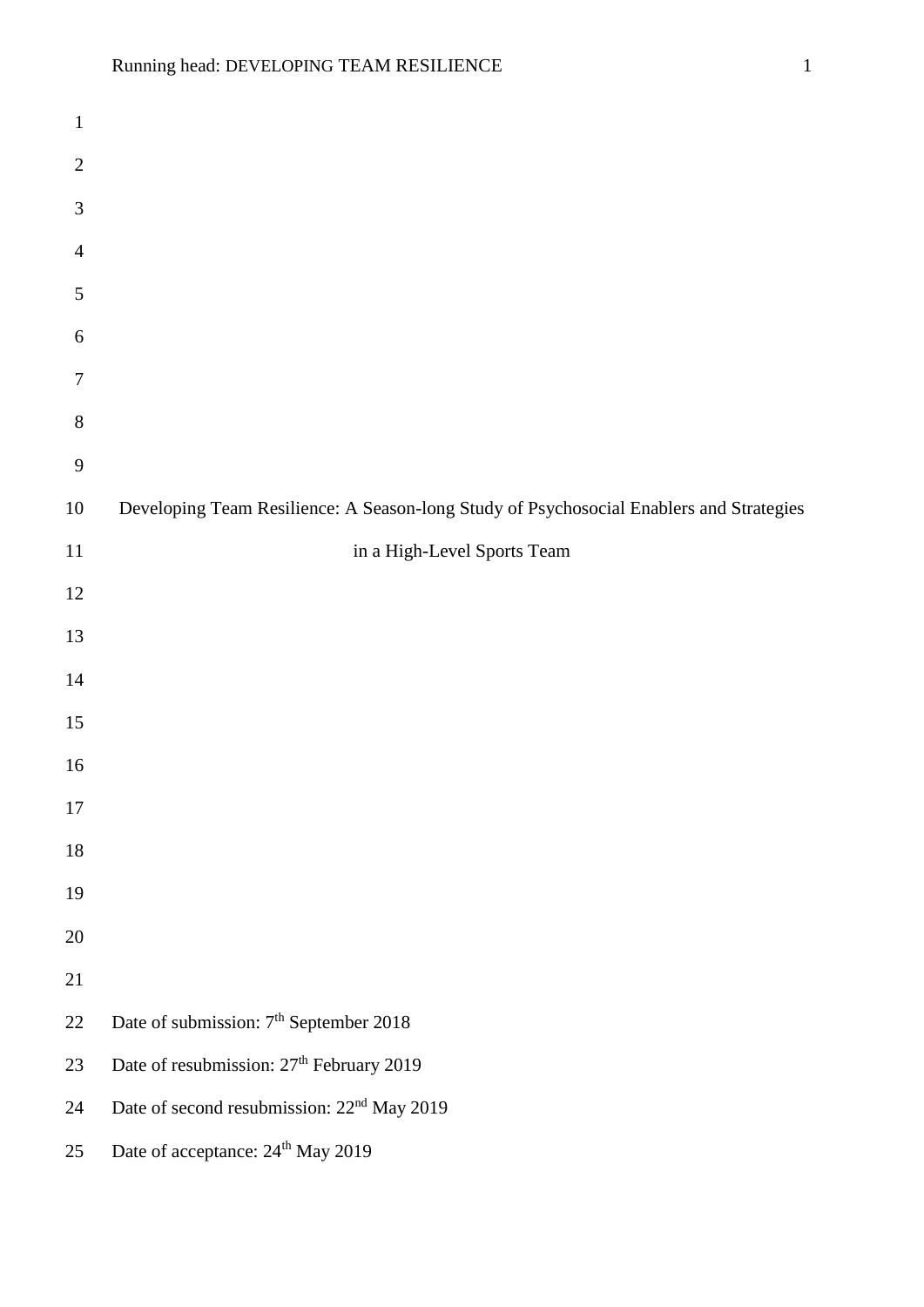#### Abstract

 *Objectives:* Previous research exploring team resilience has advanced our definitional, conceptual and theoretical understanding of this construct in elite sport. Although more is known about the psychosocial processes that underpin the resilient characteristics of sports teams, less is known about the contextual enablers that stimulate these mechanisms and the associated pathways to team resilience. The purpose of this study, therefore, is to explore the psychosocial enablers and strategies that promote the development of team resilience within a high-level sport team.

 *Design and method:* Through prolonged fieldwork, a season-long ethnography (11 months) was conducted. The sample consisted of a leading English national league-winning semi- professional rugby union team (*n* = 27 participants). Multiple data collection methods were employed (i.e., observation, interviewing, field notes, reflexive diary) as part of a holistic ethnographic approach. An iterative process of content data analysis was employed to identify key themes.

 *Results:* Findings revealed five categories comprising multiple practical strategies, actions, and enablers for team resilience development: Inspiring, motivating, and challenging team members to achieve performance excellence; developing a team regulatory system based on ownership and responsibility; cultivating a team identity and togetherness based on a selfless culture; exposing the team to challenging training and unexpected/difficult situations; and promoting enjoyment and keeping a positive outlook during stressors. Cultural expressions and folk terms were identified to illuminate the context of the ethnography.

 *Conclusions:* This study advanced team resilience research in sport by identifying key psychosocial strategies throughout a season as part of building team resilience. The findings provide practitioners with a platform for creating team resilience interventions in sport.

*Keywords:* culture, development, ethnography, excellence, group, performance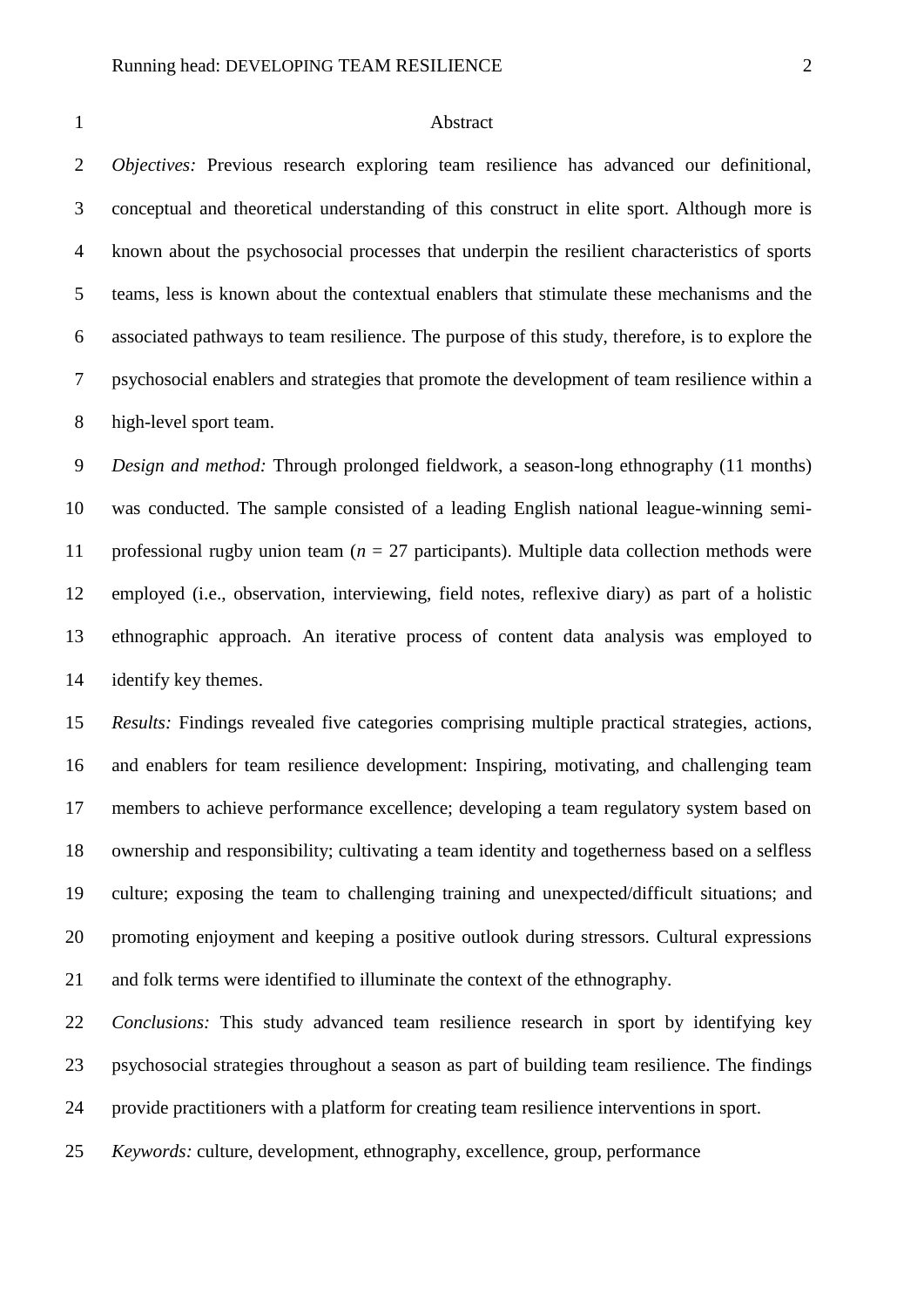Developing Team Resilience: A Season-long Study of Psychosocial Enablers and Strategies 2 in a High-Level Sports Team

 The scientific study of teams and group dynamics is an intriguing topic for sport psychology researchers and practitioners. In a review of dynamic group environments in sport and exercise, Eys, Bruner, and Martin (2019) presented two reasons why the study of group dynamics is important. First, the pervasiveness of groups (i.e., the extensiveness of team and group sport), and second, the central role of relationships within groups (i.e., the need to belong) and its potential positive (e.g., friendship) and negative influence (e.g., fear of rejection) on cognitions and emotions. The advancement of knowledge of team psychology in competitive sport is also essential in better understanding the processes that underpin collective functioning that precedes optimal team performance in a dynamic, competitive environment (Beauchamp & Eys, 2014). Kleinert et al. (2012) discussed a number of well documented scientific constructs associated with positive team outcomes including cohesion (Carron, Widmeyer, & Brawley, 1985), team roles (Eys, Beauchamp, & Bray, 2006), and team efficacy and potency (Gully, Incalcaterra, Joshi, & Beubien, 2002). However, Kleinert et al. (2012) and others (see e.g., Martin, Bruner, Eys, & Spink, 2014) have also argued that several challenges remain in this area such as the general underrepresentation of team-level psychology, the need for a greater variety of team psychology perspectives (cf. Eccles & Tran, 2012), and more investigations which reflect 'real-world' practice needs. One particular need concerns a team's ability to overcome adversity and avoid its potentially harmful effects (e.g., poor morale, low prosocial behaviour, chronic performance slumps).

 Since the relational fabric of teams is fundamental to group functioning, understanding how to support teams to withstand shared experiences of adversity and maintain effective collective functioning offers practical appeal for researchers and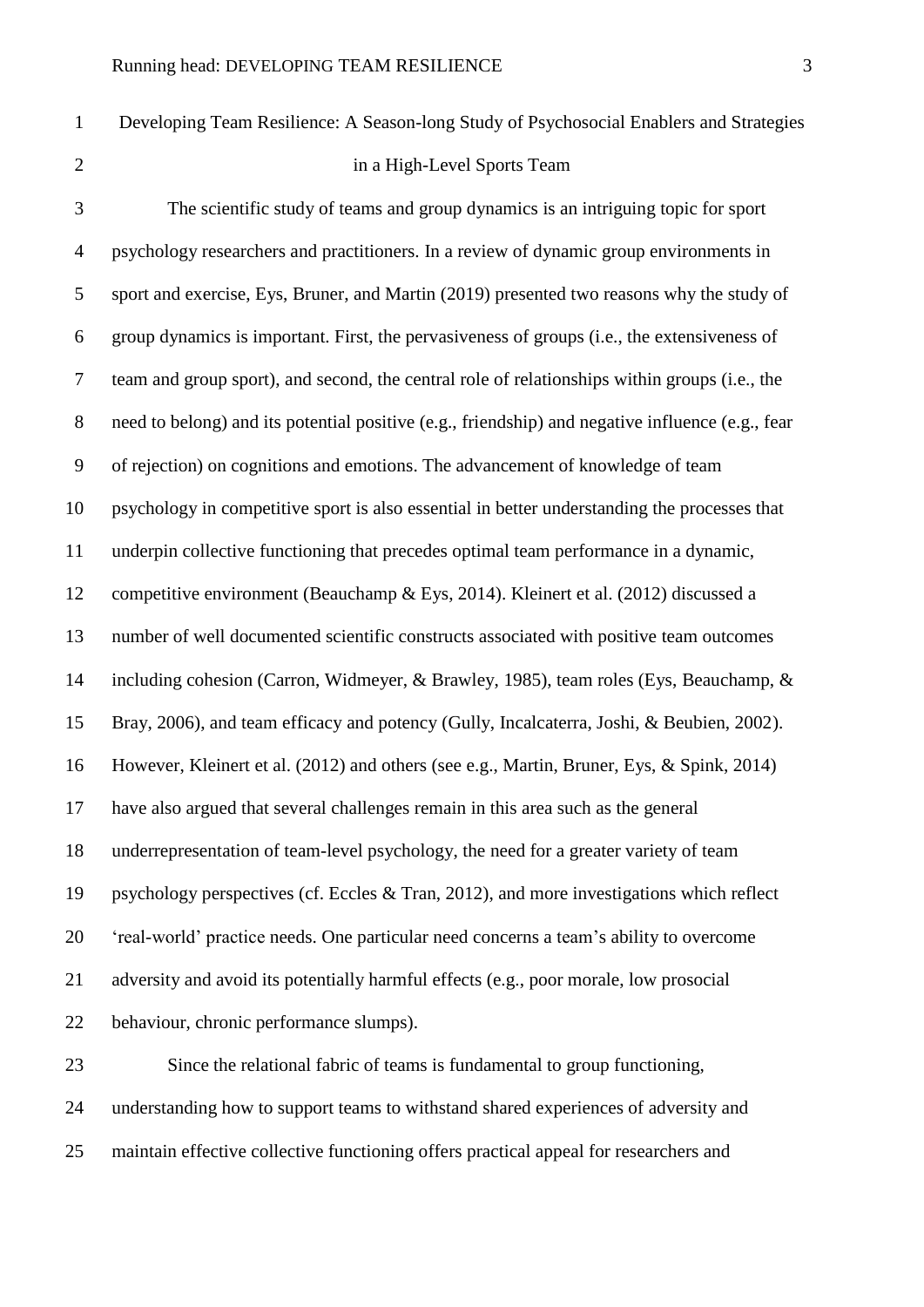practitioners. This topic has been recently addressed through the study of team resilience (see, for a review, Morgan, Fletcher, & Sarkar, 2017). Emanating from other psychology disciplines such as organizational behaviour (cf. Blatt, 2009, West, Patera, & Carsten, 2009) and occupational health psychology (cf. Bennett, Aden, Broome, Mitchell, & Rigdon, 2010), team resilience has emerged as an "intriguing new subject" (Eys et al., 2019, para. 3) and a new scientific construct in sport psychology research (Strauss & Ntoumanis, 2015). In other areas of psychology, researchers have proposed that team resilience can be developed through structured training programmes and interventions via various strategies and actions (Alliger, Cerasoli, Tannenbaum, & Vessey, 2015; Amarel, Fernandes, & Varajão, 2015). It is, therefore, somewhat surprising, that seeking a better understanding of team resilience and recognizing its importance in sport has been overlooked until relatively recently (Decroos et al., 2017; Galli, 2016; Morgan, Fletcher, & Sarkar, 2013, 2015, 2017; Yukelson & Weinberg, 2016).

 In the first known study of team resilience in sport, Morgan et al. (2013) reported findings that defined and characterized team resilience in elite sport teams. Team resilience was defined as "a dynamic, psychosocial process which protects a group of individuals from the potential negative effect of the stressors they collectively encounter. It comprises of processes whereby team members use their individual and combined resources to positively adapt when experiencing adversity" (Morgan et al., 2013, p. 552). Four resilient characteristics of elite sport teams emerged from the study: group structure (i.e., conventions that shape group norms and values), mastery approaches (i.e., shared attitudes and behaviours 22 that promote an emphasis on team improvement), social capital (i.e., the existence of high quality interactions and caring relationships within the team), and collective efficacy (i.e., the team's shared beliefs in its ability to perform a task).

To better understand the psychosocial processes underpinning team resilience,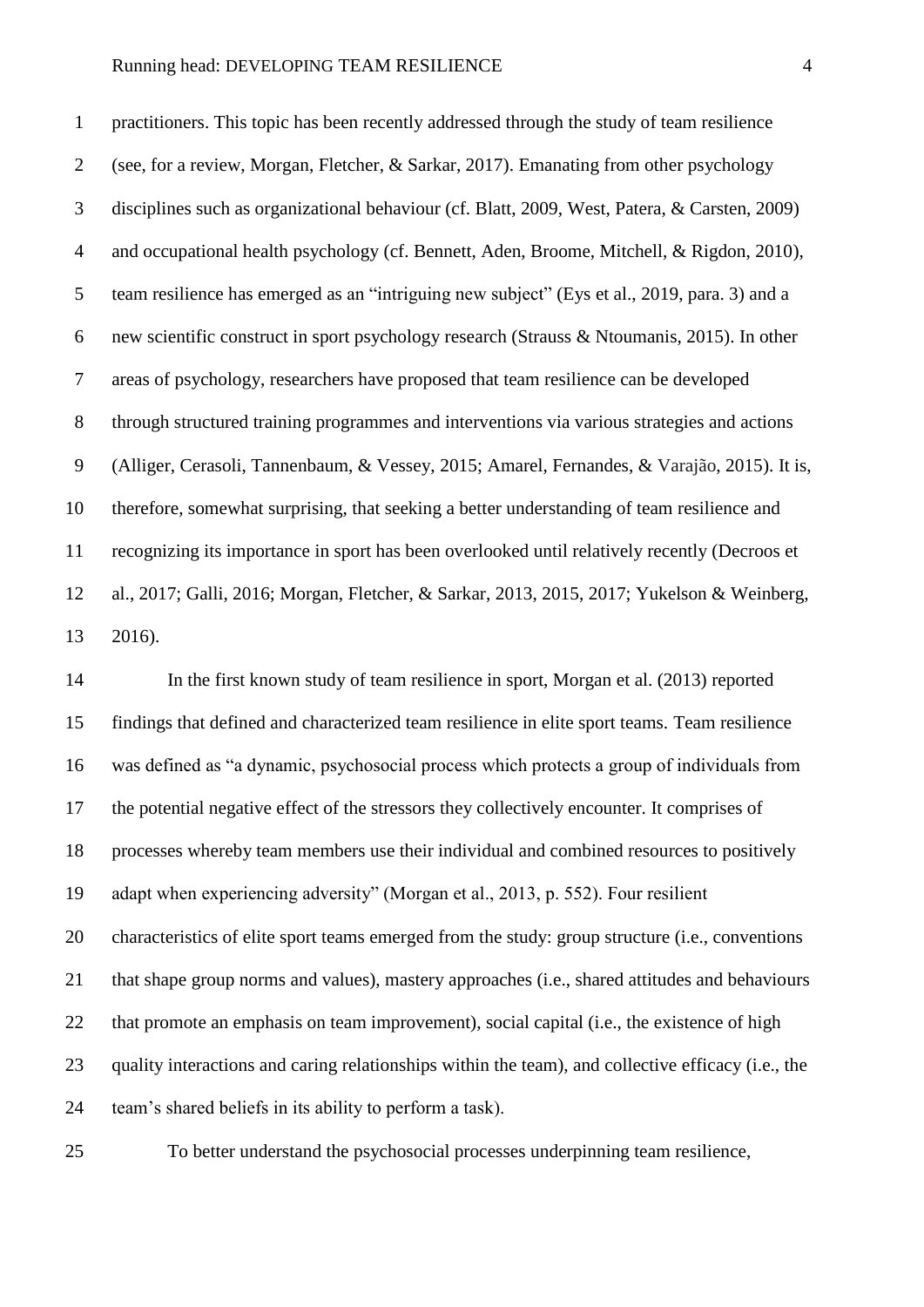Morgan et al. (2015) subsequently conducted the second known study of team resilience in elite sport using narrative analyses of the autobiographies of eight members of the 2003 England rugby union World Cup winning team. Five psychosocial processes were revealed: transformational leadership (i.e., leaders of teams employing inspirational, personal, and emotional approaches with team members during stressors); shared team leadership (i.e., distributing team leadership to enhance wider accountability during stressors); team learning (i.e., acquiring and acting on new knowledge following setbacks); social identity (i.e., building a strong, distinctive team identity to bolster team members during stressors); and, positive emotions (i.e., promoting humour and banter during difficult situations). Overall, Morgan et al. (2015) described team resilience as a dynamic process that fluctuates over time in accordance with the stressors that the team is encountering and the stage of the team's development.

 The growth in team resilience research in elite sport over the last five years or so has generated clearer definitional and conceptual clarity. However, understanding how team resilience can be practically developed remains a captivating topic for researchers and those working with teams. Indeed, at the individual level, researchers have discussed how psychological resilience can be developed in sport performers (see Fletcher & Sarkar, 2016a) with the aim of providing practitioners with sound information (e.g., evidence-based strategies) about developing resilience that is immediately applicable to their work (see, e.g., Fletcher & Sarkar's, 2016b, mental fortitude training program). While existing sport psychology research certainly points to potential ways of enhancing team resilience (e.g., profiling a team's resilient characteristics), the identification of evidence-based practical strategies to improve team resilience requires specific investigation. In their discussion of future research directions, Morgan et al. (2015) proposed that "creative qualitative approaches such as ethnography offer intriguing possibilities to study 'first-hand' the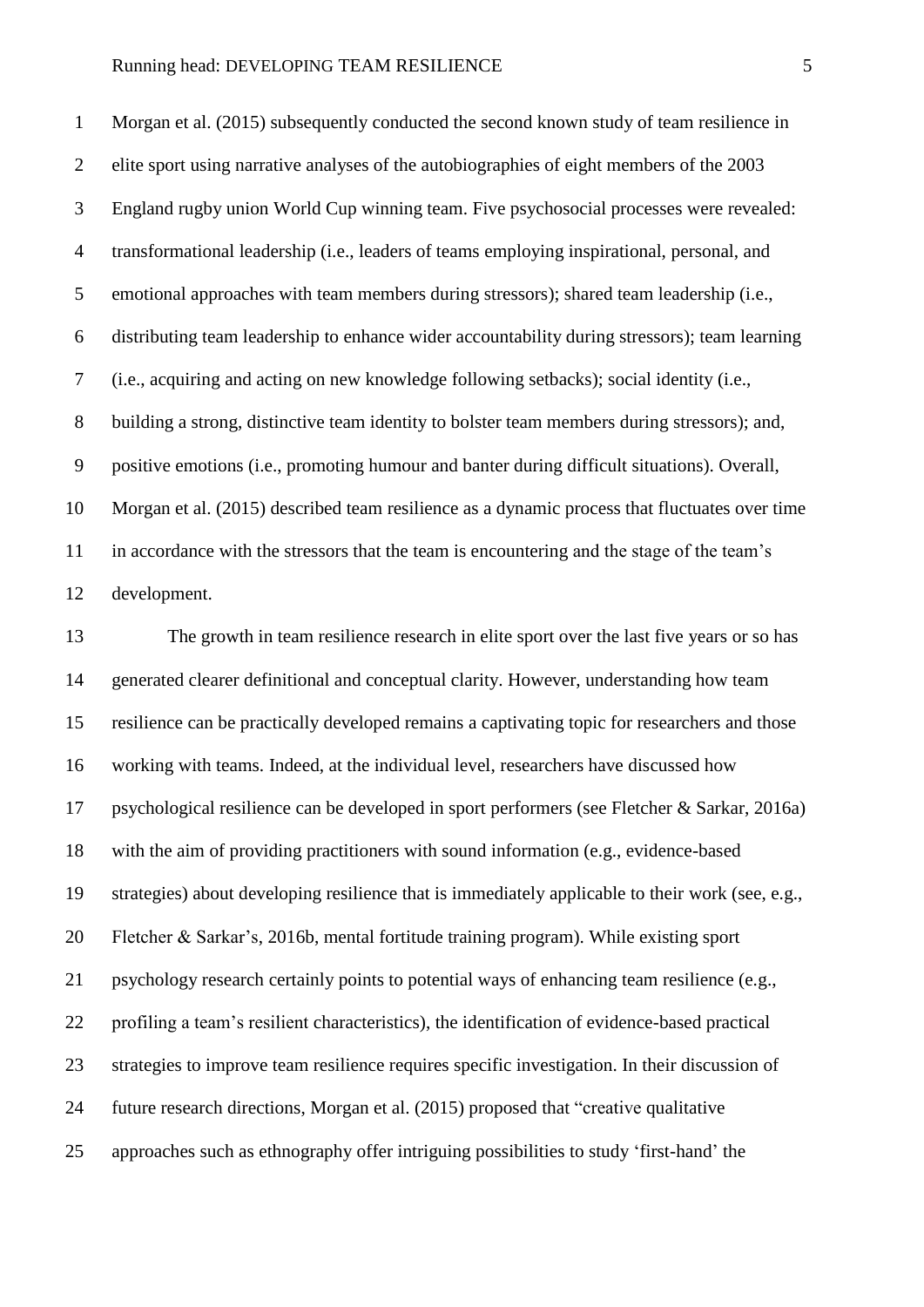underlying team resilience mechanisms . . . and how they are developed (p. 76)". Such an approach could provide a valuable 'vantage point' from which to capture the strategies and actions used to improve team resilience in a team sport context. Furthermore, longitudinal research conducted over the cycle of a team's existence would advance our knowledge of its temporal, unfolding nature (Morgan et al., 2017).

 In summary, research investigating team resilience in elite sport has begun to describe what resilient teams 'look like' (i.e., their characteristics) and how they function (i.e., their processes). However, less is known about the psychosocial enablers and cues that stimulate such mechanisms and the associated pathways to team resilience (Morgan et al., 2017; Wagstaff, Sarkar, Davidson, & Fletcher, 2017). Advancing knowledge of this area is a pivotal phase in developing an evidence-based understanding of impactful interventions in team sport contexts. The purpose of this study was, therefore, to explore the enablers and strategies that promote the development of team resilience within a high-level sport team. To effectively address this aim, we believe that an immersive, longitudinal, and prolonged approach to inquiry is needed. Such methods should enhance sensitivity to the contextual and subtle psychosocial dynamics that likely characterise team resilience development.

#### **Method**

#### **Research Design and Ethnographic Inquiry**

 This study adopted an interpretive approach guided by a relativist ontology and a subjectivist, constructivist epistemology. Specifically, we believe that there are multiple interpretations and subjectivist aspects of group environments that influences psychosocial processes and knowledge creation (cf. Burke, 2016; Hammersley & Atkinson, 2007). Since team resilience is described as a dynamic, psychosocial process (Morgan et al., 2013, 2015), an investigation of its underlying mechanisms requires a methodological approach that facilitates in-depth study of a psychosocial setting. Ethnography was selected as a particularly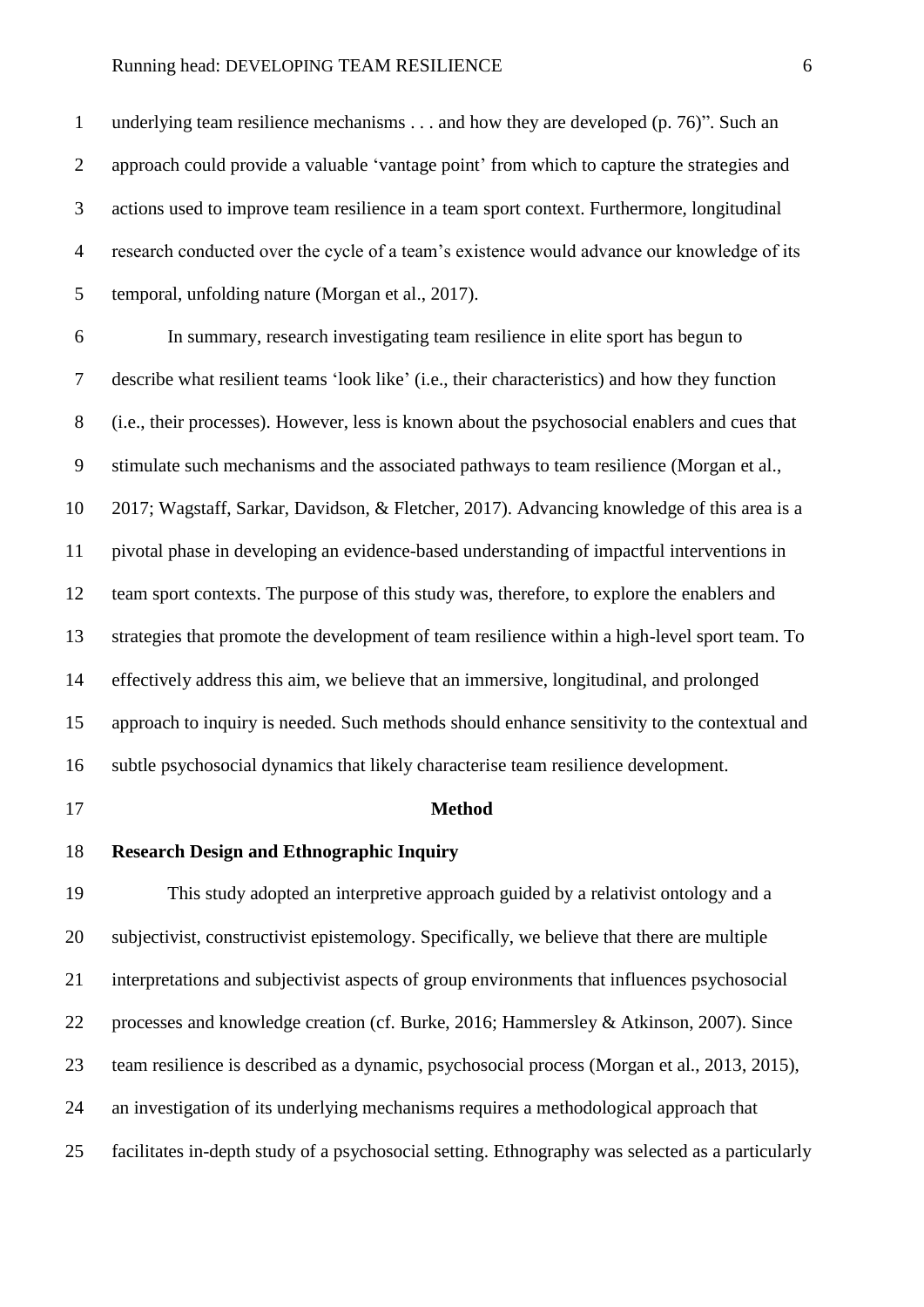appropriate method to address the range of collective actions and enablers employed in a 'natural' setting over an extended period (cf. Hammersley & Atkinson, 2007). Moreover, the variety of data collection methods associated with ethnography (e.g., prolonged fieldwork, observation, informal interviews) can illuminate the complexity of psychosocial processes in teams (cf. Rock, 2001).

**Sample**

 Purposive sampling was primarily employed to select a case appropriate for a study of team resilience in competitive sport. Initially, a number of teams were considered as cases for the study based on the following criteria: evidence of encountering team adversity and positively adapting to stressors over time in competitive sport. While the sampling was primarily based on a purposive approach, there was also a practical and convenient element due to the aforementioned nature of ethnography. Rugby union was selected as an appropriate sport for the present study and was used to extend team resilience research in this sport (Morgan et al., 2015). Specifically, rugby union is a dynamic collision sport requiring high levels of interaction and coordination that presents numerous structural and tactical pressure situations. Based on reviews of potential cases (e.g., researching their performance history, reputation), four clubs were 'shortlisted'. Several coaches and managers were consulted about each team's suitability for a study of team resilience. Eventually, the sample case selected for this study was a leading semi-professional rugby union team ranked in the top 50 clubs in England with a national reputation for success and for developing players and coaches who have progressed to a professional and elite level. To assist further with the 22 judgement about the appropriateness of the sample, the views of one former Head Coach of the team and athletes who possessed detailed knowledge of the club were sought. In the previous seven years prior to this study, the team retained a strong national reputation for performance while experiencing performance slumps, relegation, a severe disciplinary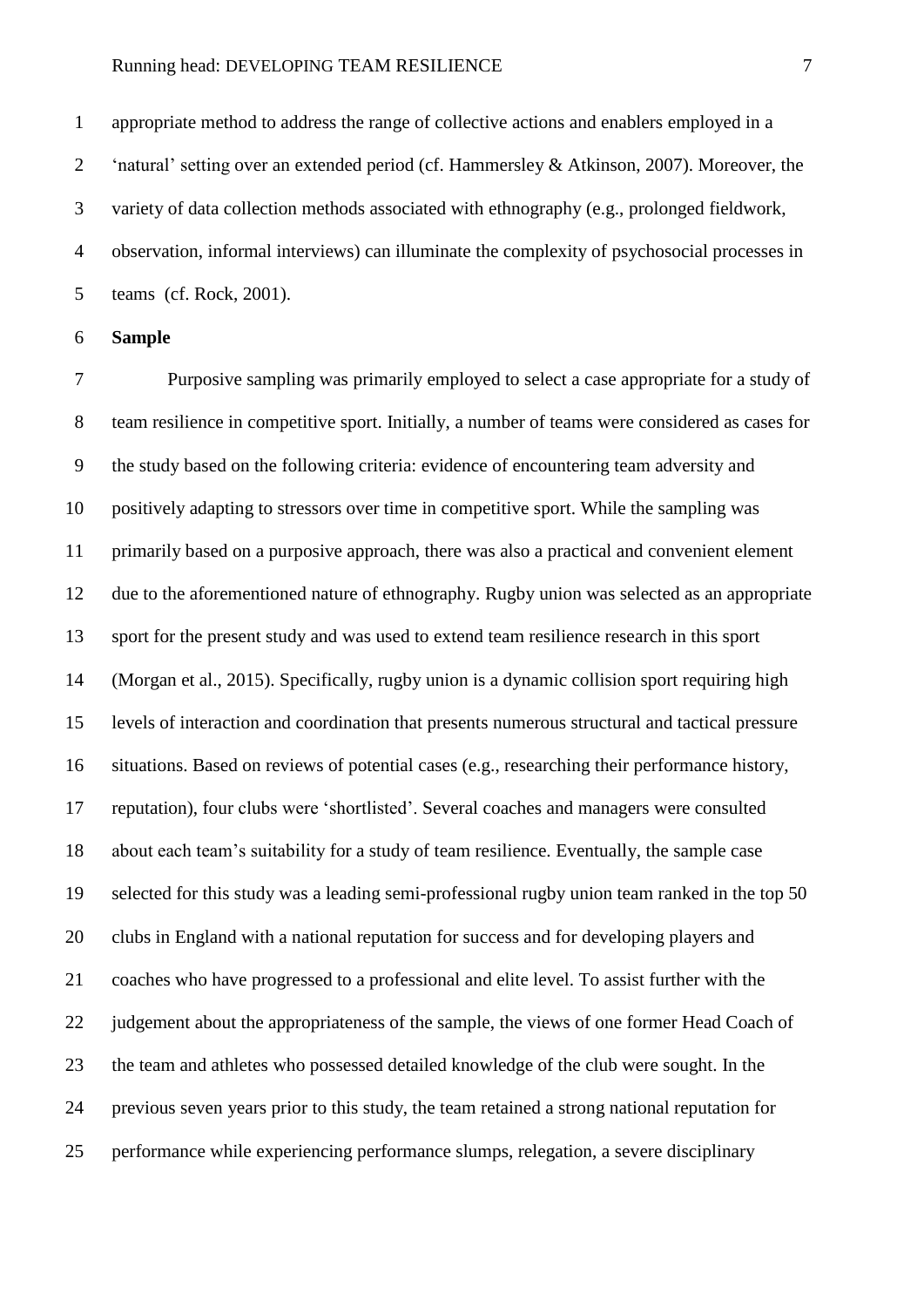incident, frequent changes to coaching personnel, and a particularly difficult period involving a Head Coach dispute.

 **Team.** The team competed in the English Rugby Football Union National League. During the season under investigation, the team won their league and they were promoted to the third tier of English rugby. Despite this success, the team suffered setbacks including defeats to lower ranked opposition, fluctuating morale, injuries to key players, and disruption of momentum due to adverse weather conditions. The team (including coaches) consisted of 27 participants who ranged in age between 20 and 57 years (*M* = 27.6, *SD* = 9.0). Playing 9 experience in the team ranged between 1 and 9 years  $(M = 2.4, SD = 2.5)$ . Two players were former professionals and four had national representative honours at under 19 and under 21 age groups. All players were British except one who was Australian.

#### **Procedure**

 Institutional ethical approval was granted prior to the study. Before the investigation, two informal meetings were held with the Head Coach to explain the purpose of the research. The first author had previously met some players and coaches, which helped to build relationships. The Head Coach introduced the first author to the squad at the start of a preseason training session. Participants were given hard copy information sheets about the research and all team members provided informed consent to take part in the study.

#### **Data Collection**

 The first author was knowledgeable of rugby union and an experienced team resilience researcher. This knowledge was used to formulate foreshadowed problems (Delamont, 2007) or "guiding hypotheses" (Gobo, 2008, p. 88) that are commonly employed in ethnography (Gobo, 2008). This provided an initial broad focus for the study. For example, referring to guiding areas of the team resilience literature (cf. Morgan et al., 2015), a broad framework was formulated to identify potential enablers and strategies that enhance a team's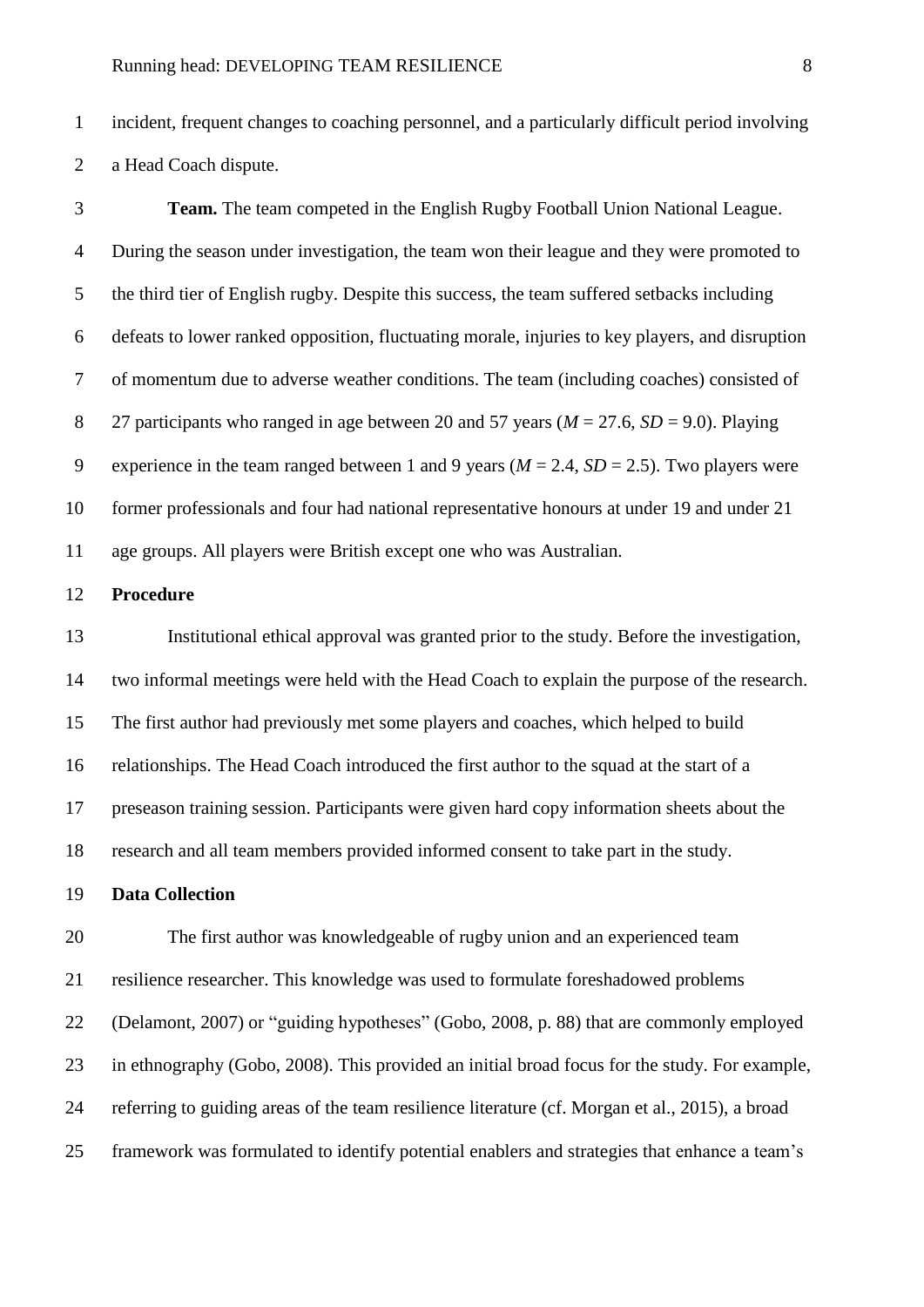resilience while remaining open-minded and flexible about new ideas that could emerge during the ethnography. The following data collection methods were employed during the 11- month study: observation; field notes/reflective diary; and, interviews. While these are described separately here for ease of the reader, data collection was conducted as part of a holistic ethnographic approach (Mannay & Morgan, 2015).

 **Observation.** Observations were conducted three days per week between 2 and 8 hours each day. This occurred in team situations including training, pre-match routines, team selection meetings, travelling to competitions, and during matches. Initially, observations provided context for the team's operation, language, and patterns of behaviour (cf. Fetterman, 2010). Later, observations narrowed towards specific team resilience incidents (e.g., setbacks). Throughout, a "habitual presence" (Krane & Baird, 2005, p. 94) was maintained, not only to collect data but also to display commitment to the team. For example, during poor weather, the first author attended training to show the same commitment as expected by team members.

 **Field notes and reflexive diary.** Field notes consisted of oral and written records of incidents, events, documents, and unusual occurrences. Field notes were composed on a regular basis immediately after observations. They included electronic diary entries, oral records using a digital voice recorder, and handwritten notes. Raw notes were transferred to a formal written field log and imported into NVivo 10 software for organizational purposes. Concurrently, a separate reflexive journal was kept to maintain an analytical distance and to review theoretical ideas (Delamont, 2007). Specifically, a reflexive journal was used to record personal thoughts, reactions, and questions about encounters and interactions with participants. Audio recordings were completed immediately after episodes and interactions and later written up in an electronic diary. The process of completing this diary helped to stimulate self-awareness, criticality, and flexible thinking during data collection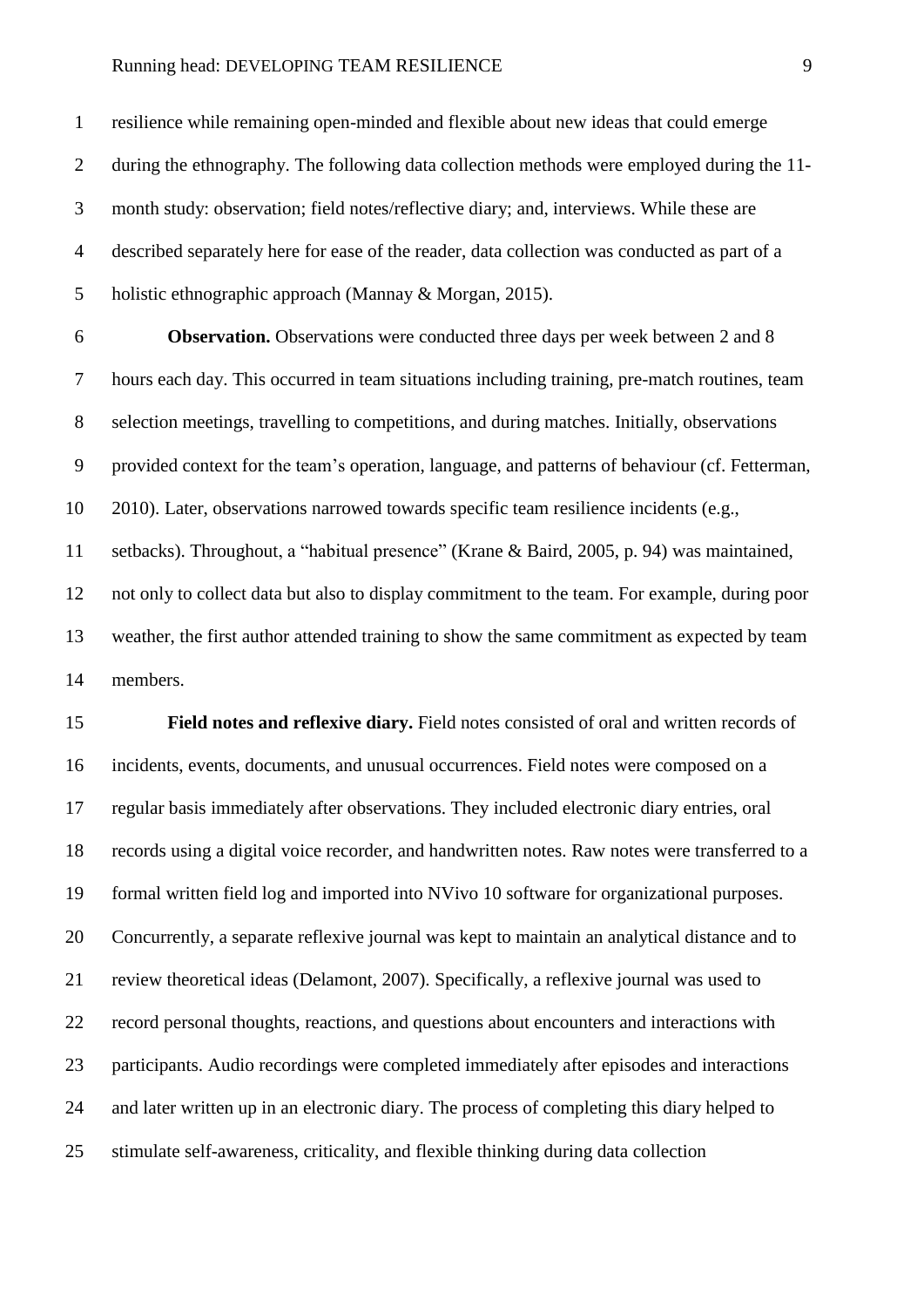(Hammersley & Atkinson, 2007).

 **Interviews.** Ethnographic interviewing explores the meanings that participants ascribe to events in their social setting, expressed in their own language (Roulston, 2010). Unstructured, semi-structured, and spontaneous 'ethnographic conversations' were employed (Silk, 2005). Unstructured and informal interviews were conducted during routine moments using broad questions (e.g., how did the team feel about the defeat?). These techniques built rapport and provided insight about particular episodes (Berg & Lune, 2016). Everyday 'folk' terms were identified to capture the cultural meanings and expressions of team resilience development. Finally, ten formal semi-structured interviews were conducted with team members considered influential for the team's resilience (e.g., Head Coach, senior players), which ranged between 55 to 88 minutes. Formal interviews explored specific enablers, cues, and strategies that promoted the team's resilience based on observations and reflections during setbacks. To capture the temporal nature of the team's resilience, interviews were conducted between months seven and ten of the investigation following the first half of the season. The nature of the interviews were shaped by an ethnographic approach where sufficient rapport was developed for an open exchange of views to explore participants' meanings and experiences of their team's resilience development (cf. Heyl, 2001). Initial interview questions were of a general nature (e.g., "Can you tell me about what progress you feel the team has made this season?") before moving onto more specific focus on the team's resilience development (e.g., "A few weeks ago, I remember Simon and David saying that the team felt quite different [positive/a buzz] this year that's made a difference during setbacks. What enabled this? How was this supported?", "Following the period where there was a performance slump, can you tell me what action was taken? (why?)", "Could you tell me specifically how this was developed? (e.g., how, who, what steps)?". Interviews were conducted at the club before, during, or after training.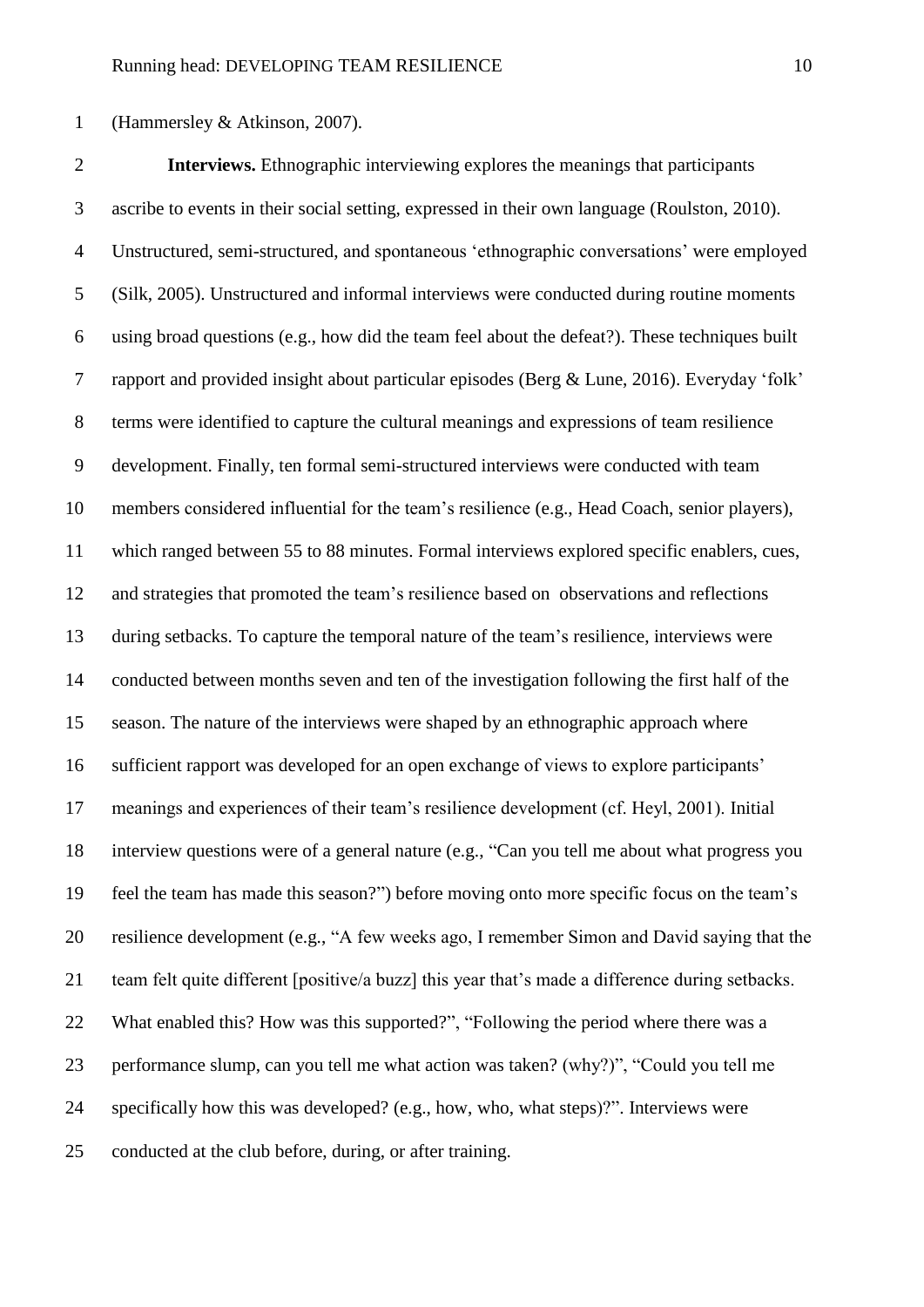#### **Data Analysis**

 Hammersley and Atkinson (2007) argued that ethnographic data analysis is not a distinct stage of research; rather, it commences prior to fieldwork and continues informally and formally throughout the research process. Data analysis consisted of an iterative process of idea-formation and theme-building (Fetterman, 2010). To illustrate, during data collection, field notes and the reflexive diary were studied to form initial thoughts and patterns. *In vivo* codes directly from participants' discourse were also used (e.g., "buzz about the place"). Memo-making and annotations helped structure these thoughts and initial analytic focus by elaborating codes. These codes were compared over time (e.g., using comparisons of observations, field notes, reflexive diary) and across situations (e.g., setbacks). All written and oral records were transcribed and imported into NVivo 10 software to assist with data management. Repeated readings and reflections of recurrent patterns of data were completed with a specific focus on 'development', 'strategies', 'actions', and 'enablers' that facilitated team resilience during stressors. Data were content analyzed through coding and interpretation of these patterns (Fetterman, 2010). Key themes were eventually generated through an iterative process of memoing, open coding, triangulation of evidence, inductive reasoning and drawing on theoretical and conceptual ideas (Lofland, Snow, Anderson, & Lofland, 2006). The first author also held regular dialogue with the co-authors who acted as critical friends throughout the investigation to 'challenge' observations and ideas by playing 'devil's advocate'. This process encouraged reflexivity and recognition of multiple perspectives and interpretations (cf. Smith & McGannon, 2018).

**Methodological Integrity**

 In terms of reviewing and judging the quality of qualitative research and demonstrating that the claims made from the analysis are warranted, concerns exist regarding scholars that "frequently utilize inflexible sets of procedures and provide contradictory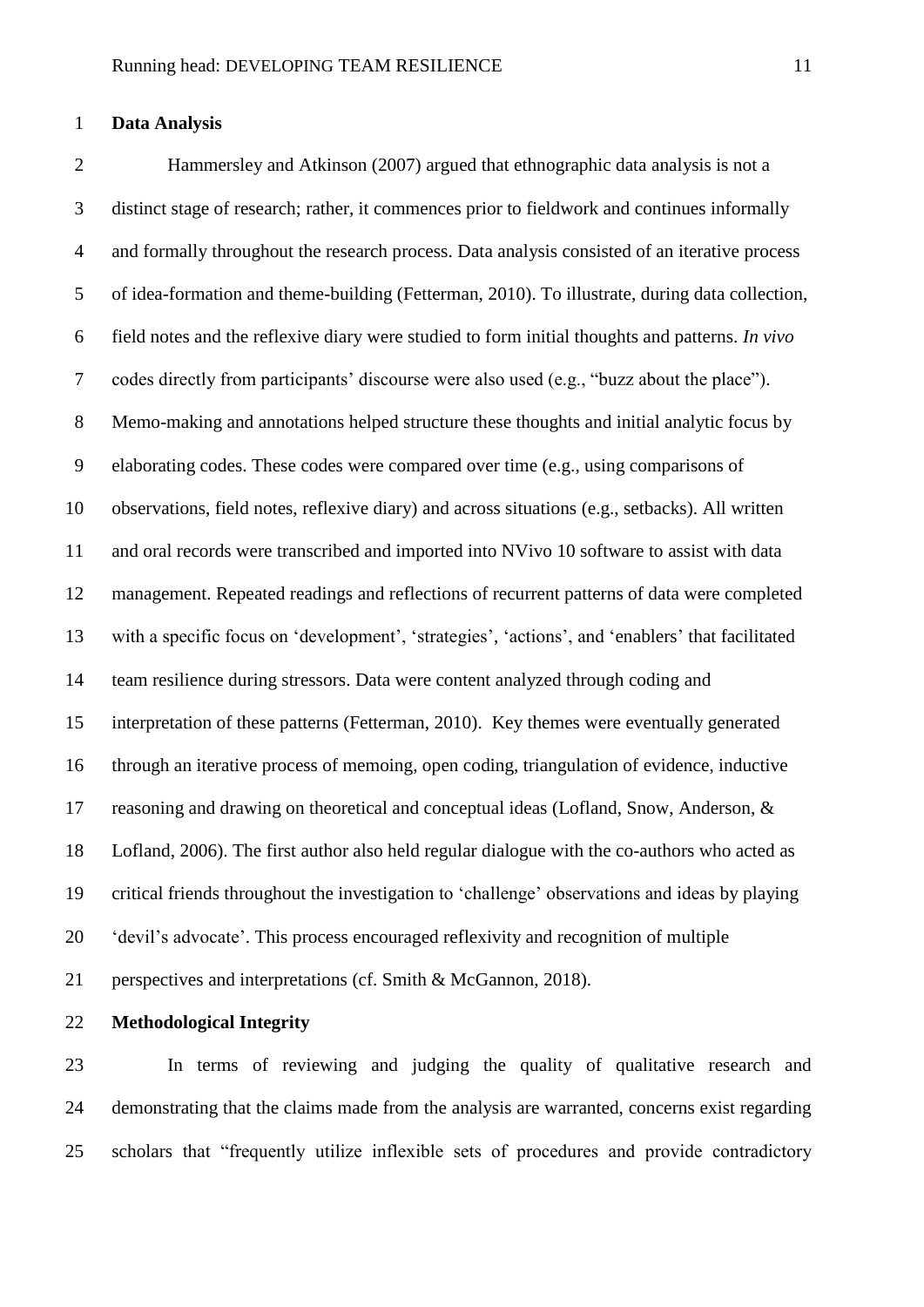feedback when evaluating acceptability" (Levitt, Motulsky, Wertz, Morrow, & Ponterotto, 2 2017, p. 2). Within the qualitative research literature in sport psychology, these issues are further compounded by the varying use of related terms, such as rigor, validity, trustworthiness, and credibility (Smith & McGannon, 2018; Sparkes, 1998). To address the aforementioned concerns, the *American Psychological Association Task Force on Resources for the Publication of Qualitative Research* proposed the concept of *methodological integrity* and recommended its evaluation in qualitative research via two composite processes: (a) fidelity to the subject matter, and (b) utility in achieving research goals. To this end, we draw on Burke's (2016) recommendations to evaluate qualitative research and associated 'markers' of quality. First, the present study demonstrates *credibility* through the significant amount of time that the lead author spent with the team. Second, rigor was achieved through the *width* and *comprehensiveness* of evidence. For example, comparisons of information from different sources (e.g., observations, interviews) and temporal phases were made throughout the investigation. Third, the reader is invited to evaluate the *impact* of the first author's experiences of conducting a season-long study of team resilience. Prolonged immersion, rapport, and displays of commitment facilitated deeper exchanges with the team. Jachyra, Atkinson, and Washiya (2015) argued that the ethnographer's degree of rapport with 18 participants "... markedly affects the content, breadth, and quality of the data collected" (p. 248). Indicators of rapport included being provided with team kit to wear by the players, social conversations throughout the season, being welcomed into intimate team discussions and huddles, and being regarded as a 'friend' by one senior player. It is hoped that this study elucidates the benefits of such approaches for future team resilience research.

#### **Results**

 The results derived from the longitudinal ethnographic fieldwork carried out in this investigation present the psychosocial enablers and strategies that promoted the development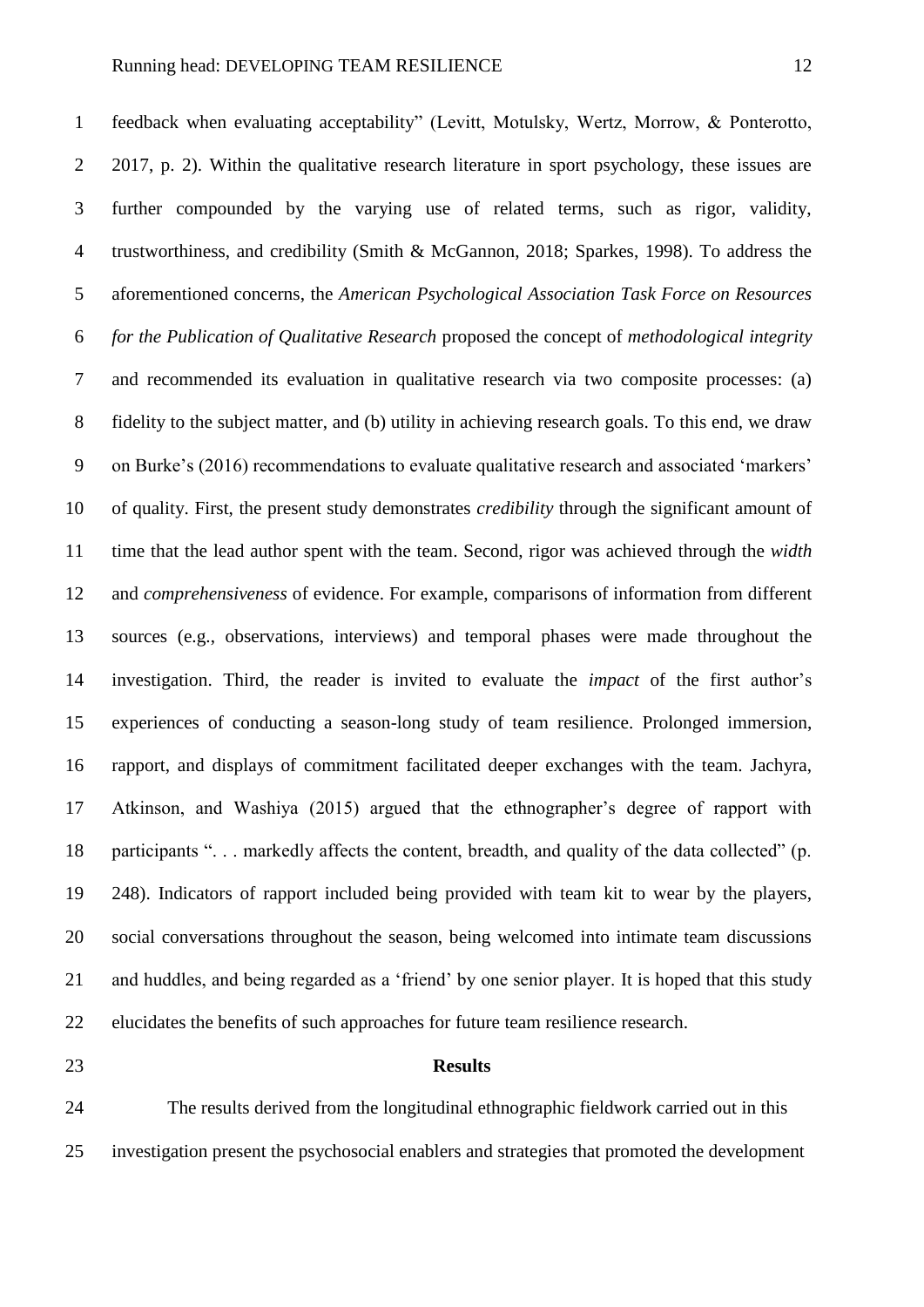of team resilience within a high level sports team. Team participants' own voices are used to 2 portray events, and pseudonyms are used to ensure confidentiality. Table 1 provides a summary of cues and strategies to promote the development of team resilience and, to illuminate the context of the ethnography, the table includes cultural expressions, folk terms, and illustrations of the interactions between team resilience and stressors.

# **Inspiring, Motivating, and Challenging Team Members to Achieve Performance Excellence**

 During the season, team resilience was developed by team members feeling inspired and motivated. Team members were excited about the prospect of success and the journey ahead as a group. Many team members were often heard saying, "there was a buzz about the place" that energized them and intensified their effort. A fundamental aspect of this related to team members experiencing a significant change in direction from the new coaching team. When one of the coaches (Will) was asked about how the setbacks of past seasons had been negotiated, he said, "The old regime fu\*\*ed it up!". Will was frustrated at the team's past disappointments and warned, "it's much quicker to fu\*\* it up than to build it up again". Early in the season, it was noted how Will spoke with much passion. Another assistant coach (Ed) reasoned that by "getting rid of the old regime", it signalled a desire for higher expectations. One team member (Daniel) also explained how the team's resilience was improved as a consequence of the coaching team's complementary strengths and their ability to motivate the group throughout the season and during difficult periods as shown in the following quote: They all [the 3 coaches] bring their own unique approaches to managing setbacks. Sometimes you need an arm round you, even though we're grown men, you still need support sometimes – we have Danny (Head Coach) for that. Ed gives you the feedback on how to improve, and then there's Will who is just going to draw out the passion in you and if he doesn't see passion, then you aren't going to play.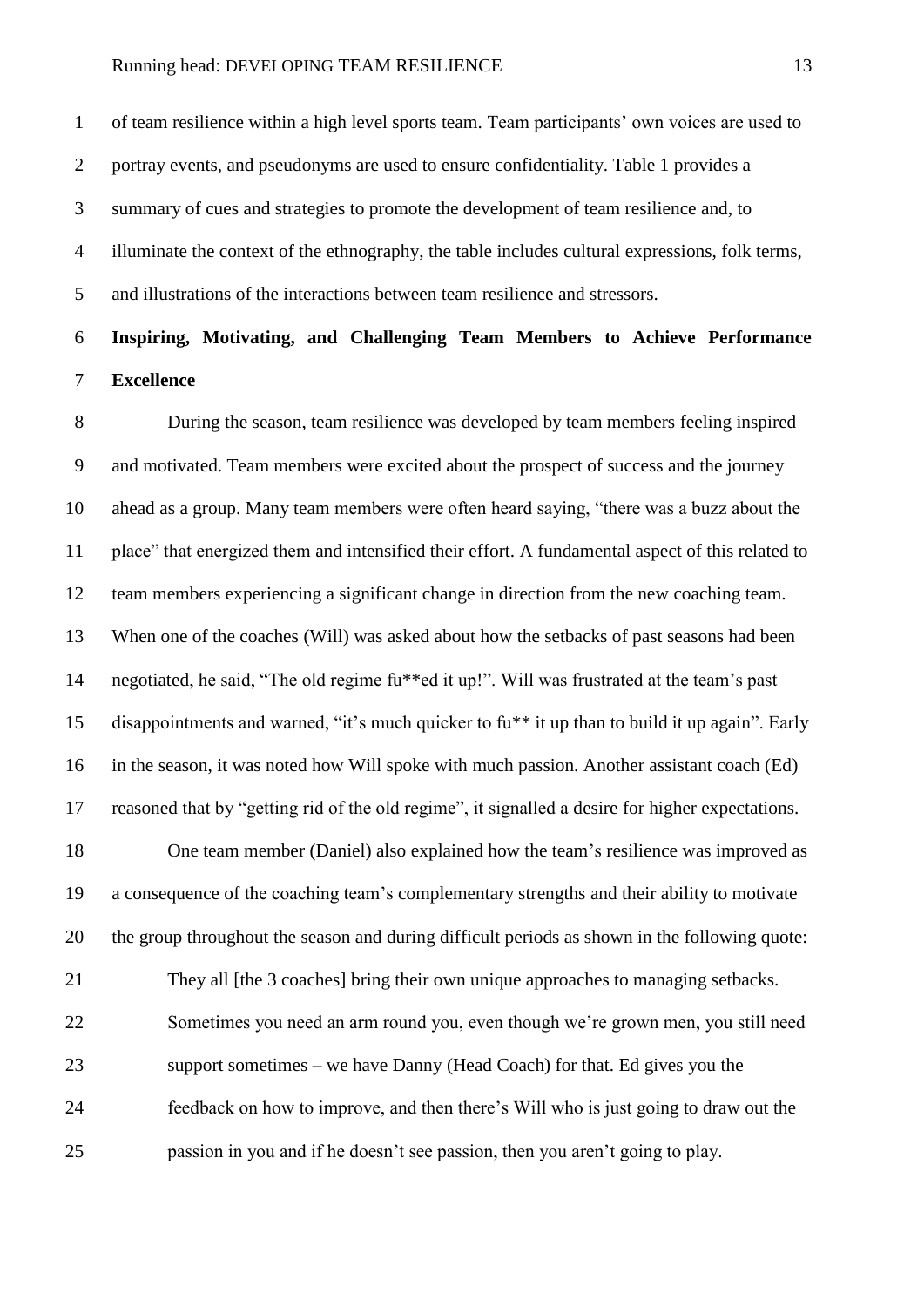Team resilience was cultivated through a team vision, collectively agreed "team 2 protocols", and regular reinforcement of team goals during stressors. One team member (Andy) commented that the coaches "had brought a professional environment to a semi- professional team" and that Danny frequently emphasized the need to "maintain our high standards" since "the goal is automatic promotion, it's not to get to the play-offs, it's about setting high standards in everything we do". On one occasion, despite achieving a victory, the team produced a disappointing performance and Danny reinforced their expectations for higher standards commenting that, "for any other team, winning by 60 points would be fine but not for this team because we have aspirations and expectations". The team's resilience also developed by collectively reminding each other of their shared expectations. At one point in the season, "we (the team) recognized we had too much of a swagger and arrogance off the pitch and a drop in performance on the pitch" and "we needed to flip that around". One team member, Mike, explained that their team's resilience was developed by individuals making sure that they aligned their own goals with the team's goals and, "because they are so clear and they have been contracted up front from the start, people accept that and are totally committed". Weekly post-match emails underlined the team's collective performance standards as highlighted in the quote below from Danny, following one poor team performance:

 It was a win on the road in very difficult playing conditions. However, I know we all felt that the performance was below our normal high standards. I'm not so worried about the bonus point [extra point for scoring more than four goals] but we need to live up to the high standards we are setting ourselves in terms of performance, and with that as a context, it was a disappointing day. Another team member (Pete) said that, when setbacks occurred, "it all comes back to

that goal where we want to get promoted. So, we work through those tough times and rebuild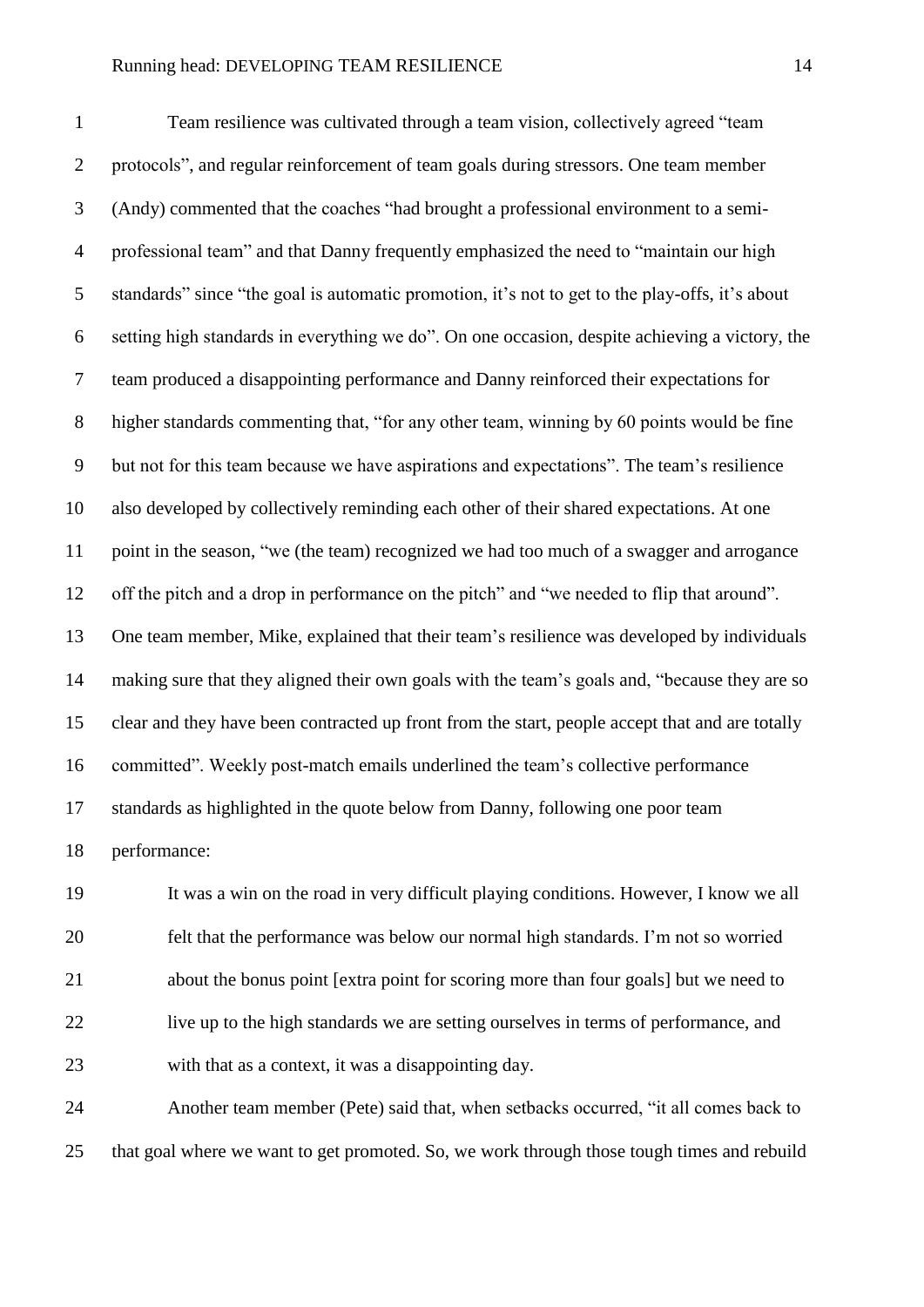around that goal". Danny also illustrated the importance of setting individual and collective expectations as shown in the following quote:

 We had higher expectations this year. I've always gone into competitions with the expectation that you're going to win it, regardless of what people say. But we set out high expectations at the very beginning. While our goal in the previous season was a top four finish, we said very firmly this year that it was promotion or nothing. That was a key difference and it created a bit of a buzz about the place, in terms of "Right, well the expectations are high, therefore I've got to match those expectations" and this can be important when things go wrong. For some of these guys, this may be their one opportunity to be promoted and they recognize that, and that's one of the reasons why we built it up like we did. We wanted to set those expectations because people then start to believe it.

## **Develop a Team-Regulatory System based on Ownership and Responsibility**

 The team's sustained ability to withstand stressors was enhanced by coaches and team members monitoring their performances, actions, and responses to difficult periods. The Captain, Michael, explained that his "job as captain was not a one-man job, it was a collective". Having "so many 'captains' on the field" developed the team's resilience because "the more people you can involve in the leadership of a rugby team that are consistent under pressure in their roles, the more likely the team will overcome challenges". Ed explained that giving more responsibility through defined leadership roles helped the team to withstand pressurized situations as highlighted in the quote below:

 To help us deal with the different types of pressurized moments in a match, we've created leadership roles as rugby divides itself up nicely into different areas . . . it's about developing these leaders in key strategic roles and encouraging them to communicate with each other . . . because the sum of all those parts make up a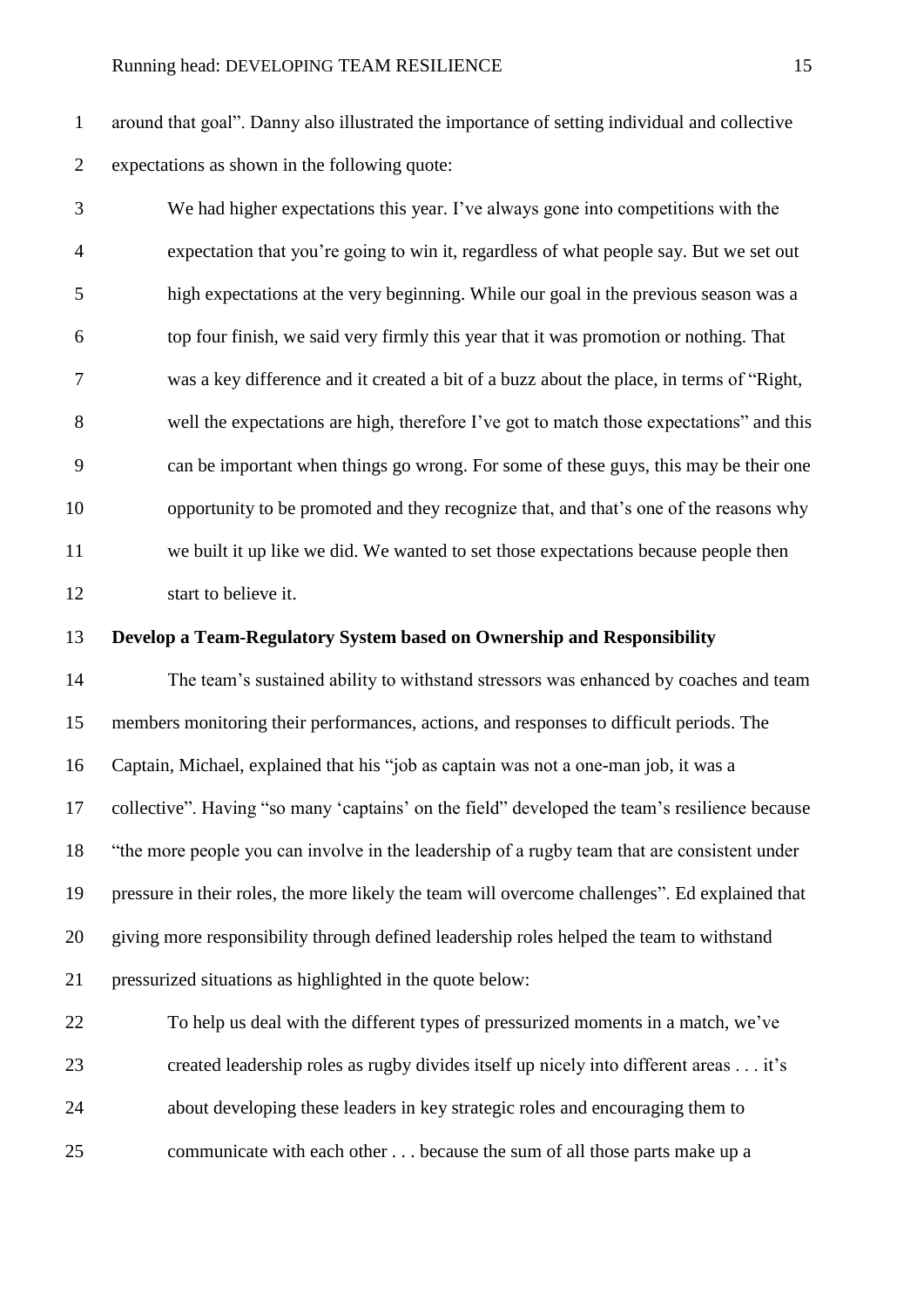successful team – if the team feels some ownership in their roles, that can be important when the pressure is on.

 The team's resilience was also developed by team members exchanging honest feedback with one another. Ed commented that "we're not getting honest feedback from the team, they are a bit spongy in their responses". Regular briefings encouraged team members to share honest feedback following setbacks. Will explained that this helped to avoid "finger pointing" because "if a blame culture exists, the resilience levels drop right off". Coaches also provided individual feedback to team members ". . . so while there is that kind of 9 security around a resilient team, there is  $-$  it's not fear  $-$  but team members recognize that, "yeah, I have got to be accountable. There is a great deal of accountability". Accountability was also reinforced through imagery. For example, in the changing room, a sign read, "character is defined when you think no one's looking" (quote from J. C. Watts, former American politician). The importance of encouraging honest feedback was highlighted in one team meeting and recorded in field notes:

 The atmosphere was subdued after the defeat. There was an unusual silence rather 16 than the normal buzz. Sensing the atmosphere, Danny asked, "do any of you want to 17 add anything in a constructive and controlled way, do any of you want to offload?" He paused. Michael [Captain] said, "we've got to get on with it, let's move on". Daniel then commented, "As the coaches were talking, people were looking at the floor. Look at your teammates in the face, accept it, and move on." Martin (team member) said, "it was the lack of intensity that killed us . . ." Will then intervened, "this is what we have to cut out, we need to be brutally honest with each other, we need to be accountable to each other. I know you are all mates but if anyone falls short of the standards expected, we have to be honest with each other. As the season went on, Will thought that the team were not taking ownership of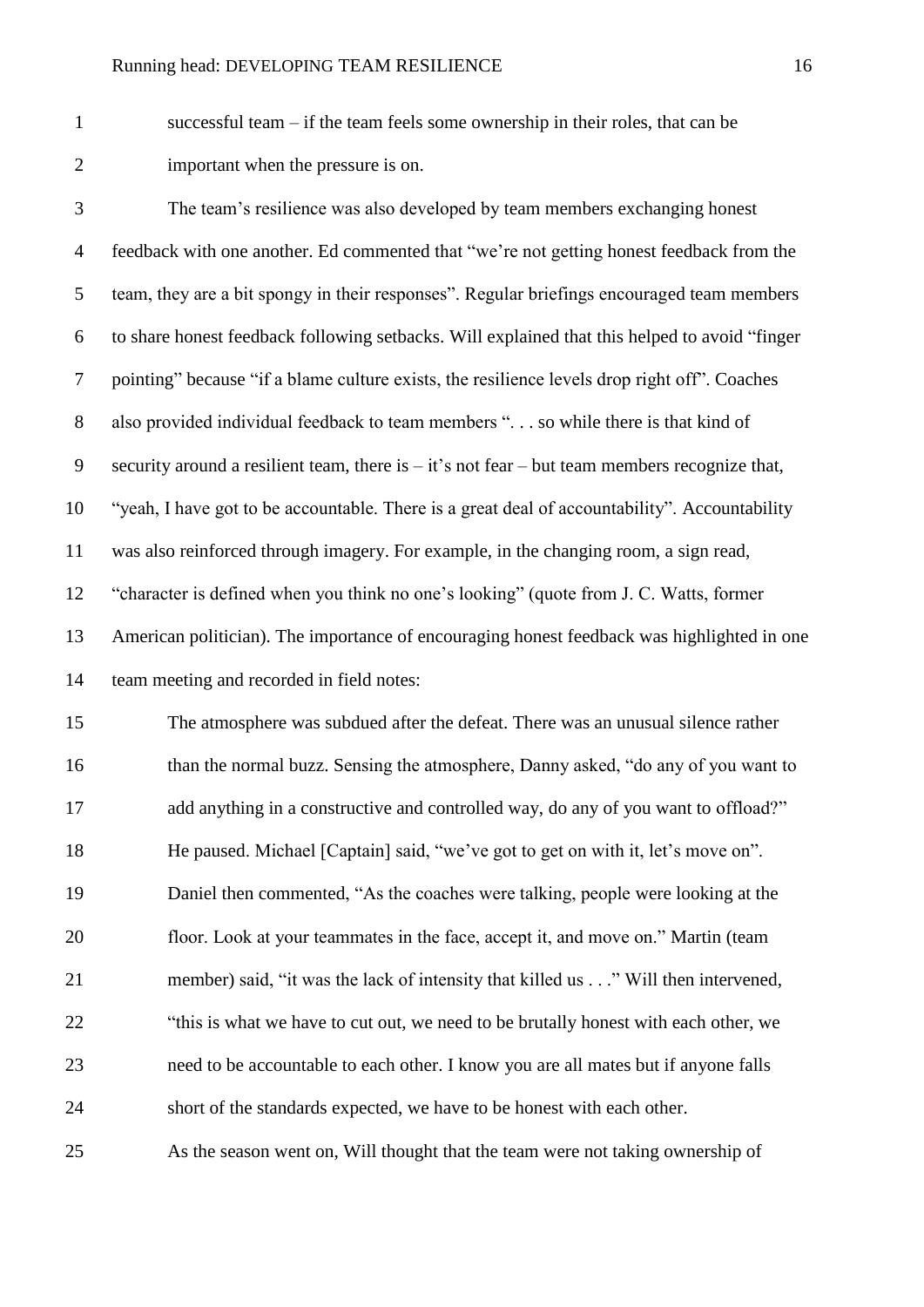problem-solving and decisions during stressors and he commented that "the team had to start 2 to think for themselves". Danny also said "... the more they come up with the answers when things aren't working, the better decisions they'll make on the field". Will said that the coaches were "passing stronger messages to the team that it was their responsibility to step up". Ed explained that "what's the point of having experienced players if you don't give them the chance of gaining experience [of managing challenging situations]?". He continued, "if we are going to give players responsibility, then we've got to make sure that collectively we go back and if things don't work, we take some of the responsibility too". This evolving shift in responsibility was recorded in fieldnotes in the build-up to one match that followed a setback: The coaches seemed more conscious of not directing everything. This was a change in approach. Following the pre-match briefing Danny said abruptly, "it's your game now guys" - suddenly they left the changing room and left the final preparations to the team. This hadn't happened before and took everyone by surprise. It seemed symbolic of a change in approach. There was a silence and players looked at each other. I wasn't sure the players knew what should happen next but gradually, they began to talk to each other, they reminded each other of their responsibilities and roles. The coaches had made their point without saying so and the team had got the message. **Cultivate a Team Identity and a Togetherness based on a Selfless Culture** Throughout the season, the team's resilience was developed through frequent verbal and behavioural expressions of their collective emotional and relational ties to each other. 22 During stressors, team members frequently expressed the need to "put your body on the line" and to demonstrate their collective "intensity". The strength of the team's physical and emotional commitment to each other that was developed during stressors was illustrated by Luke (team member) in the quote below: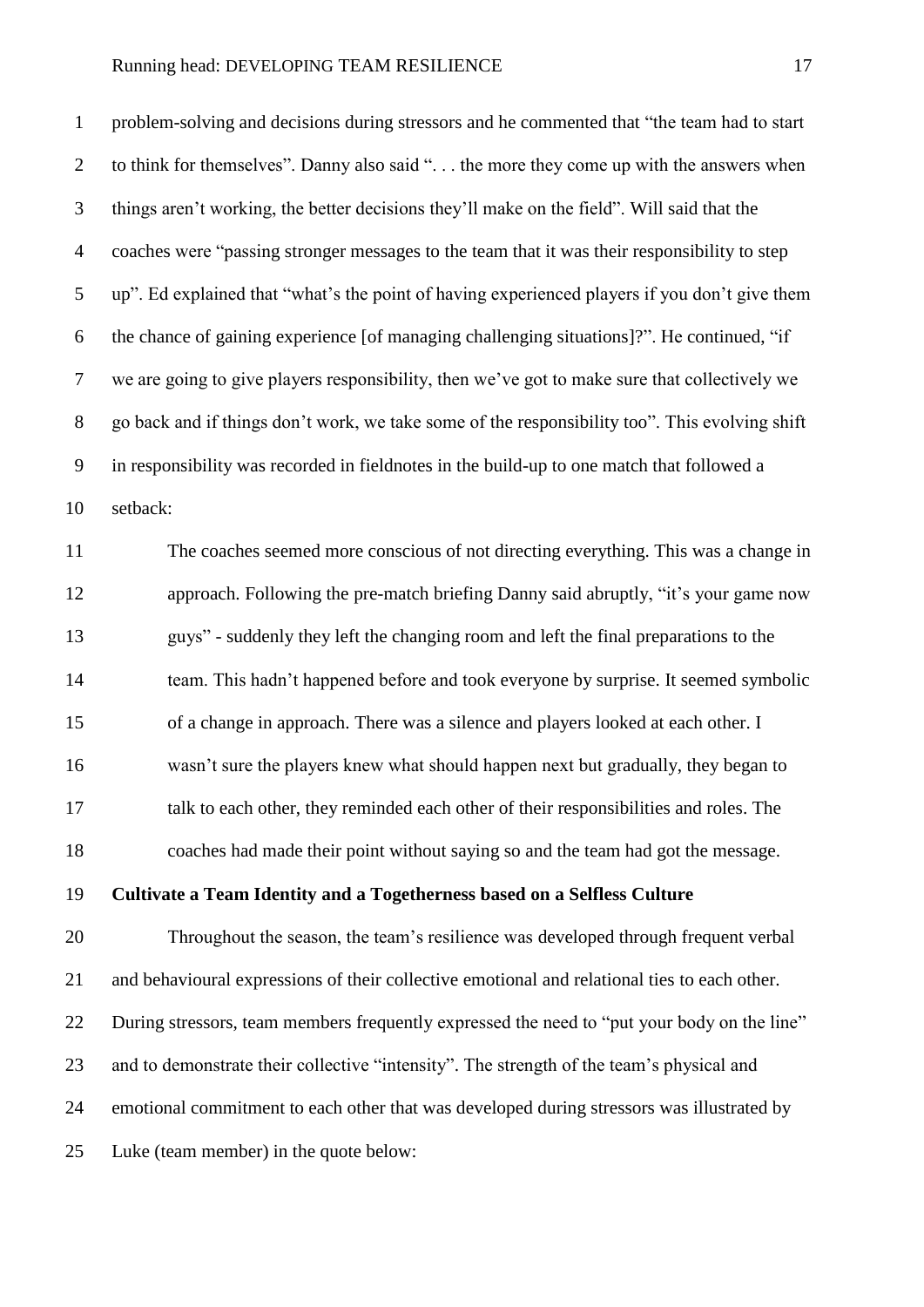When we are in the really tough situations, it's like you are a family and I know I would do anything for my family if anything was to happen to them. That's the kind of feeling we have developed in this team. We'd do anything we can for each other; we'll put our heads in where it hurts, because that's what you'd do for your family and mates.

 Simon (team member) also commented on how seeing others' physical commitment in pressure situations "encouraged others to do the same for the team". The use of team rituals further developed close emotional attachments. This included recognizing the need to wear "team kit", performing "the Team Song", enacting a team "squeeze" [i.e., huddle] during training and matches, and the first and second team training together as "One Club".

 Team resilience was also developed by promoting a "selfless culture" as shown in the following quote by Will:

 During difficult situations, we reinforce the importance of our emotional attachment. I've always said to the players that when you come to the club, you've got to develop an emotional attachment to the place, and certainly an attachment to the players and 16 the coaching staff and that you want to win for them as much as for yourself. I think that selfless team members are the best ones to have; even if they are not as talented, they're going to be honest in what they do. We want to be able to look over the shoulder and know that the person behind is there for you. And that's a skill. We won't pick players that don't have that approach because it's a spanner in the works, 21 it's a weak link in our chain, and we can't have weak links. During the season, the promotion of a selfless team culture to enhance the team's resilience was evident through references to "The Team" during difficult situations such as individual disappointments. Team members often reminded each other that "no individual is

bigger than the team". Indeed, team resilience was developed by individuals sacrificing their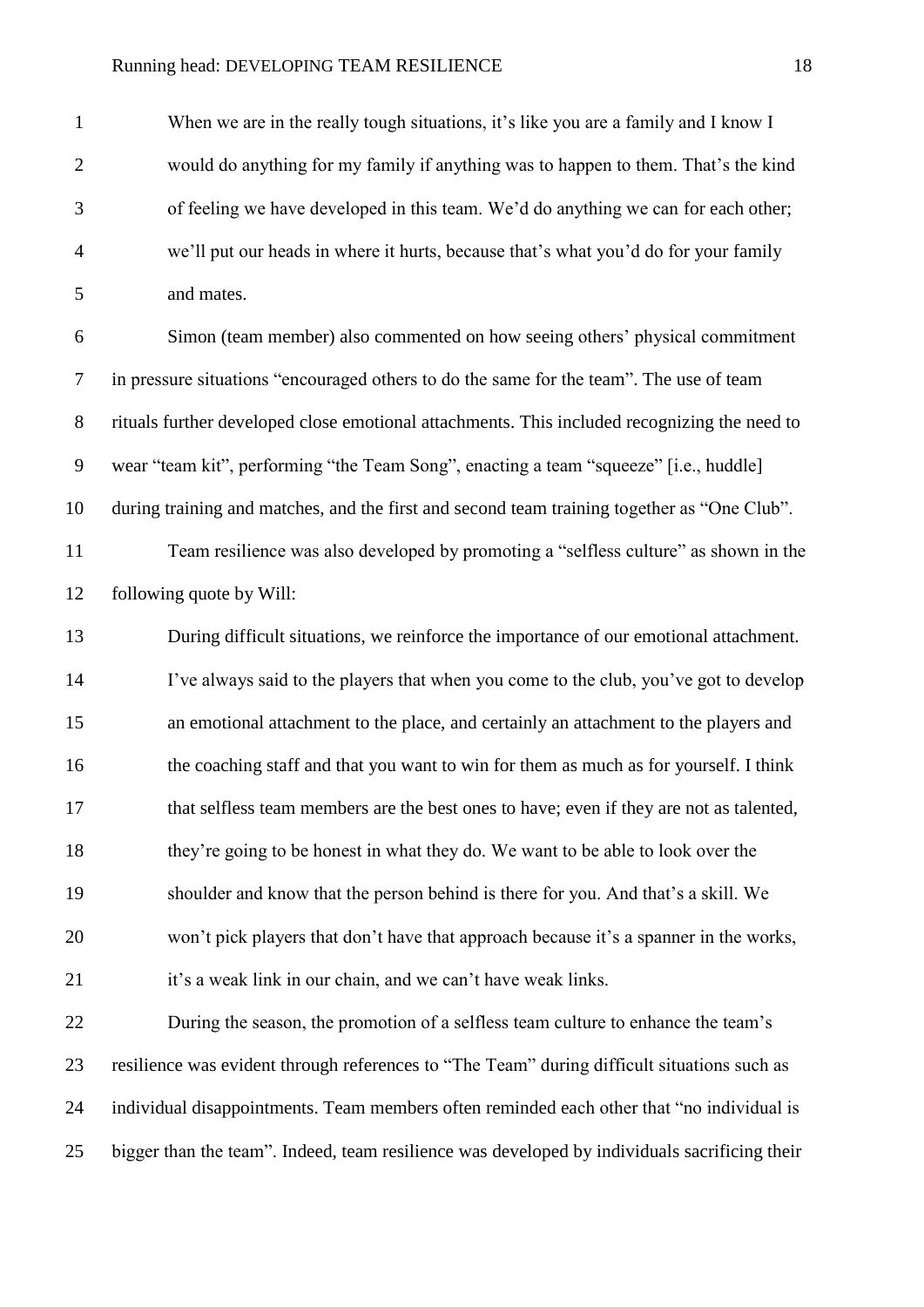own frustrations and expressing support for the team as highlighted in the following quote by Ryan (team member):

 I got dropped but I was fine with it because I understood that he was playing better than me, I had gone off the boil a bit . . . as a result, I got dropped, and it gave me a kick up the arse because I wanted my position back . . . but I knew why I had been dropped, I'd had a phone call and it was explained to me. All I wanted was the best for the team . . . I could see through my personal disappointment of being dropped, because I knew it was the best decision for the team and I knew what I had signed up for with the team.

 The strong emotional team attachments, formed over several seasons, enhanced the team's resilience during performance slumps. Team members developed strong ties to each other and new members were encouraged to "buy in" to the team's philosophy. The development of the team's resilience through a welcoming approach for new team members and displaying a strong togetherness was illustrated by James (team member) below:

 Although my previous professional clubs were great, the bond of the players that has been built up here over five years and the way new team members have come into the squad and just signed up for it straight away has made a difference. We're playing for each other, we're great friends. In clubs, you always get the "you don't want to let your teammates down" thing but we truly are. When I got my injury, I got a phone call from everyone in the squad whereas I only may have got two or three calls in 21 other [professional] teams I have played in. But this was a genuine "hope you're OK", "great season so far", and you don't get that very often.

**Expose the Team to Challenging Training and Unexpected/Difficult Situations**

 The development of team resilience was facilitated by creating a training environment that exposed the team to pressurized situations. In the pre-season, one team member, Gavin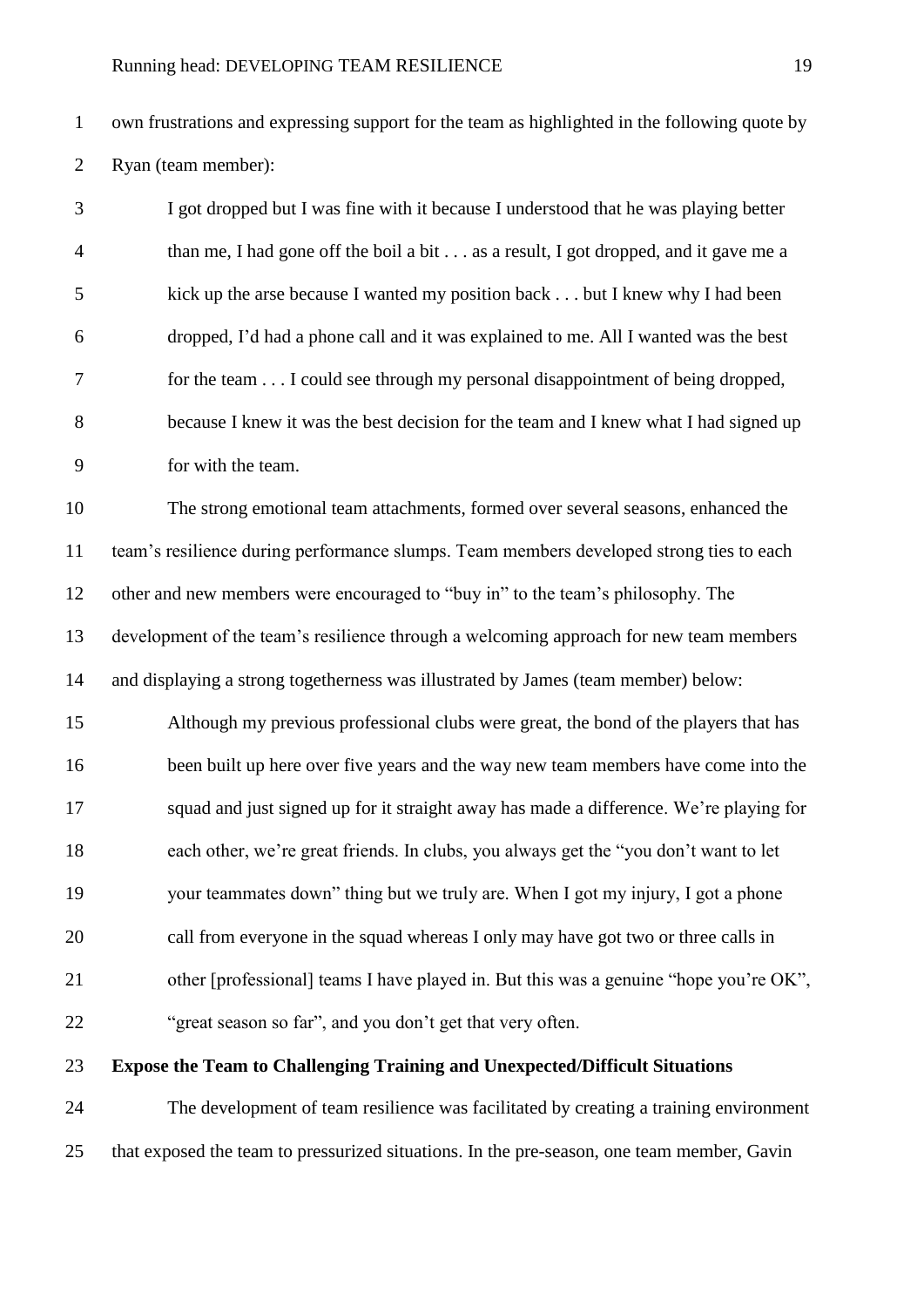said that "the team deliberately chose a tough warm-up campaign of six matches and it's left us battle-hardened". During the season, the team simulated specific challenging situations. Team members were expected to train under "the same kind of pressure as a matchday" (Luke) and "switch on". The team was also expected to "switch on" immediately at the start of each training session to replicate the pressure of taking control from the start of each match. It was observed how team members verbally reminded each other if they were not simulating sufficient communication in such pressure situations. At the very start of one training session, Will shouted "Show some intensity! We train with the same intensity as a match . . . not one of you fu\*\*ers said anything!". The instruction was intense but the training session suddenly 'felt' more like a competitive match. Team members immediately responded through increased "noise" [communication]. Team members described their environment as "challenging training" and practiced adjusting to difficult moments as the following quote by Ed illustrates: When we're facing challenges, it's about letting the players know that these pressurized situations are going to arise . . . we remind them that the reason why we are practicing a situation is because something hasn't gone to plan and they must learn

 how to get themselves out of it. We prepare the players to learn that things aren't always going to go well, but we don't need to be concerned because there are things we can do to turn it around. They understand why we do it in training so when it happens in a game, it's important that they can react and remember that there's a

system in place.

 Repetition of specific "chaotic" situations was vital since "you've got to be able to perform under pressure with your eyes shut so that "nothing is a surprise" (Michael). Weekly match analysis was also used to help team members 'see' the connections between training in "chaotic" situations and individual and collective responses to stressors during competition.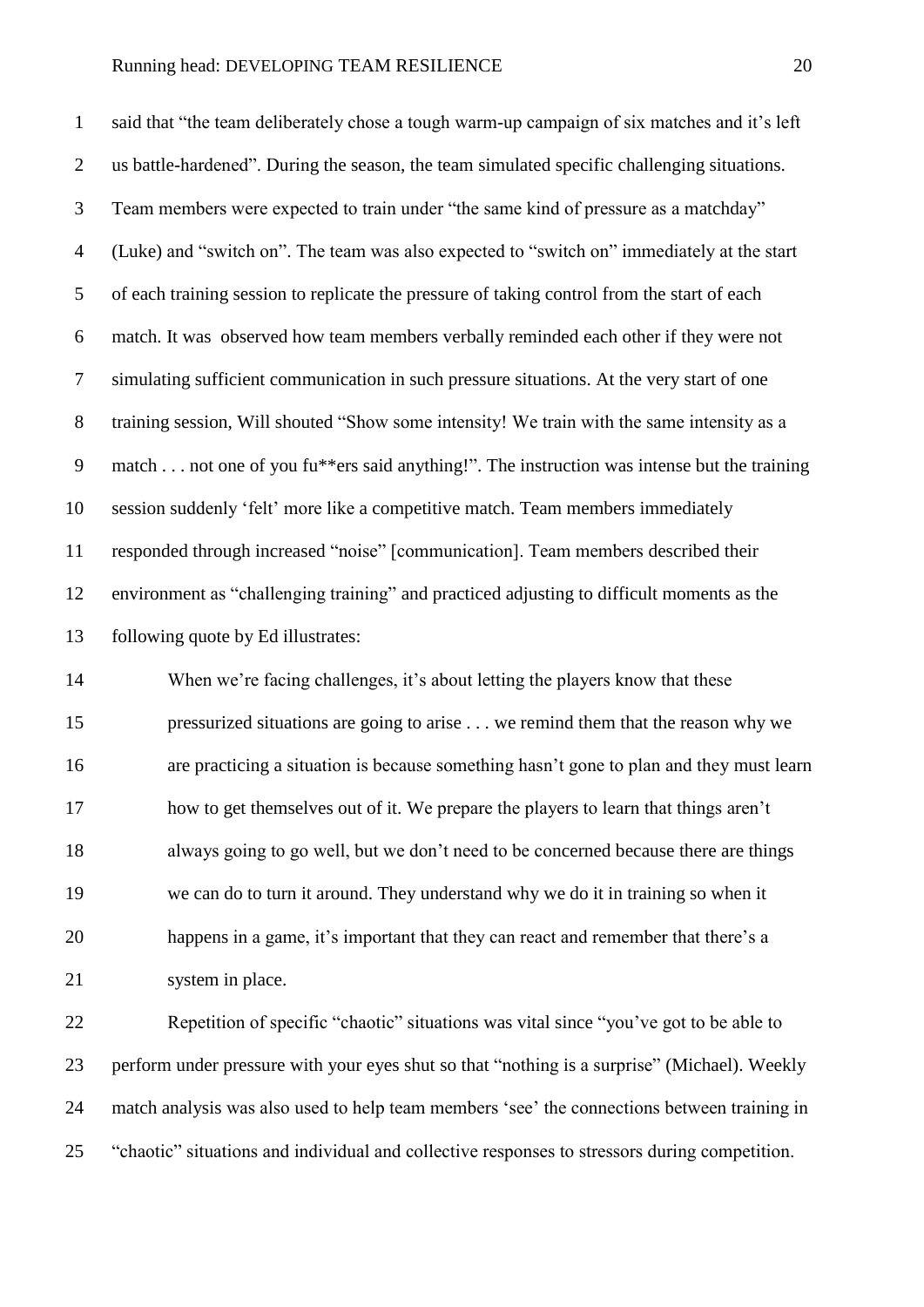Match analysis was also important to "reflect on and work out what could have gone better or what really did go wrong". Reflecting on the team's general approach to training in pressurized situations, Mark (team member) described how being exposed to setbacks more effectively coordinated the team's future responses:

 It's very much a shared mindset thing. We practise playing in pressure situations where things go against us. We do a thing called 'what from where' [the practise of pressurized events] and we spend a lot of time in training making sure we're making the right decisions in the right areas of the pitch so we're all on the same page under pressure.

 Throughout the season, the team frequently reminded each other to "focus on the process, not the outcome" (James). In one pre-match meeting before a vital fixture, it wasnoted how the team emphasized the need to maintain "calm heads under pressure as they [their opponents] are a nasty team that are likely to use cheap shots [illegal foul play], but "we need all players on the pitch at all times" (Will). During a difficult part of the season, the pressure had, in turn, increased on the team to win all of their remaining games to achieve their goal of promotion. Following a defeat because of poor officiating, the team were encouraged to "reset" their team focus during one team meeting by adopting a process approach as the following quote from Danny illustrates:

 We have a big challenge ahead but we need to just focus on one game at a time. If we win every game we play from now until May [season end] then we will be there. There is no point worrying about what results other teams are getting. Let's just worry about ours. What's happened has happened. There's no point in dwelling on it. Let's look forward and worry about the things we can make a difference. There are always external factors such as the referee but next time it happens, let's be in a position that we are so far ahead it doesn't matter.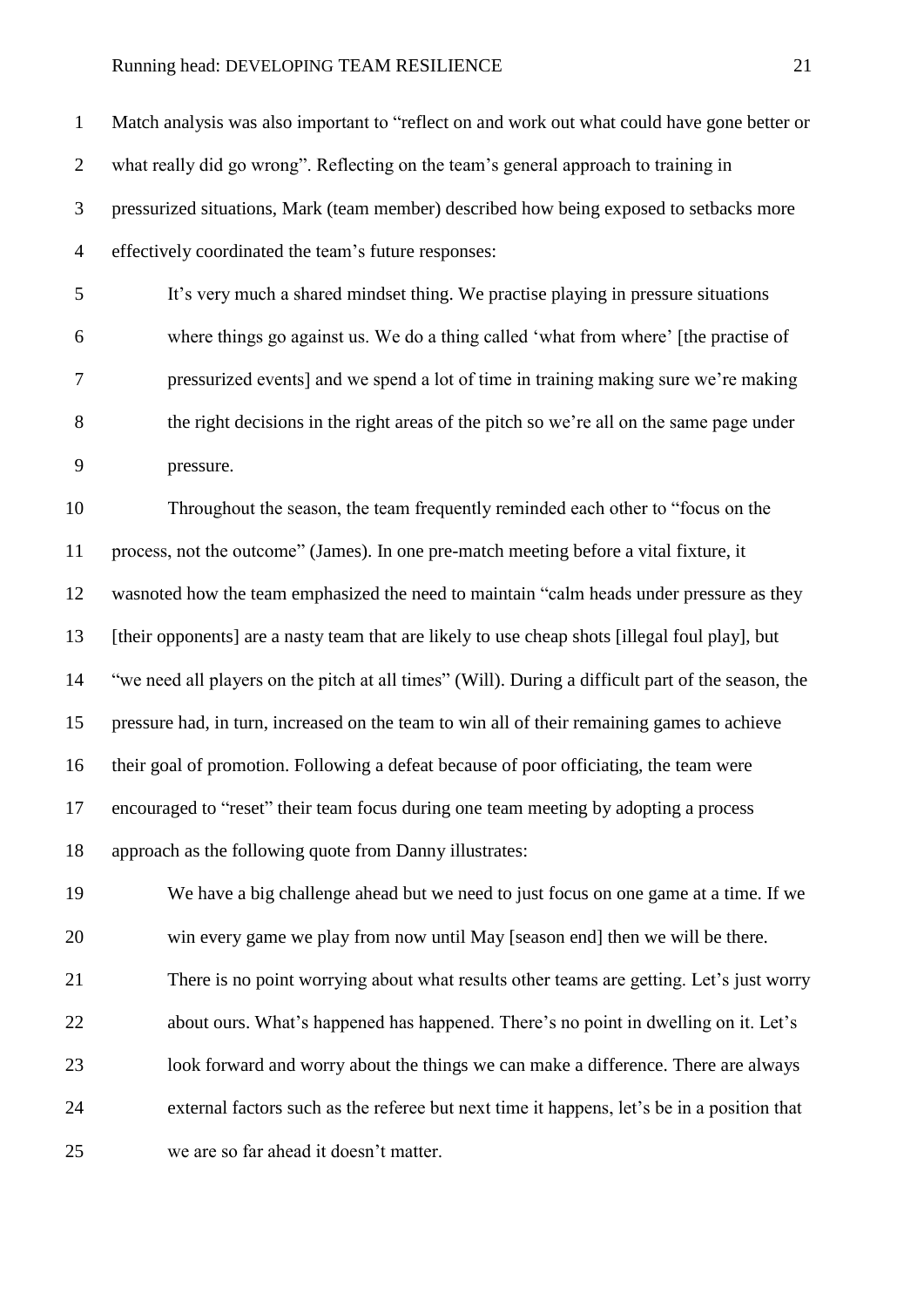### **Promoting Enjoyment and Keeping a Positive Outlook during Stressors**

 The development of team resilience involved boosting positive feelings, wellbeing, and enjoyment during challenging situations. The team exhibited humour, banter, and comical rituals to promote enjoyment. Team members said that they "handed out the banter, and if you can't take it, you're not a big enough boy as we don't suffer fools gladly" (Mike). Humour reminded players "not to take things too seriously" (Ryan). Jake (team member) stated that humour was "something to fall back on [following setbacks] because if we take ourselves too seriously, you take out the enjoyment factor". Team members also expressed how players' positive moods "rubbed off on each other" (Michael). Coaches reinforced "getting the fun back into our performances and play with a smile on our faces again" (Ed). Danny said that promoting enjoyment was essential because "even though we play at a fairly high level, you've still got to go out there and enjoy yourself, especially following setbacks. If it becomes a chore, then you're not really doing it justice."

 At another challenging point in the season, it was noted how team members displayed a positive outlook by relishing the prospect of one of their most difficult away fixtures as illustrated in a diary extract:

 Entering the player area, the team was seated in two lines of chairs with their coffees and light food. There was general banter. They gave me (first author) a round of applause for making the long trip. Spirits were good. This was a big match, their biggest away challenge against a physical team and opposing fans infamous for being hostile but the mood was relaxed, focused, enjoying each others' company and the forthcoming challenge. Danny said, " . . . we need to be strong mentally and physically . . . there will be mistakes today but it's all about days like this. Love it. Enjoy it". There was a brief silence and a strong sense of excitement. The role of enjoyment was often highlighted by team members during their long,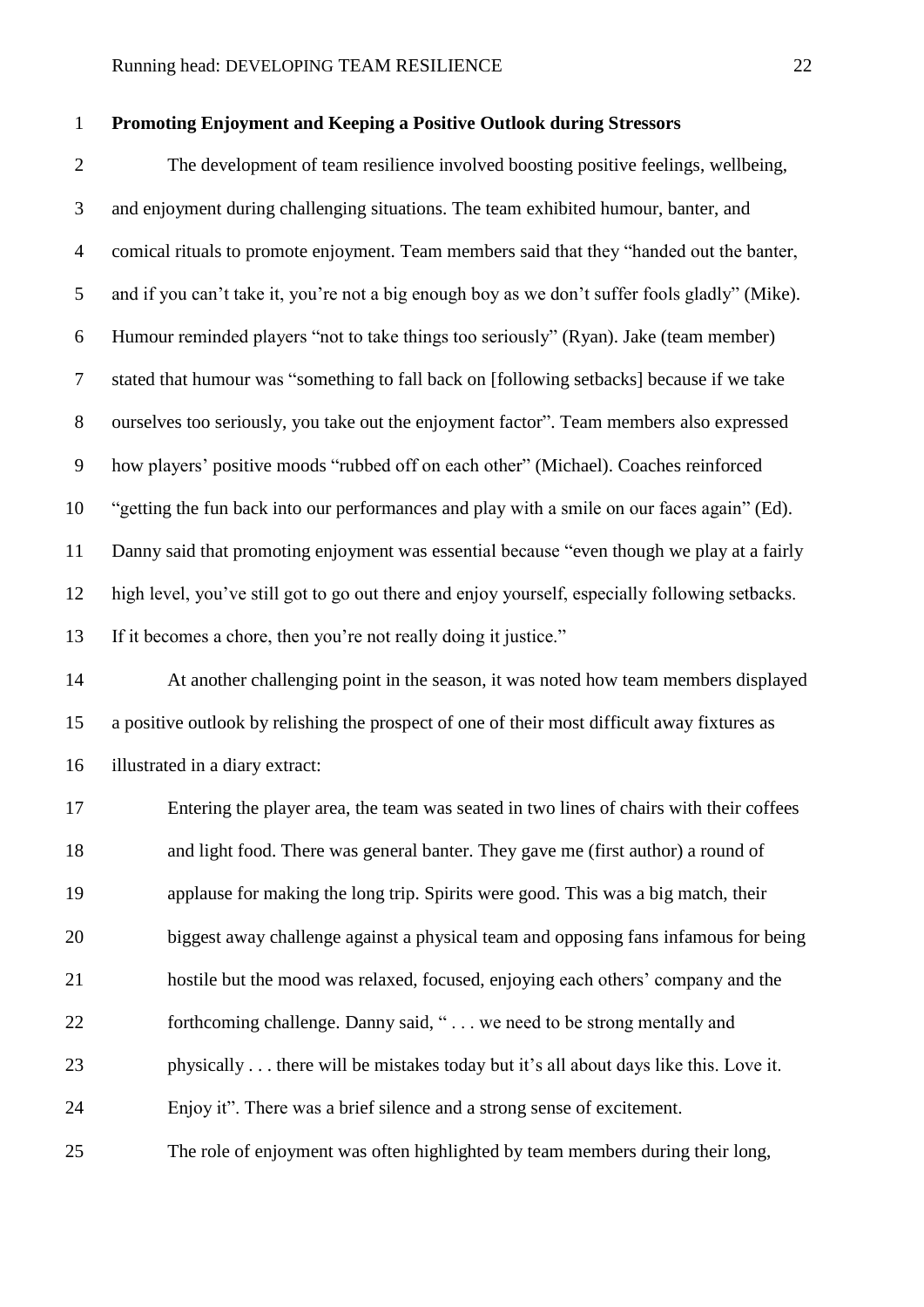pressurized season. Matt (team member) remarked on this before one training session: People are mainly here because they enjoy it. I've noticed on a few occasions that if we aren't enjoying it, our form dips a bit. You look for the reasons why you lost and you start questioning things, heads can go down. The vibe that was making us play so well can be lost and you have to start again. We play well because we are having fun, we're happy. The second that goes, it all changes [less chance of being promoted]. The team's last match of the season involved a head-to-head encounter against opponents they had suffered their biggest defeat against earlier in the season. Both teams needed victory to win the league. During the week, there was an emphasis on "staying calm", "maintaining perspective", and treating it as "business as usual" (Ed). In training, Danny said, "there's no need to be anxious or thinking about it too much, let's just focus on the task". A record number of spectators attended and public expectations were high. Upon arrival at the club, team members seemed distracted by the media and the large number of fans. In the pre- match briefing, the Club Director (Andrew) said, "enjoy it, we are all proud of you, and what you have done in the last ten weeks". Ed remarked, "you have all done something different today but from this moment, just do what you usually do". The team's focus on maintaining a positive outlook despite setbacks and embracing the pressure was highlighted in the following match report after the team's success: Danny believes the seeds of his side's success were sowed in the dressing room after their last loss. That day the team were beaten . . . but it forged a steely determination amongst the squad to win the rest of their fixtures. Their opponents had led the league

 for much of the campaign but the team's win saw them leapfrog their opponents on the final day of the season and win promotion. Danny said, "We made a collective agreement not to lose another game and that's what happened. We set our stall out very clearly that we wanted to win this league. There were a couple of wobbles along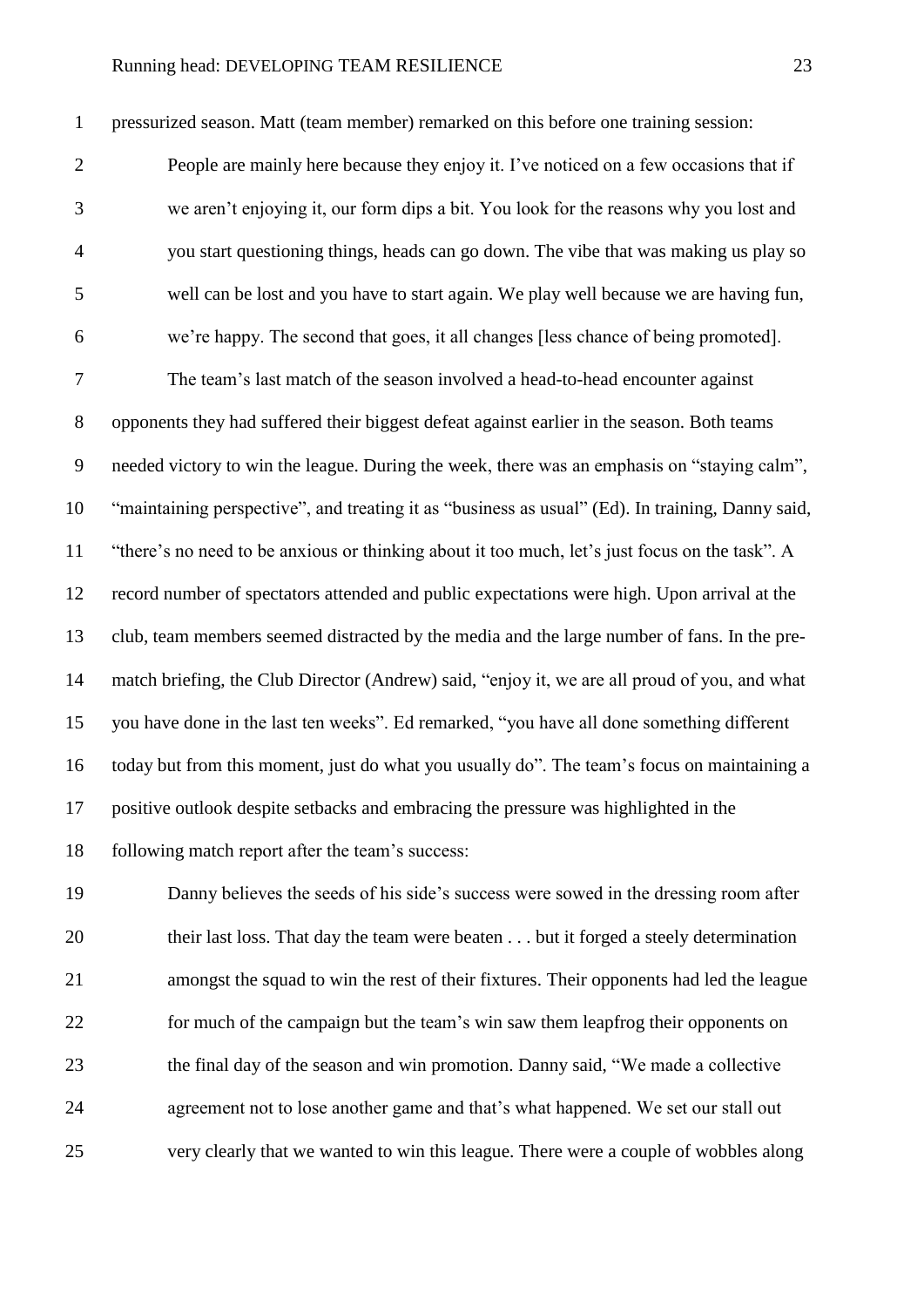| $\mathbf{1}$   | the way where we thought we might have blown it but it's league rugby where it's a      |
|----------------|-----------------------------------------------------------------------------------------|
| 2              | long haul." Following the game, players hugged each other and formed a huddle.          |
| 3              | Danny said there were "massive celebrations" long after the game with emotions          |
| $\overline{4}$ | running high. "Some players said the hair on the back of their necks stood up when      |
| 5              | they ran out. They hadn't experienced anything like that and for some it's the biggest  |
| 6              | crowd they had ever played in front of. But I think we dealt with the pressure pretty   |
| $\overline{7}$ | well [high public expectations, playing in front of a record crowd, experiencing a very |
| 8              | heavy defeat to the same opponents earlier in the season] and were determined           |
| 9              | nothing was going to get in the way."                                                   |

#### **Discussion**

 Via a season-long ethnography, we explored the enablers and strategies that promote the development of team resilience within a high-level rugby union team. The results indicate that multiple, and often contextual and subtle, psychosocial enablers stimulate pathways to team resilience. Specifically, team resilience development strategies included: inspiring, motivating, and challenging team members to achieve performance excellence; developing a team-regulatory system based on ownership and responsibility; cultivating a team identity and togetherness based on a selfless culture; exposing the team to challenging training and unexpected/difficult situations; and, promoting enjoyment and keeping a positive outlook during stressors. To explain these findings, the discussion is structured into two broad areas, which are discussed forthwith.

 The first key message generated from the results is that team resilience was developed 22 through numerous actions and enablers that produced strong coordinative influences on collective functioning during stressors. A range of strategies helped the team's functioning during stressors including: establishing team protocols for pressurized situations; reinforcing high expectations; and encouraging accountability. This offers support for team resilience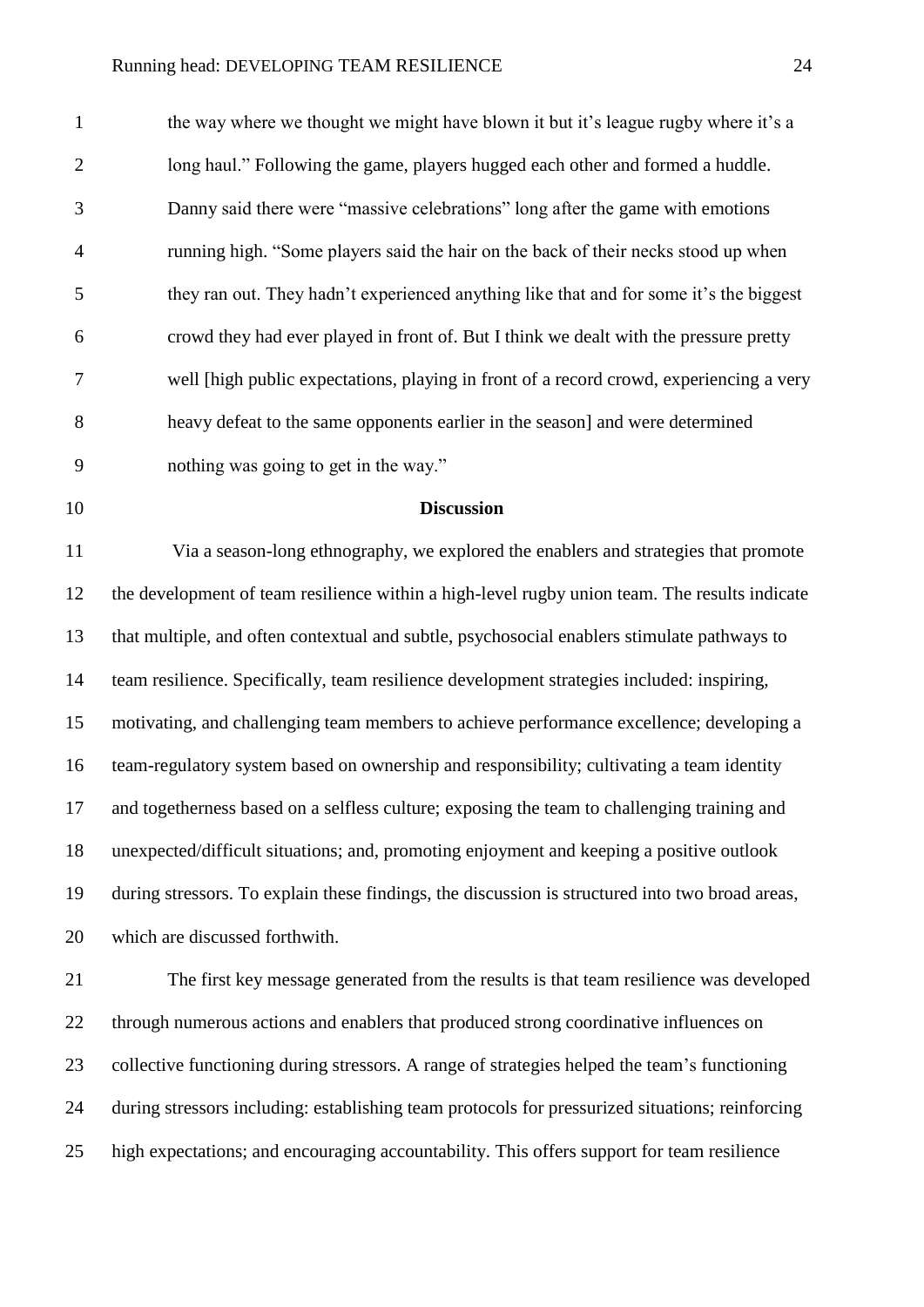research that has identified transformational and shared leadership as psychosocial processes underpinning team resilience (Morgan et al., 2015). For example, inspiring the team to reinforce high expectations of success during stressors resonates with the concept of transformational leadership. However, the findings of the present study also pointed to specific actions and cues that mobilize these processes (e.g., creating "protocols" for pressure situations). Moreover, the findings suggested the importance of the whole coaching team's complementary expertise and roles rather than one individual leader.

 One potential explanation for the findings of the present study is the concept of "coordinating mechanisms" (Salas, Sims, & Burke, 2005, p. 564) that are associated with successful team outcomes. Salas et al. (2005) proposed that three coordinating mechanisms influence broader aspects of teamwork: shared mental models (cf. Cannon-Bowers, Salas, & Converse, 1993), closed-loop communication (cf. Eccles, 2010), and mutual trust (cf. Webber, 2002). In the present study, team resilience enablers and strategies included regularly exposing the team to challenging training and unexpected/difficult situations, which enhanced the team's shared mental model during stressors (i.e., a common understanding of actions). Team members often stated that they "knew what to do" during stressors "where nothing was a surprise". Salas et al. (2005) stated that, "the importance of this coordinating mechanism [shared mental model] increases in teams that must perform in stressful conditions" (p. 567). Interestingly, exposing the team to regular unexpected, difficult, pressurized scenarios in training appeared to provide a practical aspect with regards to the development of team resilience compared with the abstract/conceptual findings of Morgan et al. (2015). For example, Morgan and colleagues explained that team learning was a key psychosocial process underlying team resilience. However, the results of the present study provide more specific enabling strategies (e.g., using pressurized scenarios) that enhance the application of collective knowledge during stressors.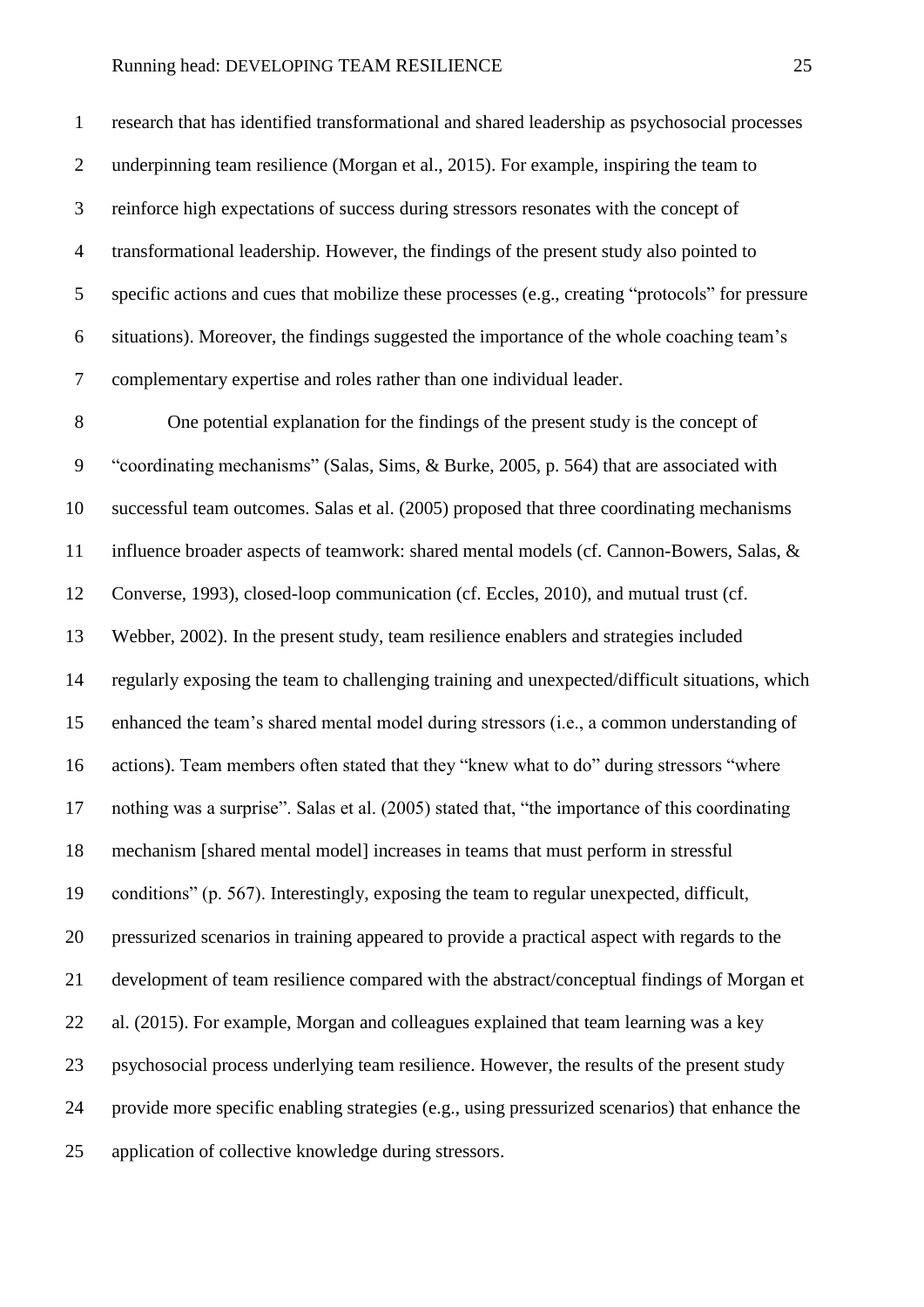Research in medical and organizational settings also shows that closed-loop communication and mutual trust improves team performance (e.g., through error reduction) during stressful situations (cf. El-Shafy et al., 2018). The present study's findings reported how the team held regular communications about minimizing errors and putting "systems in place" to clarify actions under pressure. Mutual trust was cultivated through enablers such as having a shared vision, encouraging honest feedback, and distributing responsibility during difficult periods. This resonates strongly with Hodge, Henry, and Smith's (2014) study that identified the role of ownership, accountability, and "dual management models" (Hodge et al., 2014, p. 64) for the 2011 Rugby World Cup champions, New Zealand. The findings also offer support for the role of shared leadership processes for team resilience (Morgan et al., 2015); however, employing ethnography in the present study also seemed to offer greater insight about how ownership and responsibility is enacted over time through specific strategies (e.g., create defined leadership roles, coaches allowing team members to take responsibility during setbacks, encouraging honest feedback, holding team briefings to discuss team functioning following setbacks).

 The influence of numerous coordinative factors during stressors illuminated how team resilience developed differently in different situations. Specifically, during the pre-season, team protocols aligned team members' commitment to shared goals through enhanced team members' collective sensemaking (cf. DeChurch & Mesmer-Magnus, 2010). Later in the season, team resilience was developed by activating practical strategies to emphasize the importance of the team enjoying their sporting challenges. These findings suggest that harnessing a range of coordinative factors over time, and in different situations, is critical for team resilience development. This resonates with team resilience research in organizational behaviour; West et al. (2009), for example, found that team resilience only developed following prolonged multiple interactive experiences. The findings of the present study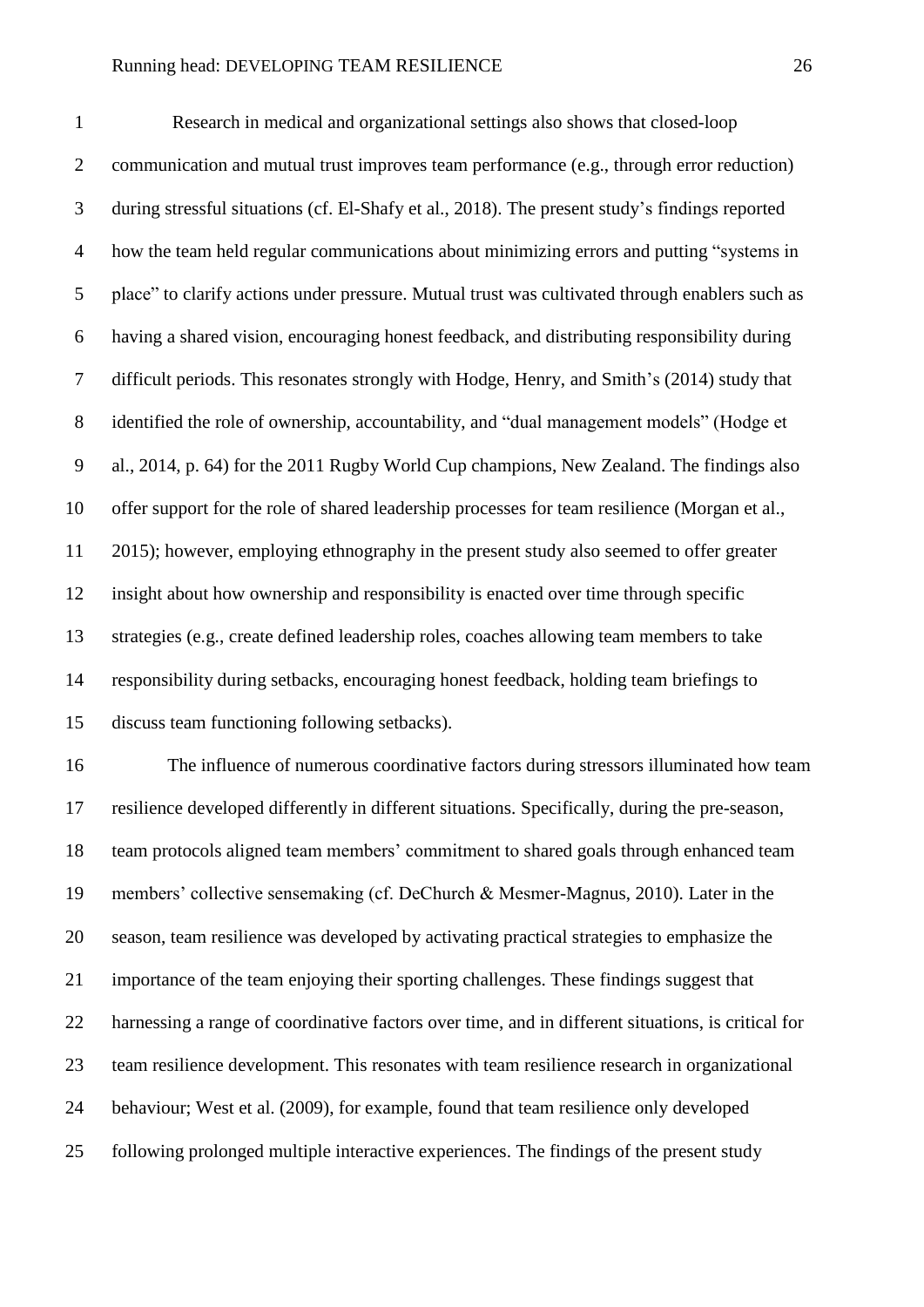suggest that team resilience is developed through ongoing multiple team-environmental interactions (cf. Egeland, Carlson, & Sroufe, 1993).

 The second overarching message generated from the results of the present study was the salience of team culture. This refers to the values, beliefs, standards, and power distribution within a team environment (Dew, 1998). Numerous enabling actions and cues nurtured a culture that helped develop team resilience and mobilize constructive shared perceptions and responses during stressors. For example, team members' collective ambition created a "buzz about the place" and they frequently reminded each other to instil a "culture of confidence without arrogance and complacency". The results also showed that collective actions were employed to harness a "selfless culture" during setbacks. These findings provide support for Morgan et al.'s (2015) research that cultivating a team's social identity is a key underlying team resilience process. Further support was offered for the role of intense physical and affective commitment within a collision sport such as rugby union. However, in comparison to Morgan et al. (2015), the findings of this study point to the importance of team culture, possibly because ethnography provided a 'first-hand' deeper immersion into a team's functioning. The psychosocial enablers and strategies used to cultivate the team's identity and togetherness (e.g., phoning team members who were injured to provide support, putting the team first and "sacrificing" individual disappointment if not selected) illustrates the numerous 'acts' of their selfless team culture (see also Table 1). A potential explanation for the role of culture for team resilience development is its influence on enabling constructive team member actions, promoting ownership, and monitoring power relations during challenging situations (cf. Cruickshank & Collins, 2012; Driskell, Salas, & Johnston, 1999). Although the findings of the present study reinforced the role of strategies that fostered a strong work ethic and "accountability" for team resilience development, the team's

culture placed a high value on 'enjoyment'. Positive emotions have been associated with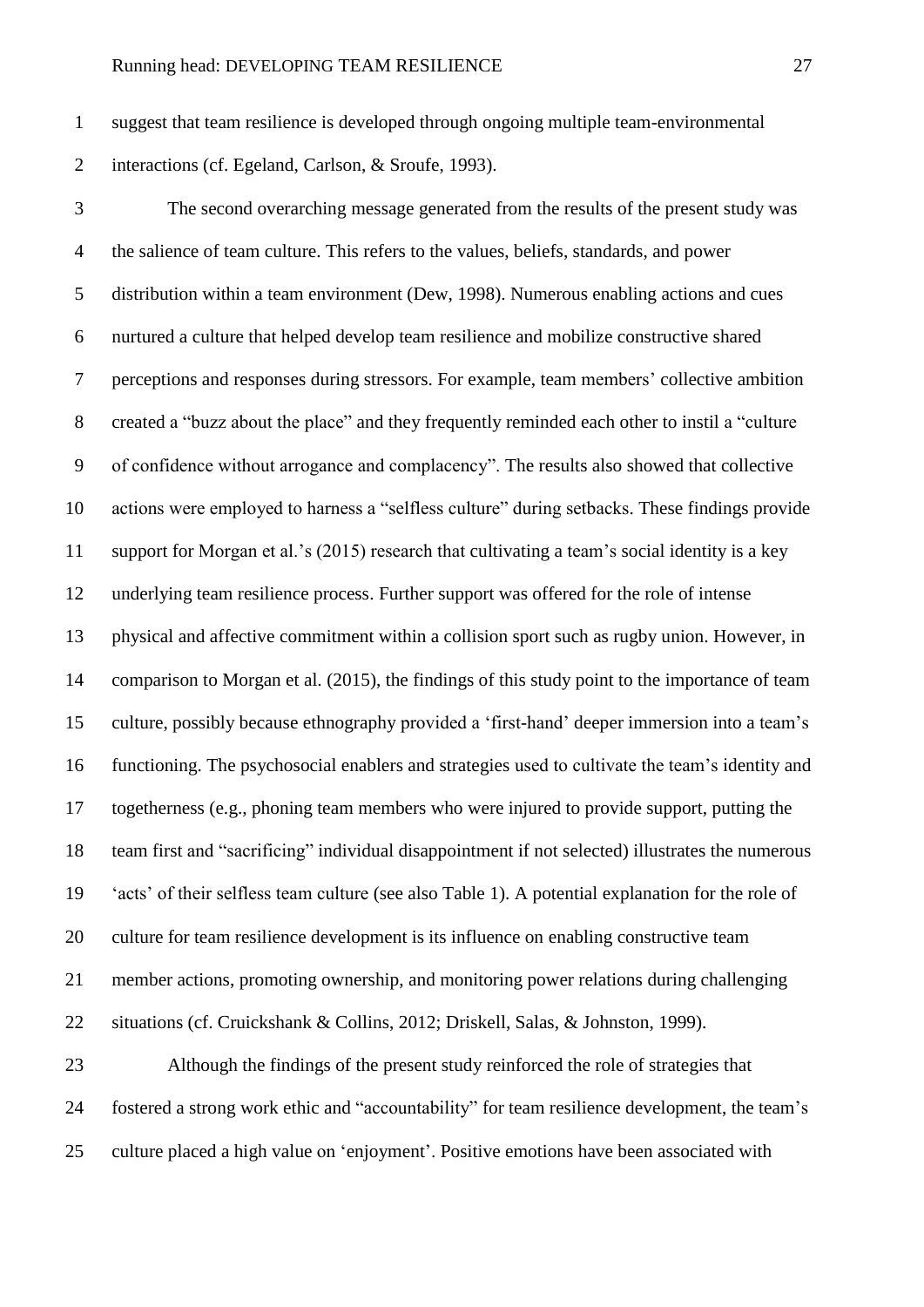resilience at both the individual (Gonzalez, Newton, Hannon, Smith & Detling, 2018; Tugade & Fredrickson, 2004) and the team level (Meneghel et al., 2016; Morgan et al., 2015). Interestingly, Meneghel et al. (2016) suggested that *collective* positive emotions develop team resilience through affective sharing mechanisms such as emotional contagion (see e.g., Hatfield, Cacioppo, & Rapson, 1992). This offers support for the findings of Morgan et al. (2015) who suggested that the use of humour and banter throughout a team helped to absorb the potential harmful effects of stressors. In comparison to Morgan et al's (2015) findings, the broader theme of 'enjoyment' and 'a positive outlook' emphasized that maintaining team members' satisfaction, pleasure, and wellbeing during a season of intense competitive sport was essential to withstand stressors. Extending this explanation further, the findings may suggest that team resilience is developed through group-based appraisals and their influence on collective emotions (cf. Kuppens & Yzerbyt, 2012). Specifically, Kuppens and Yzerbyt (2012) argued that when there is a strong team identity, "people start seeing their social environment through some sort of group lens" (p. 21), and this can lead to group-based appraisals and group emotions.

#### **Strengths and Limitations**

 A particular strength of this study was the use of ethnographic inquiry to explore team resilience development during a competitive sport season. Prolonged immersion illuminated how team resilience was developed in different situations through multiple team interactions. Indeed, a significant strength of the study was that the investigation involved full access to the team each week during the season where the first author was present as much as the 22 participants themselves. This elicited a degree of "immersion and concrete detail ... necessary to ascertain tacit knowledge . . ." (Tracy, 2010, p. 843). Another strength of the present study was the selection of ethnography to address real-world practices of teams to offer a deeper insight into the strategies, enablers, and actions for team resilience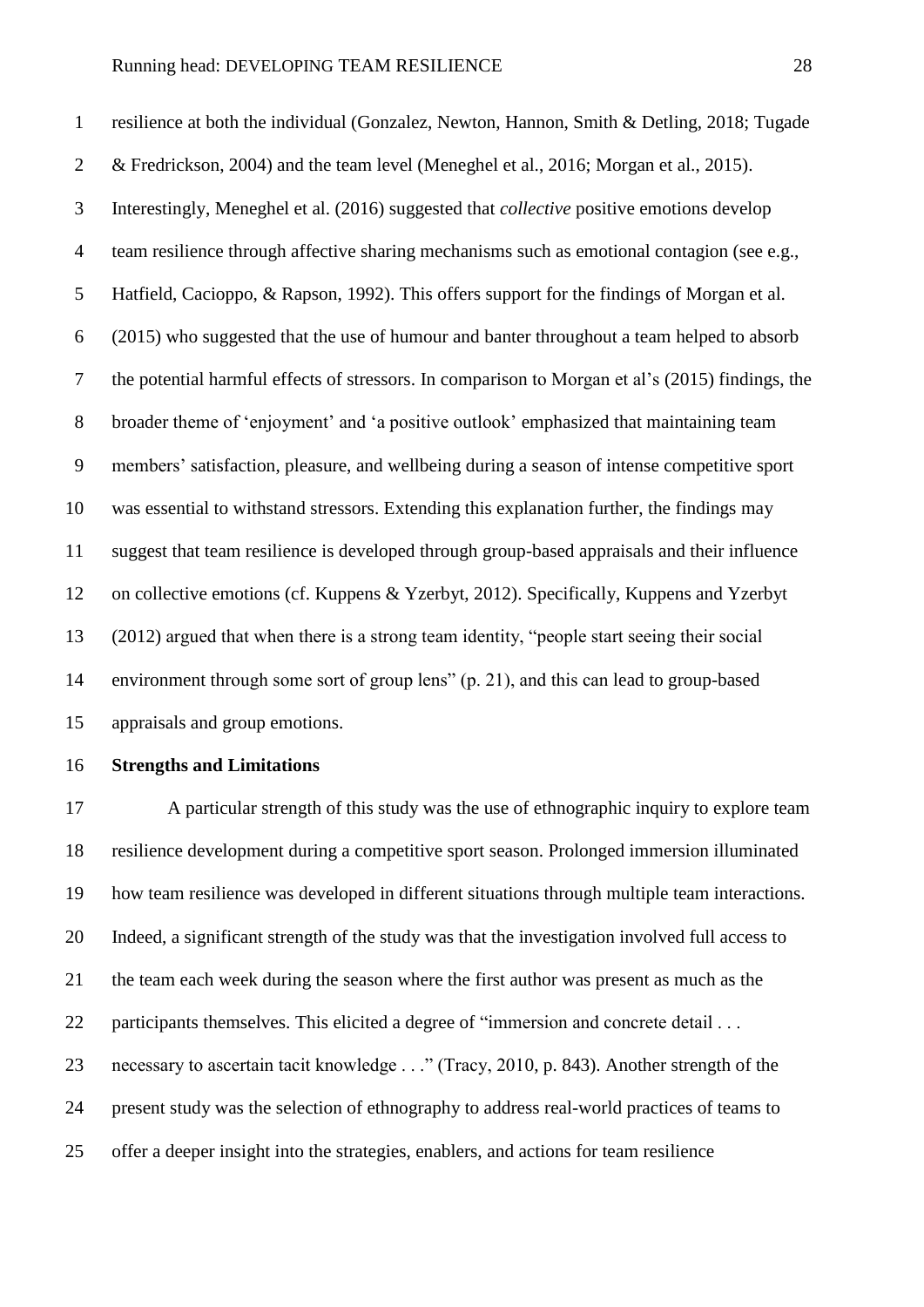development. It is hoped that the triangulation and depth of research 'evidence' enabled 2 naturalistic generalizability (cf. Smith, 2018) for readers engaged in team sport settings. A further strength of this study was that team resilience development strategies were captured across multiple time points. To date, and to the best of our knowledge, no other study in psychology has investigated team resilience over such a prolonged period. Salas et al. (2005) argued that team-level investigations should assess team processes during "a variety of conditions and situations" (p. 587). A season-long study allowed appropriate time to explore team members' interactive experiences on multiple occasions rather than a snapshot of team resilience (cf. Galli & Gonzalez, 2015; Morgan et al., 2017).

 A limitation of the present study, perhaps, lies in the positive emphasis of team resilience development. While team resilience is a desirable construct, dysfunctional aspects of team resilience can exist (Galli, 2016). For example, the findings illuminated the discourse associated with the physical commitment required in a collision sport (e.g., "put your body on the line"). A potentially 'darker' portrayal of team resilience development was not reflected in this ethnography; for example, while a selfless culture is important for team resilience, it should not be at the expense of one's health and wellbeing and seen as a 'badge of honour' (Fletcher & Sarkar, 2016b). Furthermore, while we consider that a strength of the present study is the richness of longitudinal 'evidence' and naturalistic generalizability (cf. Smith, 2018), we acknowledge that the findings of the study might be peculiar to a collision sport's culture. The engagement of critical friends was a valuable part of encouraging reflexivity. However, for a longitudinal study of this nature, a wider range of critical friends (e.g., coaches of other team sports, researchers in other group settings) might have broadened one's interpretations of the data (cf. Smith & McGannon, 2018).

#### **Future Research**

There are a number of avenues for future research arising from the present study.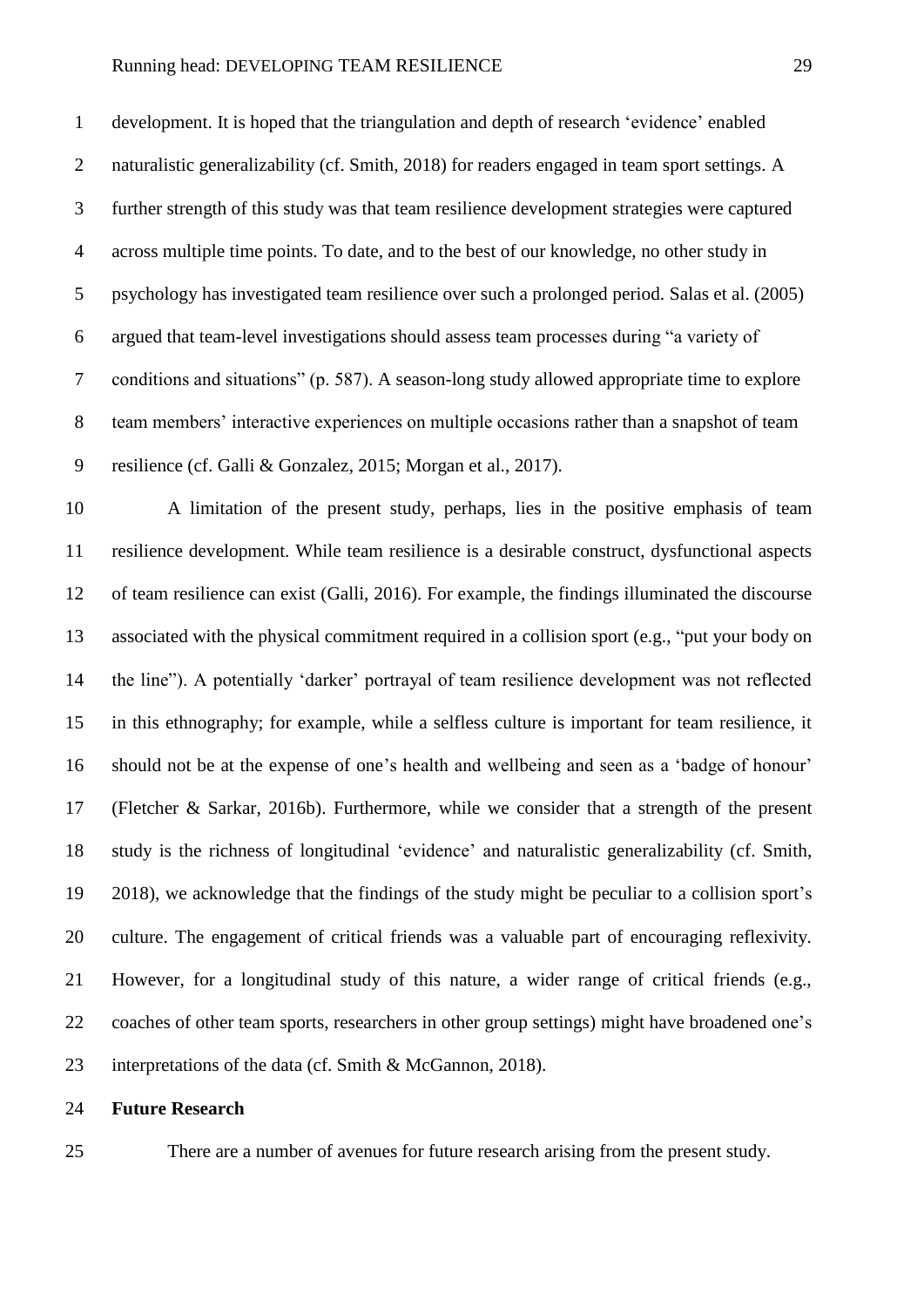First, the ethnographic approach utilized in this study could provide a foundation for pre- intervention evaluations of team resilience development (cf. Schensul, Schensul, & LeCompte, 2013). Indeed, the findings have offered support for the psychosocial team resilience processes identified by Morgan et al. (2015) together with some additional considerations (e.g., exposure to challenging training situations). The present study's concentration on identifying contextual enablers that stimulate these mechanisms and associated pathways to team resilience might act as a bridge for interventions that assess pre/post quantitative improvements. Indeed, future research should design team resilience interventions using pre-post intervention quantitative analyses. Interventions should involve enacting multiple team resilience development enablers, cues, and strategies (e.g., using Table 1 as a guide) to enhance the protective characteristics and processes found in previous studies in this area (see Morgan et al., 2015). To date, no team resilience interventions have been conducted in sport psychology and this represents an exciting opportunity for researchers (Morgan et al., 2017). To measure pre/post changes in team resilience, a valid and reliable scale is required. The CREST inventory developed by Decroos et al. (2017) might offer researchers a basis to assess changes in team resilience.

 Second, since team resilience is defined as a dynamic, temporal process, further longitudinal research conducted over the cycle of a team's existence would enhance our understanding of how team resilience is developed and whether it is more effective at one time point in a team's history than another (Morgan et al., 2017). This points to the value of conducting team resilience research over numerous time points. Galli and Gonzalez (2015) argued that, "if the goal is to truly understand resilience as a process that unfolds across time, "one-shot" . . . studies of sport resilience will necessarily lack depth compared to studies . . . at multiple time points" (p. 252). Moreover, Mathieu, Maynard, Rapp, and Gilson (2008) recommended that researchers embrace the complexity of team investigations and proposed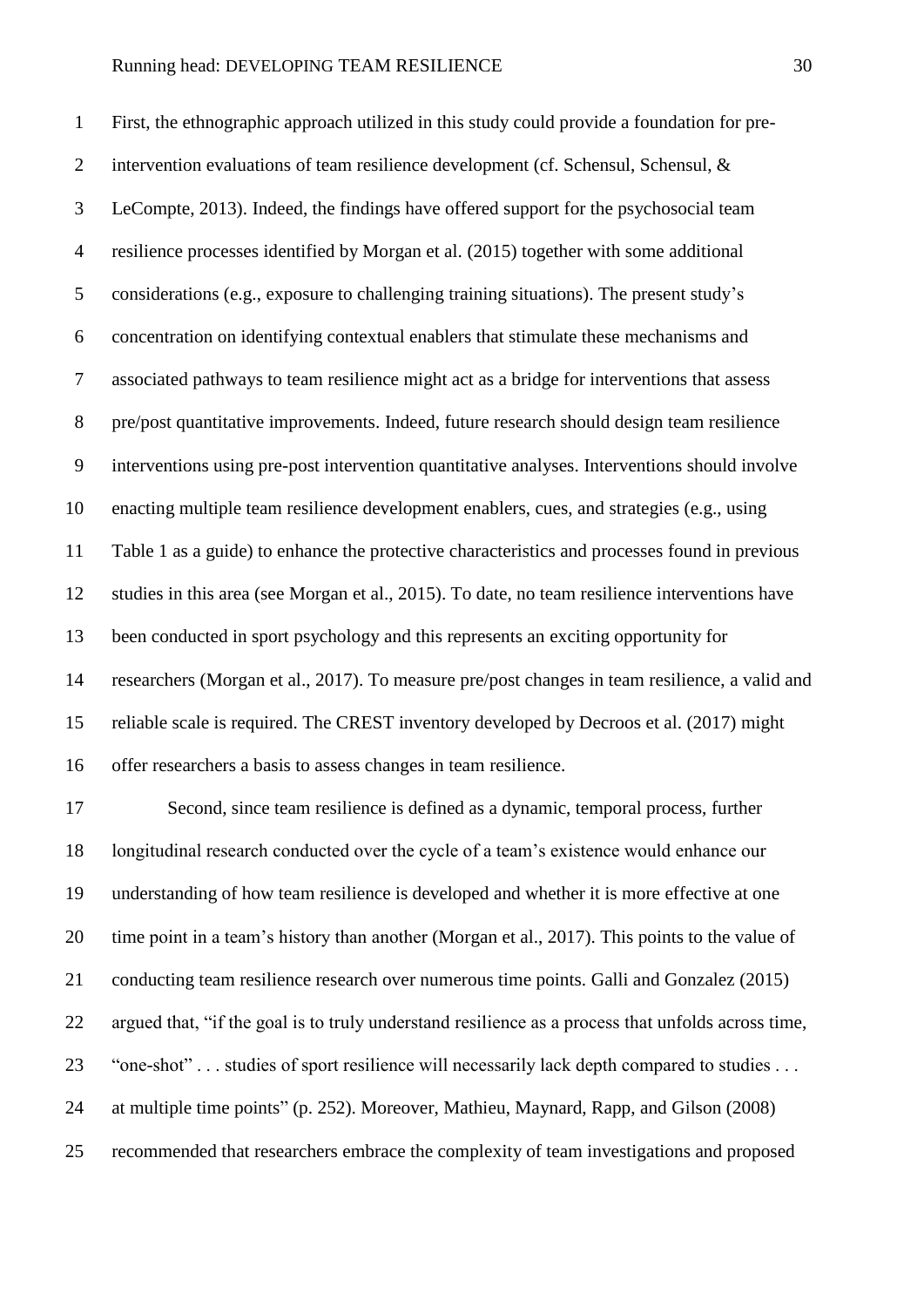research methods which are sensitive to time (e.g., the use of diaries, time-sampling). Team 2 resilience researchers might also apply the notion of resilience trajectories (Bonanno & Diminich, 2013) to capture the varying effects of different forms of stressors when developing team resilience.

 Third, future research should explore the relationship between team culture and team resilience. The role of strategies to inspire, motivate, and challenge team members to achieve performance excellence could be examined using quantitative and qualitative approaches. These strategies resonate with previous team resilience research, which identifies transformational leadership as an important team resilience process (cf. Morgan et al., 2015; Rodríguez-Sánchez & Perea, 2015). Indeed, research suggests that transformational leadership instils a proactive and resilient culture in organisations (Rodríguez-Sánchez & Perea, 2015). This also resonates with the role of coaches' use of character-building efficacy in elite rugby union teams (cf. Hodge et al., 2014). Observation studies should be conducted to assess effective coaching strategies to influence team members' behaviour during stressors. Finally, case studies might be employed to explore the relationship between team resilience, culture, and the factors that influence its development (cf. Vargo & Seville, 2011).

**Practical Implications**

 The findings of this study provide sport psychologists, coaches, and those working in teams with multiple psychosocial enablers and strategies to stimulate pathways to team resilience. First, sport psychologists should spend sufficient time with 'gatekeepers' (e.g., Head Coach) to understand a team's strengths and acquire the contextual intelligence necessary for effective interventions (cf. Brown, Gould, & Foster, 2005). Observing a team's behaviour during different stressors and noting strengths and weaknesses will provide a stronger platform for interventions.

Second, when developing team resilience, practitioners should implement the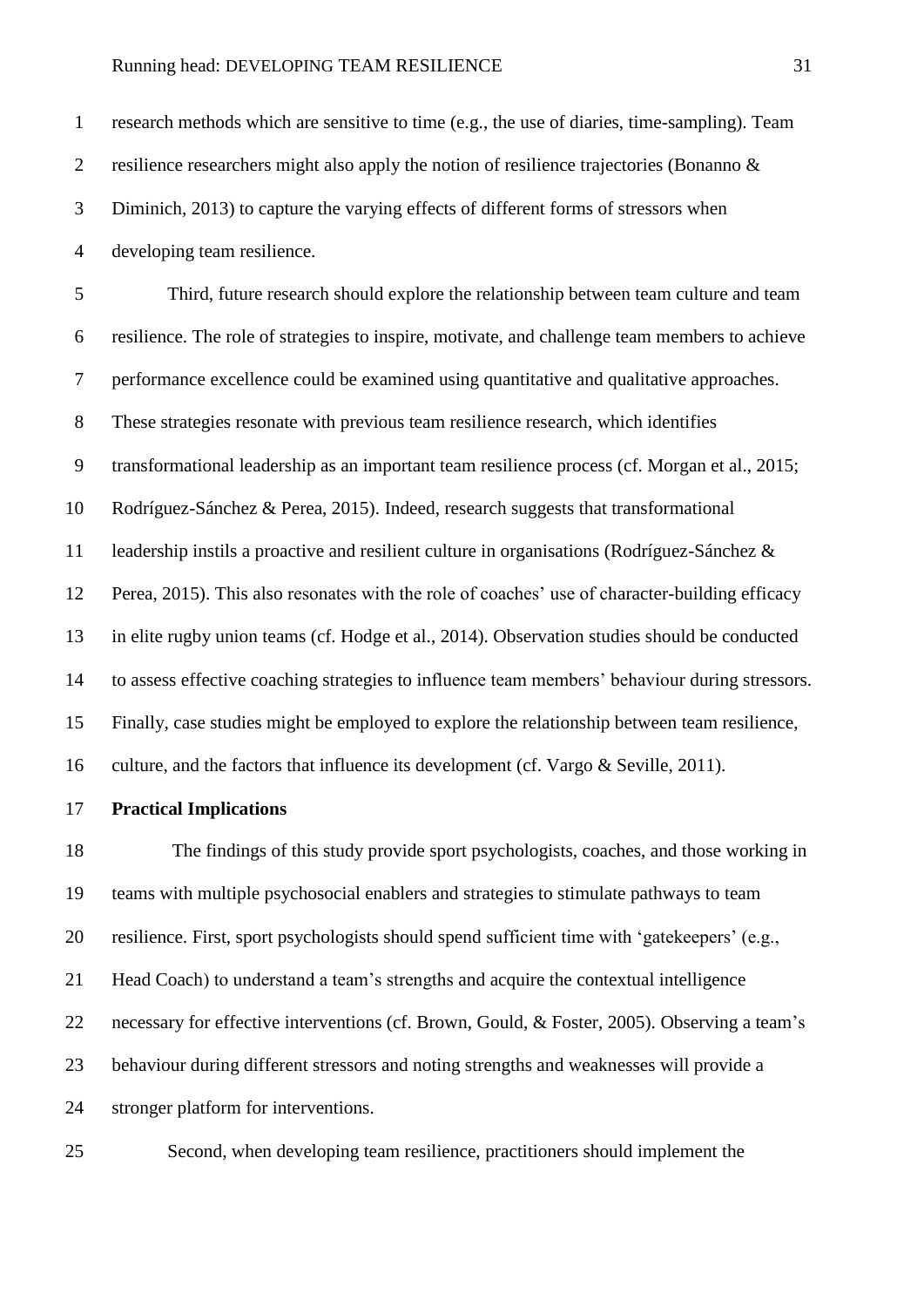psychosocial strategies described in this study. Inspiring team members to achieve 2 performance excellence during a team's pre-season could be enabled by collectively agreeing team protocols. This could involve discussion about how team members should positively adapt to challenging situations (e.g., adjusting to the loss of key players, how to communicate when losing (and winning) during a match, and how to individually and collectively respond to poor officiating). During stressors, these protocols should be reinforced and further developed so that team members are encouraged to see "the bigger picture" as part of their overall psychological and performance development. Coaches should reflect on how they lead by example during setbacks, and express confidence in the team to promote some perspective in difficult moments.

 Third, as a team develops, individuals should be given opportunities to take responsibility during challenging situations. Coaches should foster a resilient team culture based on accountability and support to each other during stressors. Leadership roles and groups will promote accountability (cf. Hodge et al., 2014) and a wider sharing of knowledge to respond effectively during adversity. To ensure that team members are "on the same page" during stressors, teams should be regularly exposed to "challenging training" and rehearse pressurized situations (cf. Fletcher & Sarkar, 2016b). The use of "what-ifs", match analysis (i.e., individual and group responses to setbacks) and debriefs to discuss the benefits of new knowledge of setbacks can enhance the development of team resilience through increased learning and coordination (Alliger et al., 2015).

 Fourth, the findings of this study showed that cultivating a strong team identity and selfless culture was vital for team resilience development. This could be nurtured through displays of the team's physical and emotional commitment during stressors (e.g., using noticeboards, social media). Celebrating 'moments of team resilience' can boost connectivity during setbacks. Those working with teams should recognize the importance of time for a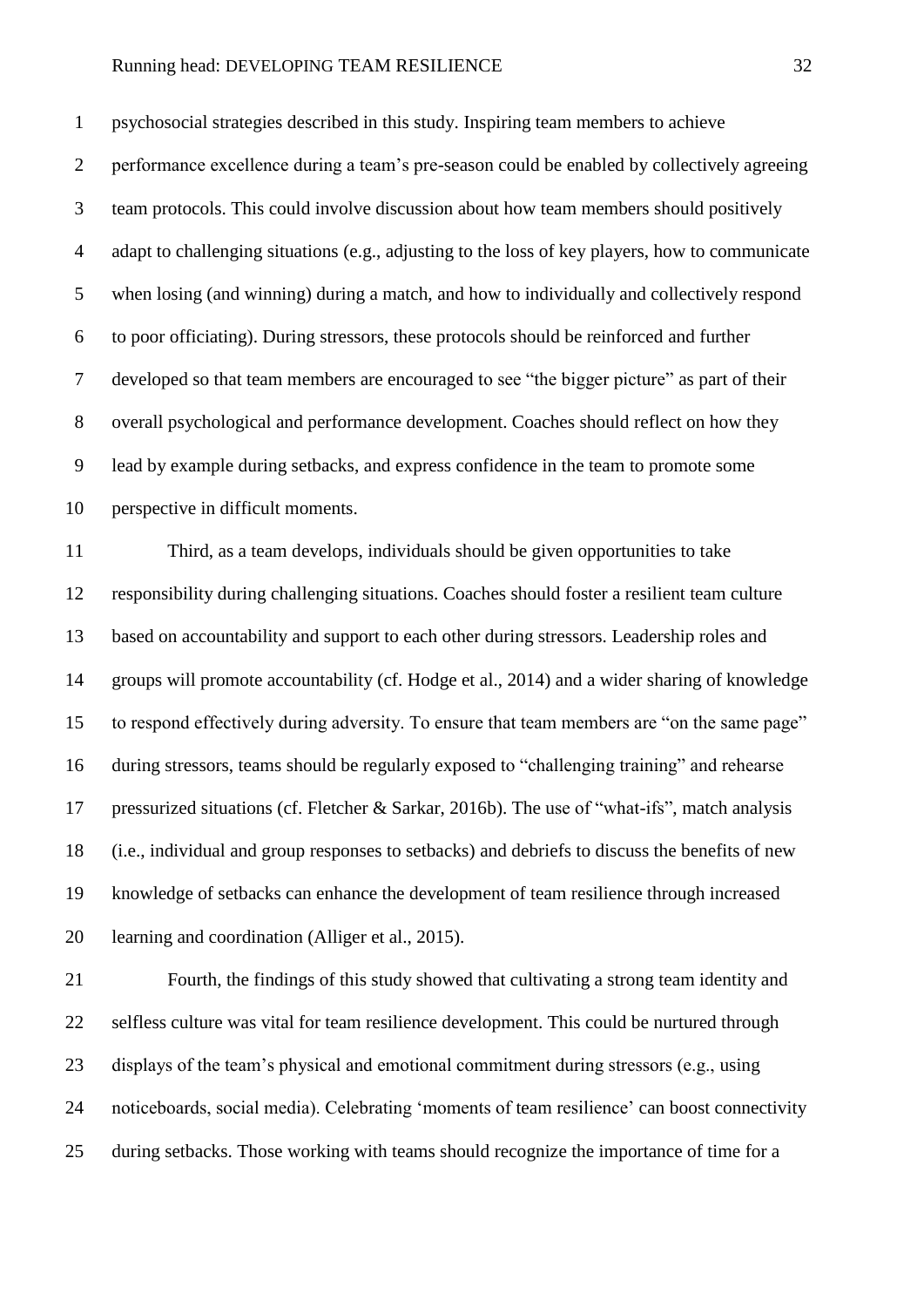resilient culture. It is possible to achieve 'quick wins' through the establishment of team protocols (e.g., how will we collectively act when we lose a key team member to injury or disciplinary penalty?); however, creating a sense of belonging, cultivating constructive relationships, and developing psychological safety during stressors (cf. Edmondson, 1999) will require ongoing application. Coaches should also ensure that they promote enjoyment. Coaches could plan to provide players with adequate opportunities for rest at suitable points in the season, consider timings of social occasions, and monitor body language during stressors.

 Finally, this study involved a top-level semi-professional team. While team resilience enablers and strategies might be similar at both elite and semi-professional levels, their emphasis might be different. Moreover, the intensity of stressors is likely to vary. Therefore, team resilience interventions might be similar across competitive levels but the development and sophistication of implementing these strategies may differ. To illustrate, Hodge and Smith (2014) suggested that the limited resources of amateur teams might restrict coaches' abilities to implement a range of anti-choking strategies. A team resilience intervention at lower levels of team sport could utilize a staged approach by focusing on one or two strategies at a time. Interestingly, the present study reported how team resilience was developed by creating a 'professional environment' within a semi-professional setting.

**Concluding Remarks**

 This study has explored the enablers and strategies that promote the development of team resilience within a high-level sport team. A season-long ethnography identified multiple, and often contextual psychosocial enablers that stimulate pathways to team resilience. The results were categorized into five main themes: inspire, motivate, and challenge team members to achieve performance excellence; develop a team-regulatory system based on ownership and responsibility; cultivate a team identity and togetherness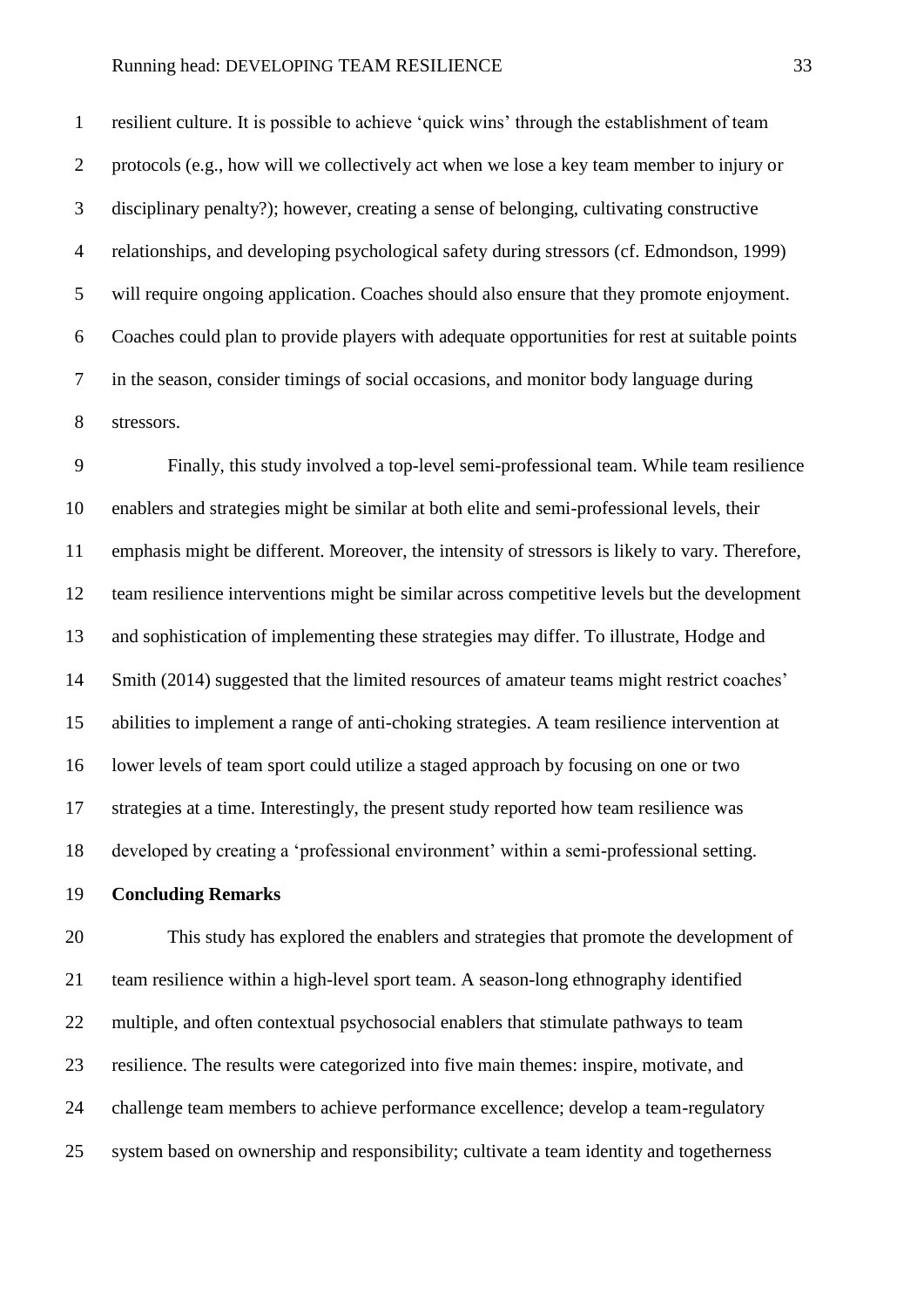based on a "selfless" culture; expose the team to challenging training and unexpected/difficult situations; and promote enjoyment and a positive outlook during stressors. It is hoped that this study advances knowledge of the psychosocial enablers that promote the development of team resilience and contributes towards an evidence-based understanding of impactful interventions in team sport contexts.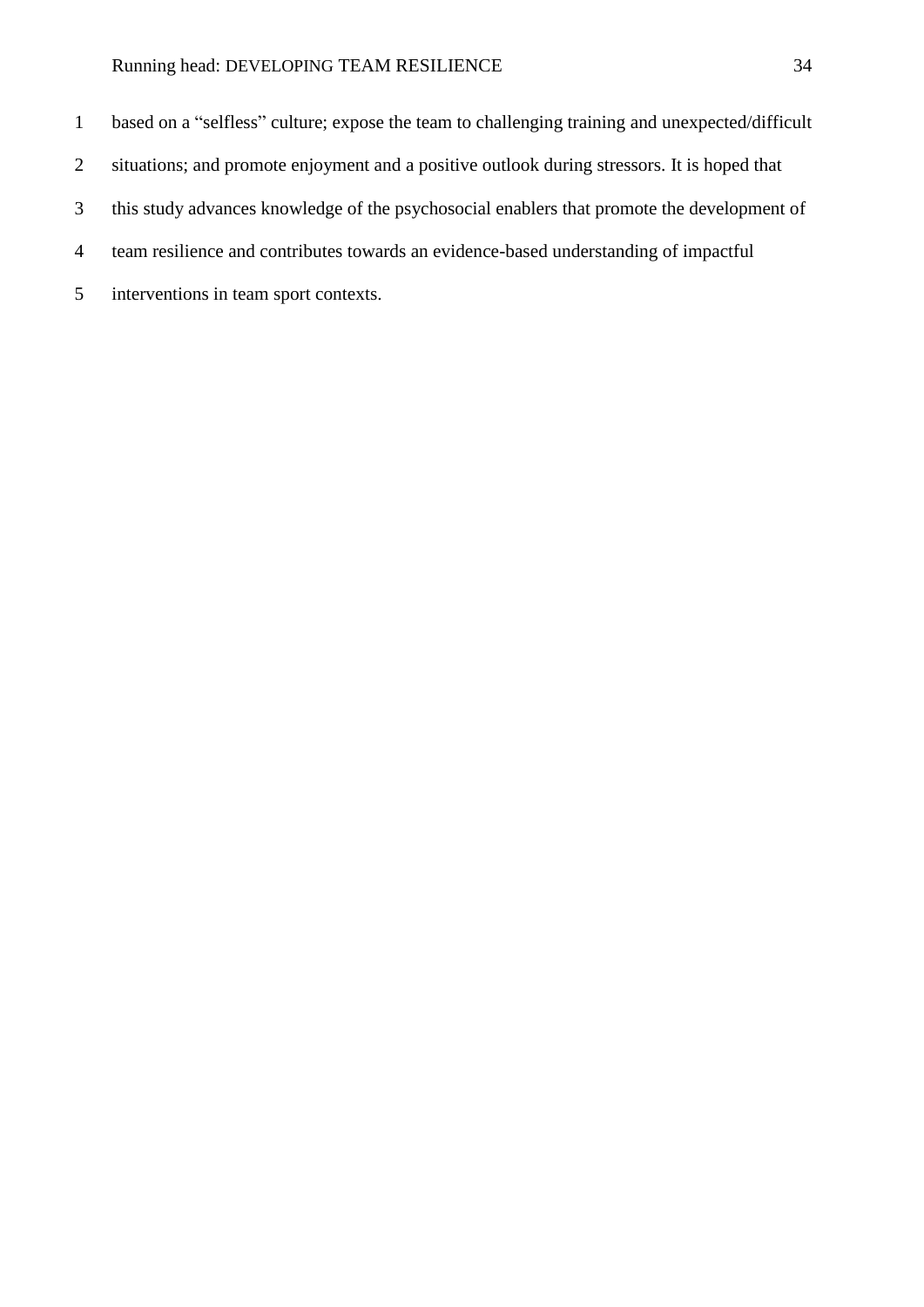| $\mathbf{1}$   | <b>References</b>                                                                               |
|----------------|-------------------------------------------------------------------------------------------------|
| $\overline{2}$ | Alliger, G. M., Cerasoli, C. P., Tannenbaum, S. I., & Vessey, W. B. (2015). Team resilience:    |
| 3              | How teams flourish under pressure. Organizational Dynamics, 44, 176-184.                        |
| $\overline{4}$ | Amaral, A., Fernandes, G., & Varajão, J. (2015). Identifying useful actions to improve team     |
| 5              | resilience in information systems projects. Procedia Computer Science, 64, 1182-                |
| 6              | 1189.                                                                                           |
| 7              | Beauchamp, M. R., & Eys, M. A. (Eds.). (2014). Group dynamics in exercise and sport             |
| 8              | psychology. New York City, NY: Routledge.                                                       |
| $\mathbf{9}$   | Bennett, J. B., Aden, C. A., Broome, K., Mitchell, K., & Rigdon, W. D., (2010). Team            |
| 10             | resilience for young restaurant workers: Research-to-practice adaptation and                    |
| 11             | assessment. Journal of Occupational Health Psychology, 15, 223-236.                             |
| 12             | Berg, B. L. & Lune, H. (2016). Qualitative research methods for the social sciences. Harlow,    |
| 13             | UK: Pearson.                                                                                    |
| 14             | Blatt, R. (2009). Resilience in entrepreneurial teams: Developing the capacity to pull through. |
| 15             | Frontiers of Entrepreneurship Research, 29, 1-14.                                               |
| 16             | Bonanno, G. A., & Diminich, E. D. (2013). Annual research review: Positive adjustment to        |
| 17             | adversity – trajectories of minimal-impact resilience and emergent resilience.                  |
| 18             | Journal of Child Psychology and Psychiatry, 54, 378-401.                                        |
| 19             | Brown, S. R., Gould, D., & Foster, S. (2005). A framework for developing Contextual             |
| 20             | Intelligence (CI). The Sport Psychologist, 19, 51-62.                                           |
| 21             | Burke, S. (2016). Rethinking 'validity' and 'trustworthiness' in qualitative inquiry: How       |
| 22             | might we judge the quality of qualitative research in sport and exercise sciences? In           |
| 23             | B. Smith & A. C. Sparkes (Eds.), Routledge handbook of qualitative research in                  |
| 24             | sport and exercise (pp. 330-339). London: Routledge.                                            |
| 25             | Cannon-Bowers, J. A., Salas, E., & Converse, S. (1993). Shared mental models in expert          |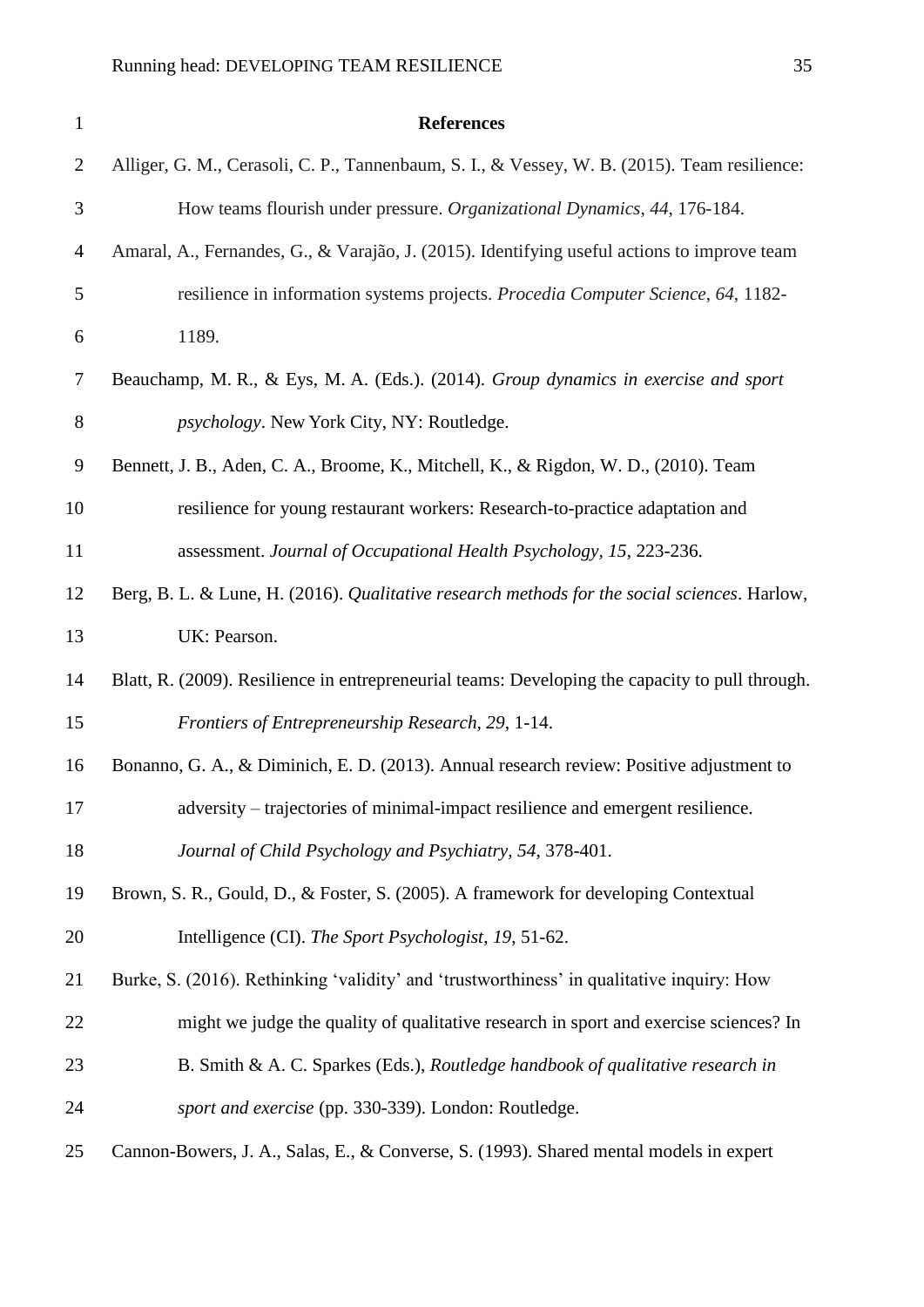| $\mathbf{1}$   | decision making. In N. J., Castellan Jr. (Ed.), Current issues in individual and group             |
|----------------|----------------------------------------------------------------------------------------------------|
| $\overline{2}$ | decision making (pp. $221 - 246$ ). Hillsdale, NJ: Lawrence Erlbaum.                               |
| 3              | Carron, A. V., Widmeyer, W. N., & Brawley, L. R. (1985). The development of an                     |
| $\overline{4}$ | instrument to assess cohesion in sport teams: The Group Environment Questionnaire.                 |
| 5              | Journal of Sport Psychology, 7, 244-266.                                                           |
| 6              | Cruickshank, A., & Collins, D. (2012). Culture change in elite sport performance teams:            |
| 7              | Examining and advancing effectiveness in the new era. Journal of Applied Sport                     |
| $8\,$          | Psychology, 24, 338-355.                                                                           |
| 9              | DeChurch, L. A., & Mesmer-Magnus, J. R. (2010). The cognitive underpinnings of effective           |
| 10             | teamwork: A meta-analysis. Journal of Applied Psychology, 95, 32-53.                               |
| 11             | Decroos, S., Lines, R., Morgan, P. B. C., Fletcher, D., Sarkar, M., Fransen, K., Boen, F., &       |
| 12             | Vande Broek, G. (2017). Development and validation of the Characteristics of                       |
| 13             | Resilience in Sports Teams Inventory. Sport, Exercise, and Performance                             |
| 14             | Psychology, 6, 158-178.                                                                            |
| 15             | Delamont, S. (2007). Ethnography and participant observation. In Seale, C., Gobo, G.,              |
| 16             | Gubrium, J. F., & Silverman, D. Qualitative research practice (pp. 205-217).                       |
| 17             | London, UK: Sage.                                                                                  |
| 18             | Dew, J. R. (1998). Managing in a team environment. Westport, CT: Quorum.                           |
| 19             | Driskell, J. E., Salas, E., & Johnston, J. (1999). Does stress lead to a loss of team perspective? |
| 20             | Group dynamics: Theory, Research, and Practice, 3, 291-302.                                        |
| 21             | Eccles, D. W. (2010). The coordination of labor in sports teams. International Review of           |
| 22             | Sport and Exercise Psychology, 3, 154-170.                                                         |
| 23             | Eccles, D. W., & Tran, K. B. (2012). Getting them on the same page: Strategies for                 |
| 24             | enhancing coordination and communication in sports teams. Journal of Sport                         |
| 25             | Psychology in Action, 3, 30-40.                                                                    |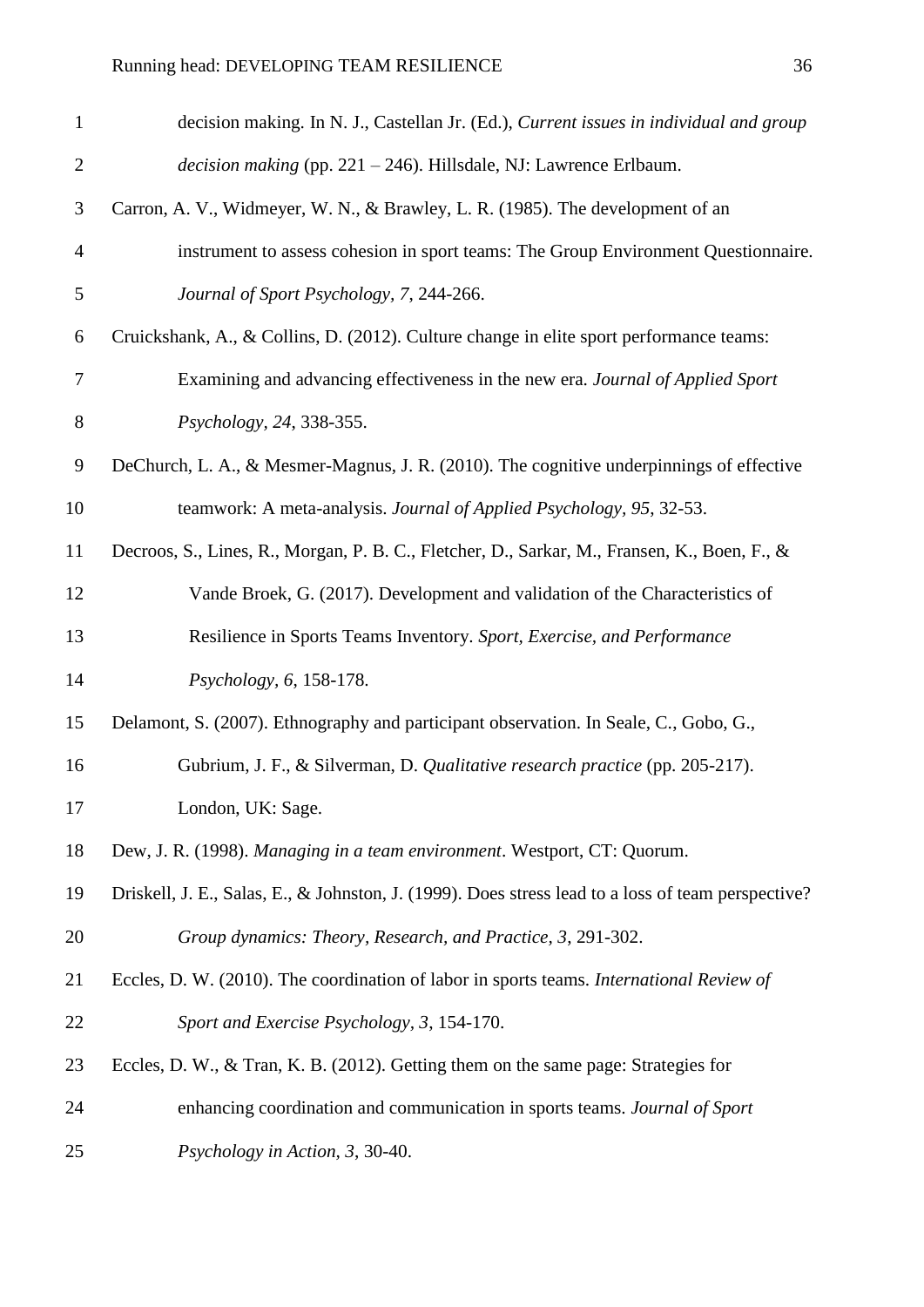| $\mathbf{1}$   | Edmondson, A. C. (1999). Psychological safety and learning behavior in work teams.             |
|----------------|------------------------------------------------------------------------------------------------|
| $\mathbf{2}$   | Administrative Science Quarterly, 44, 350-383.                                                 |
| 3              | Egeland, B., Carlson, E., & L. A. Sroufe (1993). Resilience as process. Development and        |
| $\overline{4}$ | Psychopathology, 5, 517-528.                                                                   |
| 5              | El-Shafy, I. A., Delgado, J., Akerman, M., Bullaro, F., Christopherson, N. A. M., & Prince, J. |
| 6              | M. (2018). Closed-loop communication improves task completion in pediatric                     |
| 7              | trauma resuscitation. Journal of Surgical Education, 75, 58-64.                                |
| $8\phantom{.}$ | Eys, M., Beauchamp, M. R., & Bray, S. R. (2006). A review of team roles in sport. In S.        |
| 9              | Hanton & S. D. Mellalieu (Eds.), Literature reviews in sport psychology (pp. 227-              |
| 10             | 256). Hauppauge, NY: Nova Science Publishers.                                                  |
| 11             | Eys, M., Bruner, M., & Martin, L. J. (2019). The dynamic group environment in sport and        |
| 12             | exercise. Psychology of Sport and Exercise, 42, 40-47.                                         |
| 13             | Fetterman, D. M. (2010). Ethnography step-by-step. Thousand Oaks, CA: Sage.                    |
| 14             | Fletcher, D., & Sarkar, M. (2016a). An introduction to the special issue: Developing           |
| 15             | resilience. Journal of Sport Psychology in Action, 7, 133-134.                                 |
| 16             | Fletcher, D., & Sarkar, M. (2016b). Mental fortitude training: An evidence-based approach to   |
| 17             | developing resilience for sustained success. Journal of Sport Psychology in Action,            |
| 18             | 7, 135-157.                                                                                    |
| 19             | Galli, N. (2016). Team resilience. In R. J. Schinke, K. R. McGannon, and B. Smith (Eds.),      |
| 20             | Routledge international handbook of sport psychology, (pp. 378-386). Abingdon,                 |
| 21             | UK: Routledge.                                                                                 |
| 22             | Galli, N. & Gonzalez, S. P. (2015). Psychological resilience in sport: A review of the         |
| 23             | literature and implications for research and practice. International Journal of Sport          |
| 24             | and Exercise Psychology, 13, 243-257.                                                          |
| 25             | Gobo, G. (2008). Doing ethnography. London, UK: Sage.                                          |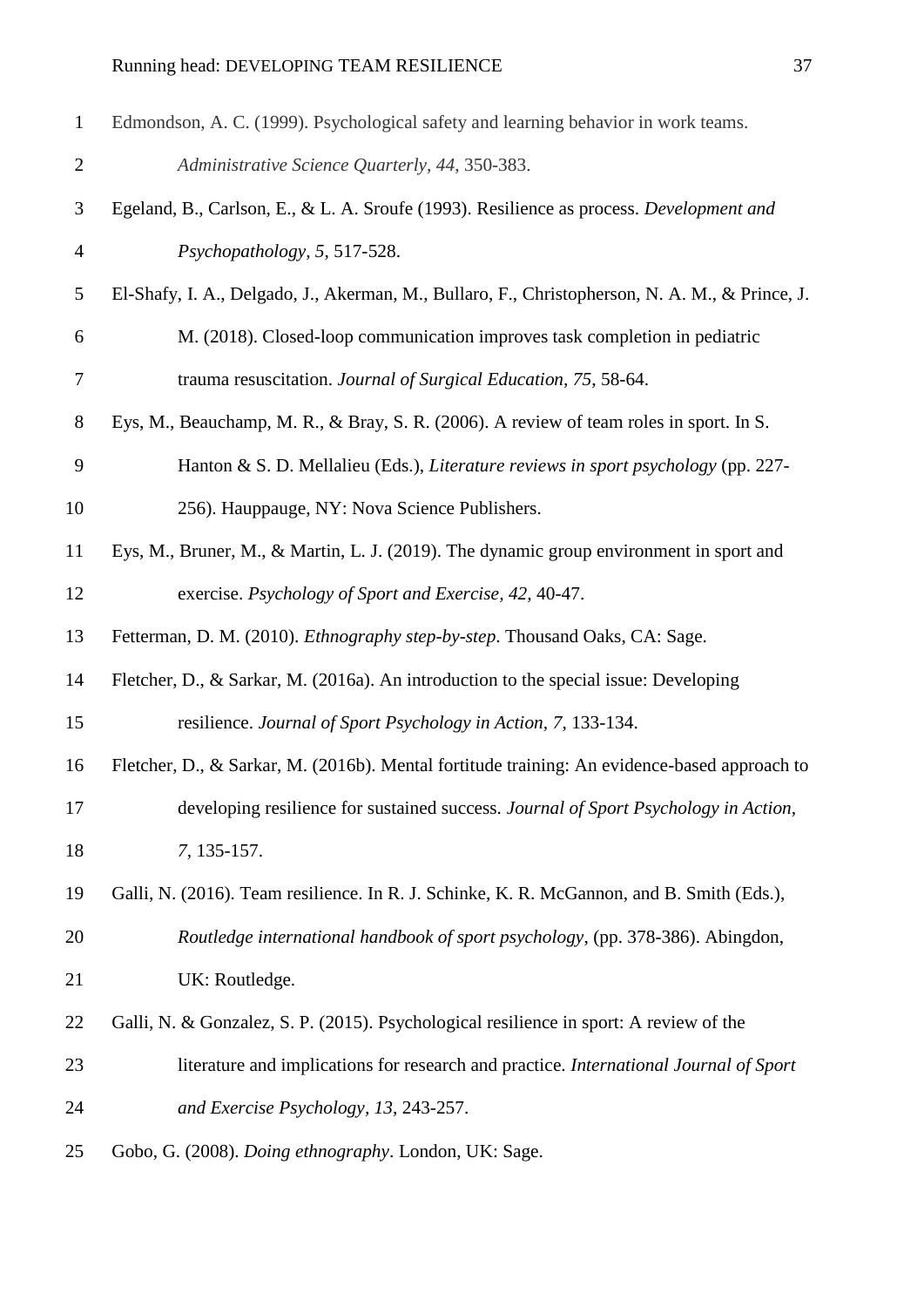| $\mathbf{1}$             | Gonzalez, S., Newton, M., Hannon, J., Smith, T. W., & Detling, N. (2018). Examining the        |
|--------------------------|------------------------------------------------------------------------------------------------|
| $\overline{2}$           | process of psychological resilience in sport: performance, Cortisol, and emotional             |
| 3                        | responses to stress and adversity in a field experiment setting. International Journal         |
| $\overline{\mathcal{A}}$ | of Sport Psychology, 49, 112-133.                                                              |
| 5                        | Gully, S. M., Incalcaterra, K. A., Joshi, A., & Beubien, J. M. (2002). A meta-analysis of team |
| 6                        | efficacy, potency, and performance: Interdependence and level of analysis as                   |
| 7                        | moderators of observed relationships. Journal of Applied Psychology, 87, 819-832.              |
| $8\,$                    | Hammersley, M. & Atkinson, P. (2007). Ethnography: Principles in practice (3rd Ed.).           |
| 9                        | London, UK: Routledge.                                                                         |
| 10                       | Hatfield, E., Cacioppo, J. T., & Rapson, R. L. (1992). Primitive emotional contagion. In M.    |
| 11                       | S. Clark (Ed.), <i>Emotion and social behaviour</i> (pp. 151-177). Newbury Park, CA:           |
| 12                       | Sage.                                                                                          |
| 13                       | Heyl, B. S. (2001). Ethnographic interviewing. In P. Atkinson, A. Coffey, S. Delamont, J.      |
| 14                       | Lofland, and L. Lofland (Eds.), Handbook of ethnography. London, UK: Sage.                     |
| 15                       | Hodge, K., & Smith, W. (2014). Public expectation, pressure, and 'avoiding-the-choke': A       |
| 16                       | case study from elite sport. The Sport Psychologist, 28, 375-389.                              |
| 17                       | Hodge, K., Henry, G., & Smith, W. (2014). A case study of excellence in elite sport:           |
| 18                       | Motivational climate in a world champion team. The Sport Psychologist, 28, 60-74.              |
| 19                       | Jachyra, P., Atkinson, M., & Washiya, Y. (2015). 'Who are you and what are you doing           |
| 20                       | here': Methodological considerations in health and physical education research.                |
| 21                       | Ethnography and Education, 10, 242-261.                                                        |
| 22                       | Kleinert, J., Ohlert, J., Carron, B., Eys, M., Feltz, D., Harwood, C.,  Sulprizio, M. (2012).  |
| 23                       | Group dynamics in sports: An overview and recommendations on diagnostic and                    |
| 24                       | intervention. The Sport Psychologist, 26, 412-434.                                             |
| 25                       | Krane, V., & Baird, S. M. (2005). Using ethnography in applied sport psychology. Journal of    |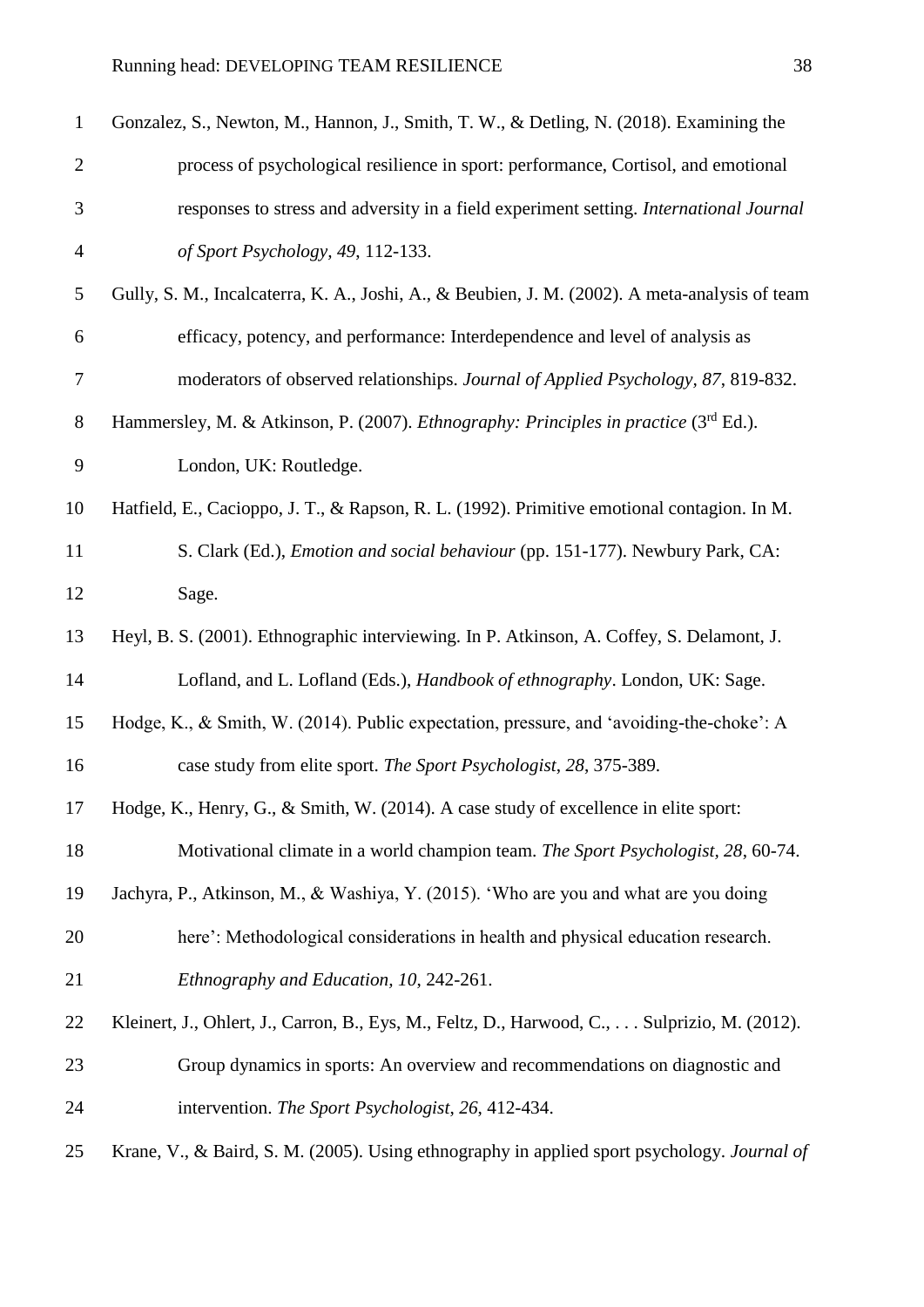| $\mathbf{1}$   | Applied Sport Psychology, 17, 87-107.                                                       |
|----------------|---------------------------------------------------------------------------------------------|
| $\overline{2}$ | Kuppens, T., & Yzerbyt, V. Y. (2012). Group-based emotions: The impact of social identity   |
| 3              | on appraisals, emotions, and behaviors. Basic and Applied Social Psychology, 34,            |
| $\overline{4}$ | 20-33.                                                                                      |
| 5              | Levitt, H. M., Motulsky, S. L., Wertz, F. J., Morrow, S. L., & Ponterotto, J. G. (2017).    |
| 6              | Recommendations for designing and reviewing qualitative research in psychology:             |
| 7              | Promoting methodological integrity. Qualitative Psychology, 4(1), 2-22.                     |
| 8              | Lofland, J., Snow, D., Anderson, L., & Lofland, L. H. (2006). Analyzing social settings: A  |
| 9              | guide to qualitative observation and analysis. Belmont, CA: Wadsworth.                      |
| 10             | Mannay, D. & Morgan, M. (2015). Doing ethnography or applying a qualitative technique?:     |
| 11             | Reflections from the 'waiting field'. Qualitative Research, 166-182.                        |
| 12             | Martin L., Bruner, M., Eys, M., & Spink, K. (2014). The social environment in sport:        |
| 13             | Selected topics. International Review of Sport and Exercise Psychology, 7, 87-105.          |
| 14             | Mathieu, J., Maynard, T. M., Rapp, T., & Gilson, L. (2008). Team effectiveness 1997-2007:   |
| 15             | A review of recent advancements and a glimpse into the future. Journal of                   |
| 16             | Management, 34, 410-476.                                                                    |
| $17\,$         | Meneghel, I., Salanova, M., & Martínez, I. M. (2016). Feeling good makes us stronger: How   |
| 18             | team resilience mediates the effect of positive emotions on team performance.               |
| 19             | Journal of Happiness Studies, 17, 239-255.                                                  |
| 20             | Morgan, P. B. C., Fletcher, D., & Sarkar, M. (2013). Defining and characterizing team       |
| 21             | resilience in elite sport. <i>Psychology of Sport and Exercise</i> , 14, 549-559.           |
| 22             | Morgan, P. B. C., Fletcher, D., & Sarkar, M. (2015). Understanding team resilience in the   |
| 23             | world's best athletes: A case study of a rugby union World Cup winning team.                |
| 24             | Psychology of Sport and Exercise, 16, 91-100.                                               |
| 25             | Morgan, P. B. C., Fletcher, D., & Sarkar, M. (2017). Recent developments in team resilience |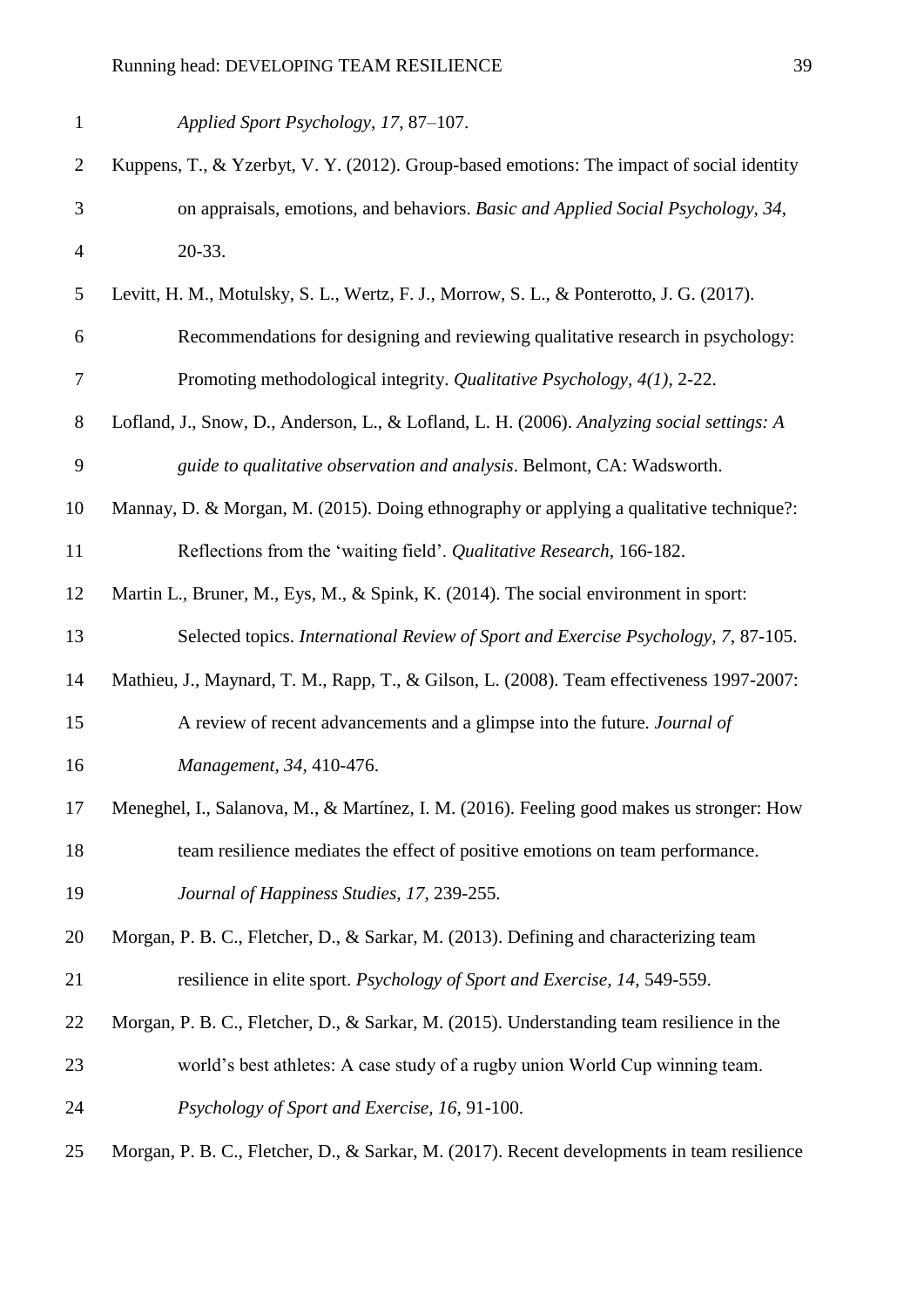| $\mathbf{1}$   | research in elite sport. Current Opinion in Psychology, 16, 159-164.                             |
|----------------|--------------------------------------------------------------------------------------------------|
| $\overline{2}$ | Rock, P. (2001). In P. Atkinson, A. Coffey, S. Delamont, J. Lofland, & L. Lofland (Eds.),        |
| 3              | Handbook of ethnography (pp. 26-38). London, UK: Sage.                                           |
| $\overline{4}$ | Rodríguez-Sánchez, M. A., & Perea, M. V. (2015). The secret of organization success: A           |
| 5              | revision on organizational and team resilience. International Journal of Emergency               |
| 6              | Services, 4, 27-36.                                                                              |
| 7              | Roulston, K. (2010). Reflective interviewing: A guide to theory and practice. London, UK:        |
| 8              | Sage.                                                                                            |
| 9              | Salas, E., Sims, D. E., & Burke, C. S. (2005). Is there a "Big Five" in teamwork? Small          |
| 10             | Group Research, 36, 555-599.                                                                     |
| 11             | Schensul, S. L., Schensul, J. J., & LeCompte, M. D. (2013). Initiating ethnographic research:    |
| 12             | A mixed methods approach. Plymouth, UK: AltaMira Press.                                          |
| 13             | Silk, M. (2005). Sporting ethnography: Philosophy, methodology and reflection. In D.             |
| 14             | Andrews, D. Mason, & M. Silk (Eds.), Qualitative methods in sports studies (pp.                  |
| 15             | 65-103). Oxford, UK: Berg.                                                                       |
| 16             | Smith, B. (2018). Generalizability in qualitative research: Misunderstandings, opportunities     |
| 17             | and recommendations for the sport and exercise sciences. Qualitative Research in                 |
| 18             | Sport, Exercise and Health, 10, 137-149.                                                         |
| 19             | Smith, B., & McGannon, K. R. (2018). Developing rigor in qualitative research: Problems          |
| 20             | and opportunities within sport and exercise psychology. International Review of                  |
| 21             | Sport and Exercise Psychology, 11, 101-121.                                                      |
| 22             | Sparkes, A. C. (1998). Validity in qualitative inquiry and the problem of criteria: Implications |
| 23             | for sport psychology. The Sport Psychologist, 12(4), 363-386.                                    |
| 24             | Strauss, B. & Ntoumanis, N. (2015). Our PSE journey: Looking back and forward.                   |
| 25             | Psychology of Sport and Exercise, 16, 181-182.                                                   |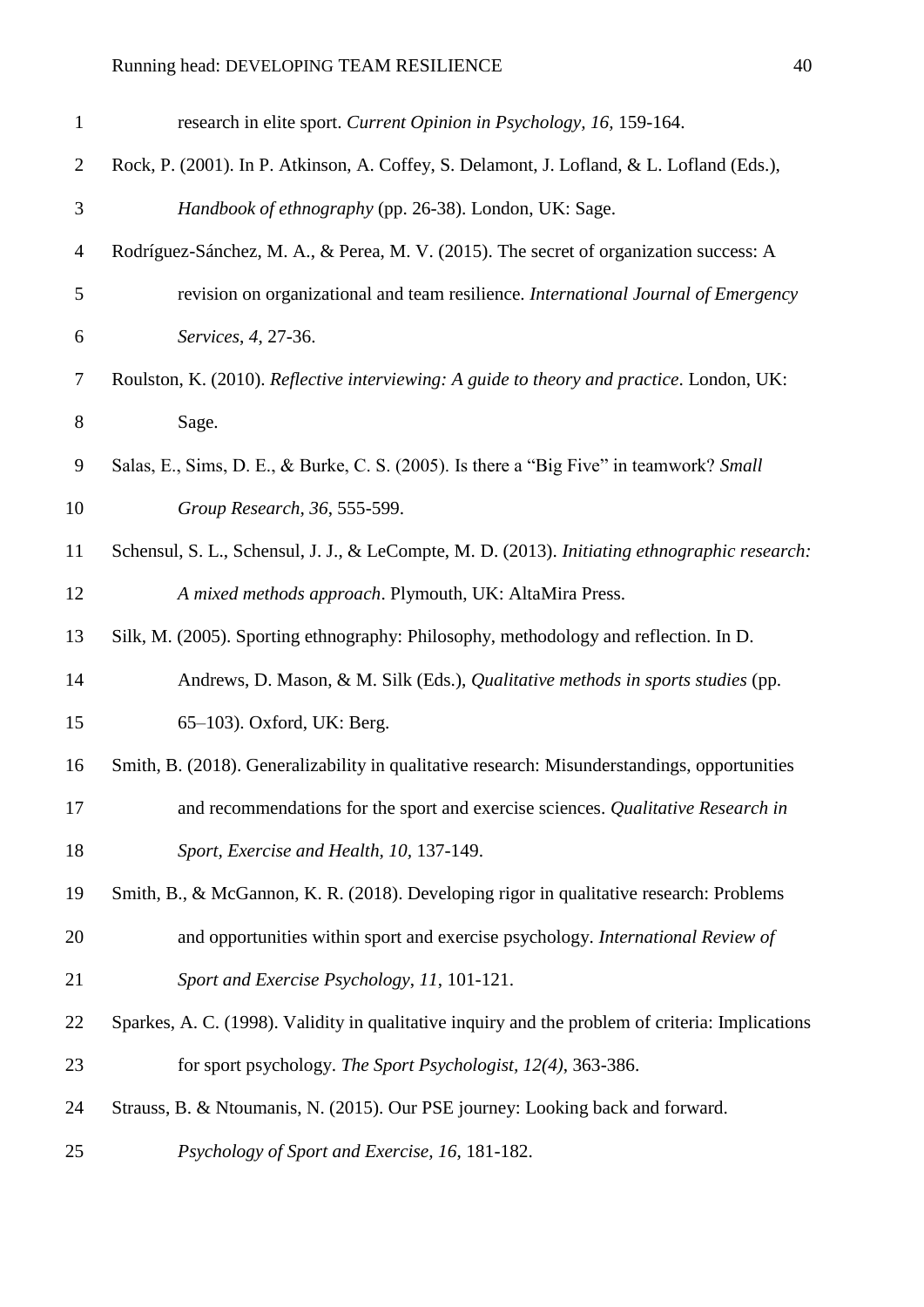| $\mathbf{1}$   | Tracy, S. J. (2010). Qualitative quality: Eight "big tent" criteria for excellent qualitative  |
|----------------|------------------------------------------------------------------------------------------------|
| $\overline{2}$ | research. Qualitative Inquiry, 16, 837-851.                                                    |
| 3              | Tugade, M., & Fredrickson, B. L. (2004). Resilient individuals use positive emotions to        |
| $\overline{4}$ | bounce back from negative emotional arousal. Journal of Personality and Social                 |
| 5              | Psychology, 86, 320-333.                                                                       |
| 6              | Vargo and Seville (2011). Crisis strategic planning for SMEs: Finding the silver lining.       |
| $\tau$         | International Journal of Production Research, 18, 5619-5635.                                   |
| $8\phantom{.}$ | Wagstaff, C. R. D., Sarkar, M., Davidson, C. L., & Fletcher, D. (2017). Resilience in sport: A |
| 9              | critical review of psychological processes, sociocultural influences, and                      |
| 10             | organizational dynamics. In C. R. D. Wagstaff (Ed.), An organizational psychology              |
| 11             | of sport: Key issues and practical applications (pp. 120-149). Abingdon, UK:                   |
| 12             | Routledge.                                                                                     |
| 13             | Webber, S. S. (2002). Leadership and trust facilitating cross-functional team success. Journal |
| 14             | of Management Development, 21, 201-214.                                                        |
| 15             | West, B. J., Patera, J. L., & Carsten, M. K. (2009). Team level positivity: Investigating      |
| 16             | positive psychological capacities and team level outcomes. Journal of                          |
| 17             | Organizational Behavior, 30, 249-267.                                                          |
| 18             | Yukelson, D. & Weinberg, R. (2016). Team resiliency in sport: Research to practice. In R. J.   |
| 19             | Schinke, K. R. McGannon, and B. Smith (Eds.), Routledge international handbook                 |
| 20             | of sport psychology, (pp. 547-558). Abingdon, UK: Routledge.                                   |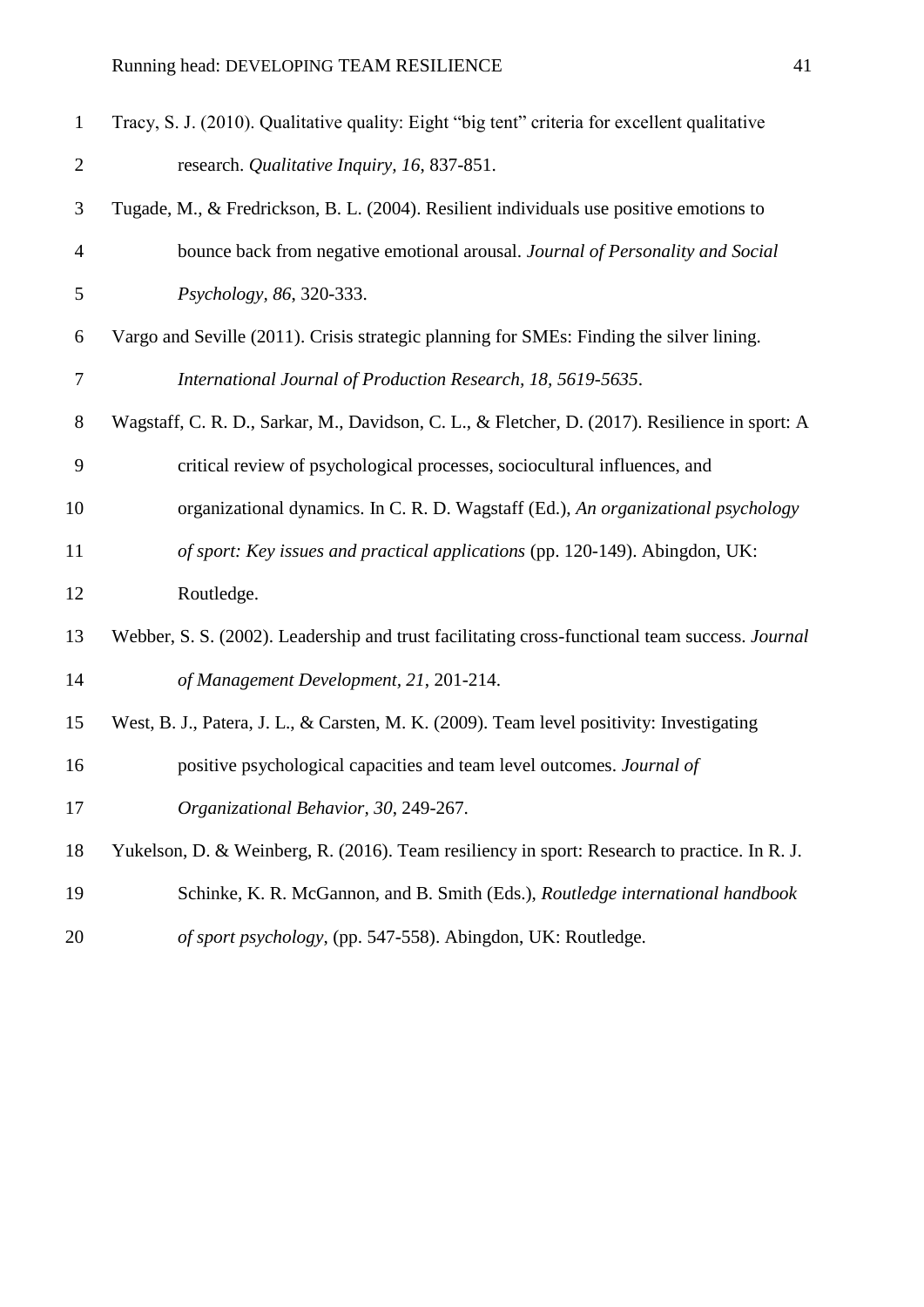## 1 Table 1

 $\begin{array}{c} 1 \\ 2 \\ 3 \end{array}$ 

## 3 *Strategies and Indicators of Team Resilience Development*

| I<br>I<br>۰. |
|--------------|
| ×<br>٠       |
|              |
|              |
|              |
|              |
|              |

| Descriptor                                                          | Development strategies and indicators                                                                                       | Folk terms                                               |
|---------------------------------------------------------------------|-----------------------------------------------------------------------------------------------------------------------------|----------------------------------------------------------|
| Inspiring,<br>motivating, and                                       | Build complementary coaching strengths and roles                                                                            | "right people in<br>the right places"                    |
| challenging team<br>members to achieve<br>performance<br>excellence | Build commitment to, and alignment with, team<br>goals                                                                      | "professional<br>culture"                                |
|                                                                     | Define and reinforce collective "team protocols"<br>during stressors                                                        | "setting the<br>standards"<br>"buzz about the            |
|                                                                     | Reinforce high standards, shared expectations, and<br>team values during stressors                                          | place"<br>"confident, not<br>arrogant"<br>"values led by |
|                                                                     | Profile and recruit "team players" who will adopt<br>a team approach                                                        | those at the top"<br>"see the bigger<br>picture"         |
|                                                                     | Communicate with enthusiasm and express<br>confidence in the team during setbacks                                           | "raised<br>expectations"<br>"step it up"                 |
|                                                                     | Role model by leading by example during<br>pressurised situations                                                           |                                                          |
| Develop a team-<br>regulatory system                                | Define leadership roles and responsibilities                                                                                | "character is<br>defined when no                         |
| based on ownership<br>and responsibility                            | Give team members responsibility for team<br>functioning and communication during stressors                                 | one is watching"<br>"on the same"<br>wavelength"         |
|                                                                     | Hold regular team briefings to openly discuss<br>team functioning following challenging situations                          | "captains on the<br>field"<br>"chat"                     |
|                                                                     | Encourage and monitor individual and collective<br>performance and tasks                                                    | "take<br>responsibility"<br>"don't be the one            |
|                                                                     | Encourage creativity within a broad structure                                                                               | that puts us all at<br>risk"                             |
|                                                                     | Exchange honest feedback and avoid blame                                                                                    |                                                          |
|                                                                     | Create leadership groups to transfer responsibility<br>for solutions to stressors                                           |                                                          |
| Cultivate a team<br>identity and a<br>togetherness based            | Frequently reinforce the importance of physical<br>commitment and "intensity"<br>Promote a sense of belonging and emotional | "your body on<br>the line"<br>"put your head in          |